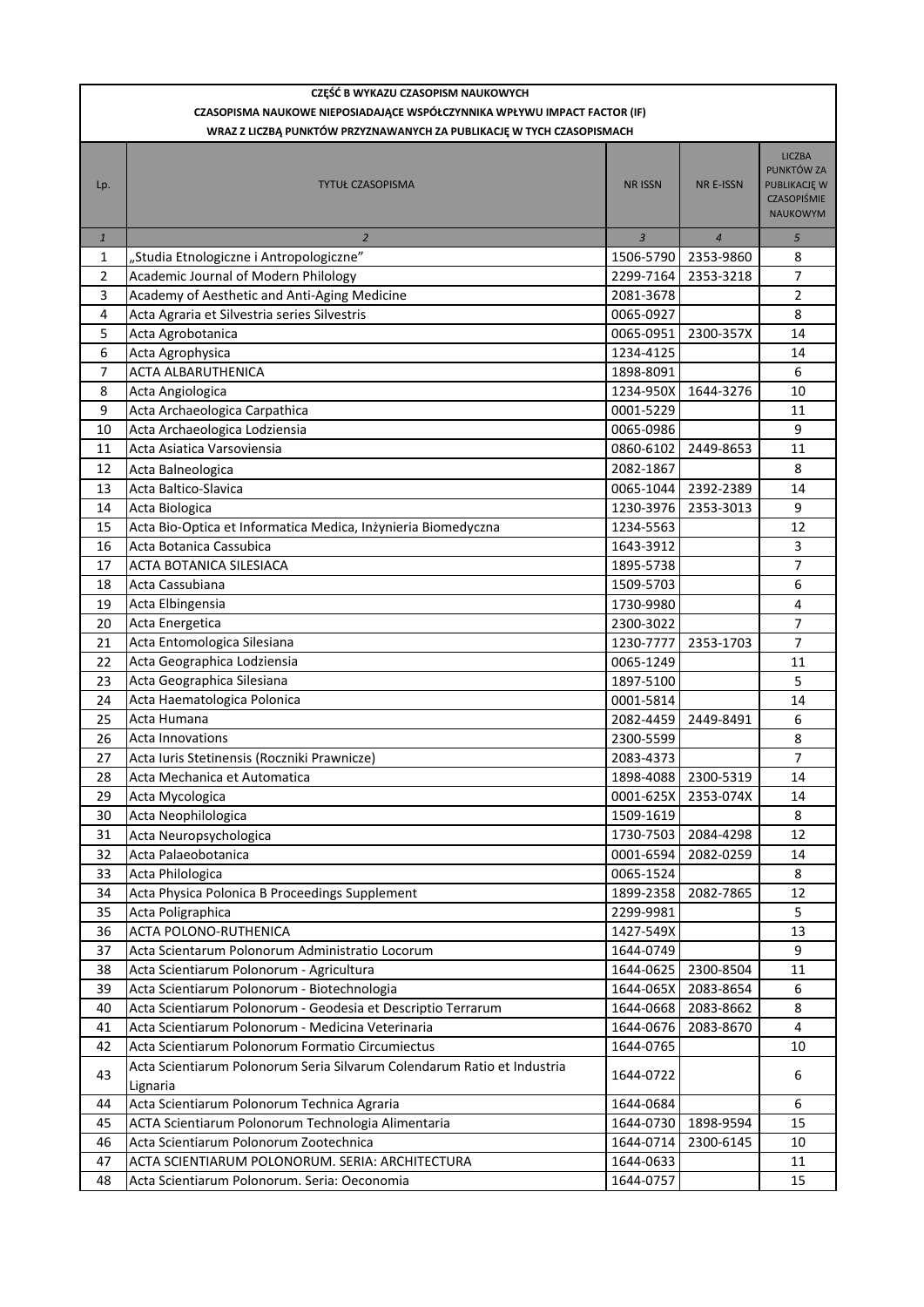| 49  | Acta Scientifica Academiae Ostroviensis. Sectio A, Nauki Humanistyczne, | 2300-1739 |           | 7              |
|-----|-------------------------------------------------------------------------|-----------|-----------|----------------|
|     | Społeczne i Techniczne                                                  |           |           |                |
| 50  | Acta Societatis Metheoriticae Polonorum                                 | 2080-5497 |           | $\overline{7}$ |
| 51  | Acta Universitatis Lodzensis Folia Psychologica                         | 1427-969X | 2353-4842 | 6              |
| 52  | Acta Universitatis Lodziensis Folia Germanica                           | 1427-9665 | 2449-6820 | 6              |
| 53  | Acta Universitatis Lodziensis Folia Litteraria Rossica                  | 1427-9681 | 2353-4834 | 8              |
| 54  | Acta Universitatis Lodziensis Folia Oeconomica                          | 0208-6018 | 2353-7663 | 14             |
| 55  | Acta Universitatis Lodziensis Folia Sociologica                         | 0208-600X | 2353-4850 | 8              |
| 56  | Acta Universitatis Lodziensis, Folia Biologica et Oecologica            | 1730-2366 |           | 6              |
| 57  | Acta Universitatis Lodziensis, Folia historica                          | 0208-6050 |           | 8              |
| 58  | ACTA UNIVERSITATIS LODZIENSIS, FOLIA LINGUISTICA ROSSICA                | 1731-8025 | 2353-9623 | 8              |
| 59  | Acta Universitatis Lodziensis. Folia Geographica Physica                | 1427-9711 | 2353-6063 | 3              |
| 60  | Acta Universitatis Lodziensis. Folia Geographica Socio-Oeconomica       | 1508-1117 | 2353-4826 | 8              |
| 61  | Acta Universitatis Lodziensis. Folia Iuridica                           | 0208-6069 |           | 4              |
| 62  | Acta Universitatis Lodziensis. Folia Librorum                           | 0860-7435 |           | 4              |
| 63  | Acta Universitatis Lodziensis. Folia Linguistica                        | 0208-6077 | 2450-0119 | $\overline{4}$ |
| 64  | Acta Universitatis Lodziensis. Folia Litteraria Polonica                | 1505-9057 | 2353-1908 | 12             |
| 65  | ACTA UNIVERSITATIS LODZIENSIS. FOLIA LITTERARIA ROMANICA                | 1505-9065 | 2449-8831 | 6              |
| 66  | Acta Universitatis Lodziensis. Folia Philosophica                       | 0208-6107 | 2353-9631 | 6              |
|     |                                                                         |           |           |                |
| 67  | Acta Universitatis Lodziensis. Kształcenie Polonistyczne Cudzoziemców   | 0860-6587 |           | 8              |
| 68  | Acta Universitatis Nicolai Copernici Pedagogika                         | 0860-1232 |           | $\overline{7}$ |
| 69  | Acta Universitatis Nicolai Copernici ZARZĄDZANIE                        | 1689-8966 |           | 5              |
| 70  | Acta Universitatis Nicolai Copernici, Archeologia                       | 0137-6616 |           | 3              |
| 71  | Acta Universitatis Nicolai Copernici, Ekonomia                          | 2080-0339 | 2392-1269 | $\overline{7}$ |
| 72  | Acta Universitatis Wratislaviensis Slavica Wratislaviensia              | 0137-1150 |           | 13             |
| 73  | Acta Universitatis Wratislaviensis : Neerlandica Wratislaviensia        | 0860-0716 |           | 12             |
| 74  | Acta Universitatis Wratislaviensis. Niemcoznawstwo                      | 2084-252X |           | 4              |
| 75  | ACTA UNIVERSITATIS WRATISLAVIENSIS. PRAWO                               | 0524-4544 |           | $\overline{7}$ |
| 76  | Acta Zoologica Cracoviensia                                             | 2299-6060 | 2300-0163 | 13             |
| 77  | Ad Americam: Journal of American Studies                                | 1896-9461 | 2449-8661 | 11             |
| 78  | Adam Mickiewicz University Law Review                                   | 2083-9782 |           | 6              |
| 79  | Adeptus                                                                 | 2300-0783 |           | 6              |
| 80  | Administracja. Teoria-Dydaktyka-Praktyka                                | 1896-0049 |           | 8              |
| 81  | Administrator                                                           | 0867-5953 |           | 5              |
| 82  | ADR. ARBITRAŻ I MEDIACJA                                                | 1898-942X |           | 5              |
| 83  | Advances in Computer Science Research                                   | 2300-715X |           | 5              |
| 84  | Advances in Electronics and Telecommunications                          | 2081-8580 |           | 5              |
| 85  | Advances in Manufacturing Science and Technology                        | 0137-4478 | 1895-9881 | 6              |
| 86  | <b>Advances in Materials Science</b>                                    | 1730-2439 | 2083-4799 | 11             |
| 87  | Advances in Science and Technology Research Journal                     | 2080-4075 | 2299-8624 | 10             |
| 88  | <b>AFRYKA</b>                                                           | 1234-0278 | 2449-822X | 6              |
| 89  | AGH Drilling, Oil, Gas Quarterly                                        | 2299-4157 | 2300-7052 | 11             |
| 90  | <b>Agricultural Engineering</b>                                         | 2083-1587 | 2449-5999 | 10             |
| 91  | AKCENT. LITERATURA I SZTUKA. KWARTALNIK                                 | 0208-6220 |           | 10             |
| 92  | Aktualne Problemy Biomechaniki                                          | 1898-763X |           | 4              |
| 93  | Aktualności Neurologiczne                                               | 1641-9227 |           | $\overline{7}$ |
| 94  | Aktywność ruchowa ludzi w różnym wieku                                  | 2299-744X |           | 4              |
| 95  | Alergia                                                                 | 1641-5728 |           | 3              |
| 96  | Alergia Astma Immunologia - przegląd kliniczny                          | 1427-3101 | 2083-2834 | 9              |
| 97  | Alergologia i Immunologia Współczesna                                   | 2392-1420 |           | 6              |
| 98  | Alergologia Immunologia                                                 | 1731-9404 |           | 3              |
| 99  | Alergologia Info                                                        | 2353-818X |           | 7              |
|     | Alergoprofil                                                            |           |           | 6              |
| 100 | Alkoholizm i Narkomania                                                 | 1734-7572 |           |                |
| 101 |                                                                         | 0867-4361 | 1689-3530 | 13             |
| 102 | Almanach Historyczny                                                    | 1642-4530 |           | 7              |
| 103 | Almanach Karaimski                                                      | 2300-8164 | 2353-5466 | 6              |
| 104 | ALMANACH URPL, WMiPB                                                    | 1896-3102 |           | $\overline{2}$ |
| 105 | AMERYKA ŁACIŃSKA                                                        | 1506-8900 | 2081-1152 | $\overline{7}$ |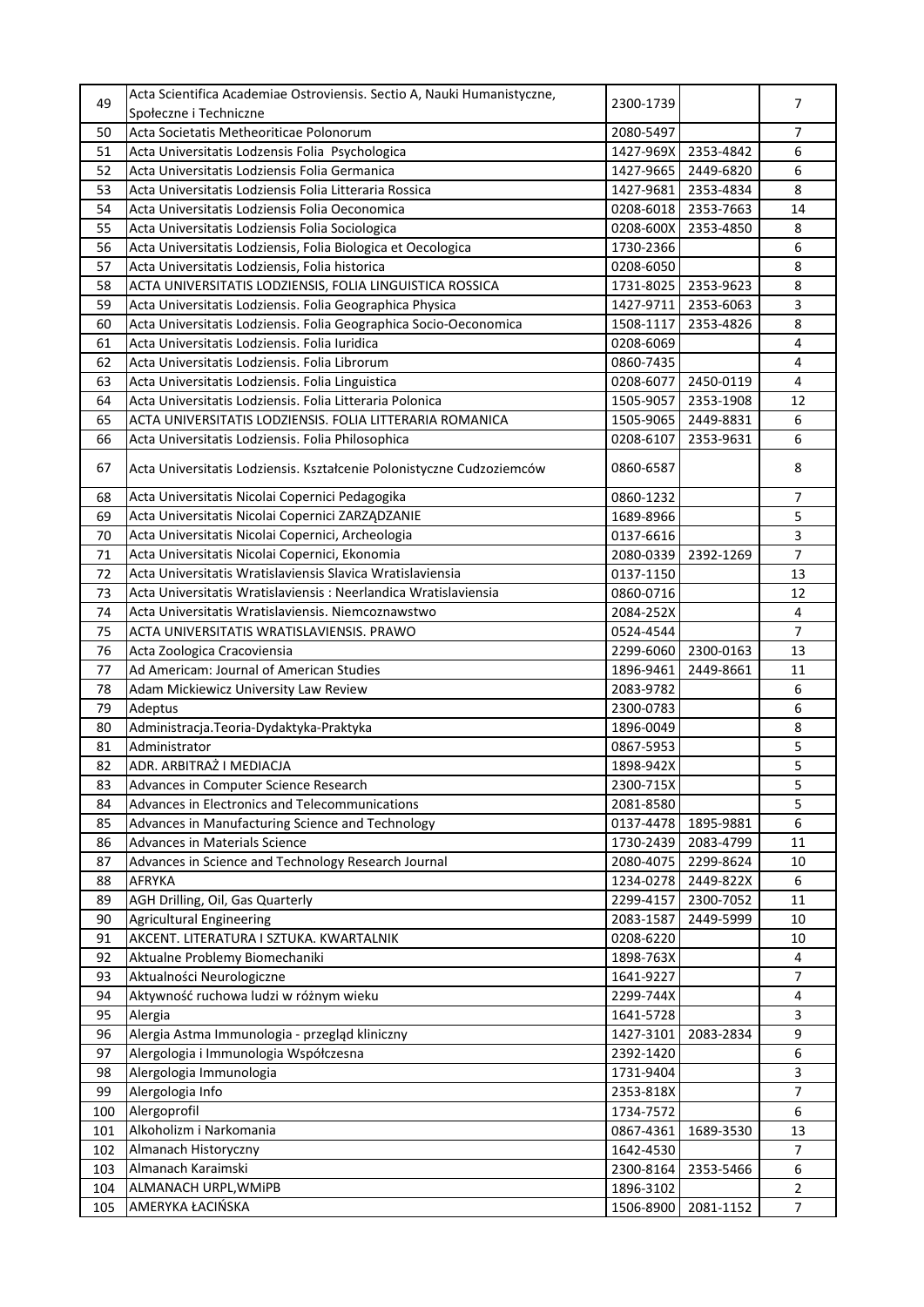| 106 | Anabasis. Studia Classica et Orientalia                                                           | 2082-8993 |           | 11             |
|-----|---------------------------------------------------------------------------------------------------|-----------|-----------|----------------|
| 107 | Anaesthesiology Intensive Therapy                                                                 | 1642-5758 | 1731-2531 | 14             |
| 108 | Analecta Archaeologica Ressoviensia                                                               | 2084-4409 |           | 8              |
| 109 | Analecta Cracoviensia                                                                             | 0209-0864 | 2391-6842 | 12             |
|     | ANALECTA NIPPONICA. JOURNAL OF POLISH ASSOCIATION FOR JAPANESE                                    |           |           |                |
| 110 | <b>STUDIES</b>                                                                                    | 2084-2147 |           | 5              |
| 111 | Analecta. Studia i Materiały z Dziejów Nauki                                                      | 1509-0957 |           | 7              |
| 112 | Analityka: nauka i praktyka                                                                       | 1509-4650 |           | $\overline{4}$ |
| 113 | Analiza i Egzystencja                                                                             | 1734-9923 | 2300-7621 | 10             |
| 114 | Anestezjologia i Ratownictwo                                                                      | 1898-0732 |           | 8              |
| 115 | Anglica Wratislaviensia                                                                           | 0301-7966 |           | 9              |
| 116 | Anglica. An International Journal of English Studies                                              | 0860-5734 |           | 8              |
| 117 | Annales Academiae Medicae Gedanensis                                                              | 0303-4135 |           | 5              |
|     |                                                                                                   |           |           |                |
| 118 | Annales Academiae Medicae Silesiensis                                                             | 0208-5607 | 1734-025X | 8              |
| 119 | Annales Canonici                                                                                  | 1895-0620 | 2391-6567 | 8              |
| 120 | Annales Mathematicae Silesianae                                                                   | 0860-2107 |           | 9              |
| 121 | ANNALES MISSIOLOGICI POSNANIENSES                                                                 | 1731-6170 |           | $\overline{7}$ |
| 122 | Annales Neophilologiarum                                                                          | 1734-4557 |           | 7              |
| 123 | ANNALES UMCS - Sectio AAA - PHYSICA                                                               | 0137-6861 | 2300-7559 | 5              |
| 124 | Annales UMCS sec. E, Agricultura                                                                  | 0365-1118 | 2083-7410 | 9              |
| 125 | Annales UMCS Sectio FF Philologiae                                                                | 0239-426X | 2449-853X | 6              |
| 126 | Annales UMCS, Sectio K: Politologia                                                               | 1428-9512 | 2300-7567 | 12             |
| 127 | Annales Universitatis Mariae Curie- Skłodowska, sectio G                                          | 0458-4317 | 2449-8505 | $\overline{7}$ |
|     |                                                                                                   |           |           |                |
| 128 | Annales Universitatis Mariae Curie-Sklodowska Sectio EEE Horticultura                             | 1233-2127 | 2083-6058 | 6              |
|     | ANNALES UNIVERSITATIS MARIAE CURIE-SKLODOWSKA. SECTIO B:                                          |           |           |                |
| 129 | GEOGRAPHIA, GEOLOGIA, MINERALOGIA ET PETROGRAPHIA                                                 | 0137-1983 | 2083-3601 | 9              |
|     |                                                                                                   |           |           |                |
| 130 | ANNALES UNIVERSITATIS MARIAE CURIE-SKLODOWSKA. SECTIO C: BIOLOGIA                                 | 0066-2232 | 2083-3563 | 9              |
| 131 | Annales Universitatis Mariae Curie-Skłodowska Sectio Al Informatica                               | 1732-1360 | 2083-3628 | 6              |
|     |                                                                                                   |           |           | 7              |
| 132 | Annales Universitatis Mariae Curie-Skłodowska Sectio EE Zootechnica                               | 0239-4243 | 2083-7399 |                |
| 133 | Annales Universitatis Mariae Curie-Skłodowska Sectio I Philosophia-Sociologia                     | 0137-2025 | 2300-7540 | 8              |
|     |                                                                                                   |           |           |                |
| 134 | Annales Universitatis Mariae Curie-Skłodowska, Sectio A, Mathematica                              | 0365-1029 | 2083-7402 | 8              |
|     | Annales Universitatis Mariae Curie-Skłodowska, Sectio H Oeconomia                                 |           |           |                |
| 135 |                                                                                                   | 0459-9586 | 2449-8513 | 11             |
| 136 | Annales Universitatis Mariae Curie-Skłodowska. Sectio J, Paedagogia-                              | 0867-2040 | 2449-8521 | 8              |
|     | Psychologia                                                                                       |           |           |                |
| 137 | Annales Universitatis Mariae Curie-Skłodowska. Sectio L. Artes                                    | 1732-1352 | 2083-3636 | 7              |
| 138 | Annales Universitatis Paedagogicae Cracoviensis Studia ad Bibliothecarum                          | 2081-1861 | 2300-3057 | $\overline{7}$ |
|     | Scientiam Pertinentia                                                                             |           |           |                |
| 139 | Annales Universitatis Paedagogicae Cracoviensis Studia de Securitate et                           | 2082-0917 |           | 3              |
|     |                                                                                                   |           |           |                |
|     | <b>Educatione Civili</b>                                                                          |           |           |                |
| 140 | Annales Universitatis Paedagogicae Cracoviensis Studia Geographica                                | 2084-5456 | 2449-9056 | $\overline{7}$ |
|     |                                                                                                   |           |           |                |
| 141 | Annales Universitatis Paedagogicae Cracoviensis Studia Paedagogica III                            | 2299-2103 | 2392-3210 | 3              |
| 142 | Annales Universitatis Paedagogicae Cracoviensis Studia Russologica                                | 1689-9911 |           | 6              |
| 143 |                                                                                                   |           |           | 8              |
|     | Annales Universitatis Paedagogicae Cracoviensis, Studia Linguistica                               | 2083-1765 |           |                |
| 144 | Annales Universitatis Paedagogicae Cracoviensis, Studia Politologica                              | 2081-3333 |           | 7              |
| 145 |                                                                                                   | 2449-5239 |           | 3              |
|     | Annales Universitatis Paedagogicae Cracoviensis. Studia Anglica (Online)                          |           |           |                |
| 146 | Annales Universitatis Paedagogicae Cracoviensis. Studia ad Didacticam                             | 2083-7267 |           | 4              |
|     | Biologiae Pertinentia.                                                                            |           |           |                |
|     |                                                                                                   |           |           |                |
| 147 | ANNALES UNIVERSITATIS PAEDAGOGICAE CRACOVIENSIS. STUDIA AD                                        | 2082-0909 |           | 5              |
|     | DIDACTICAM LITTERARUM POLONARUM ET LINGUAE POLONAE PERTINENTIA                                    |           |           |                |
| 148 | Annales Universitatis Paedagogicae Cracoviensis. Studia ad Didacticam<br>Mathematicae Pertinentia | 2080-9751 |           | 5              |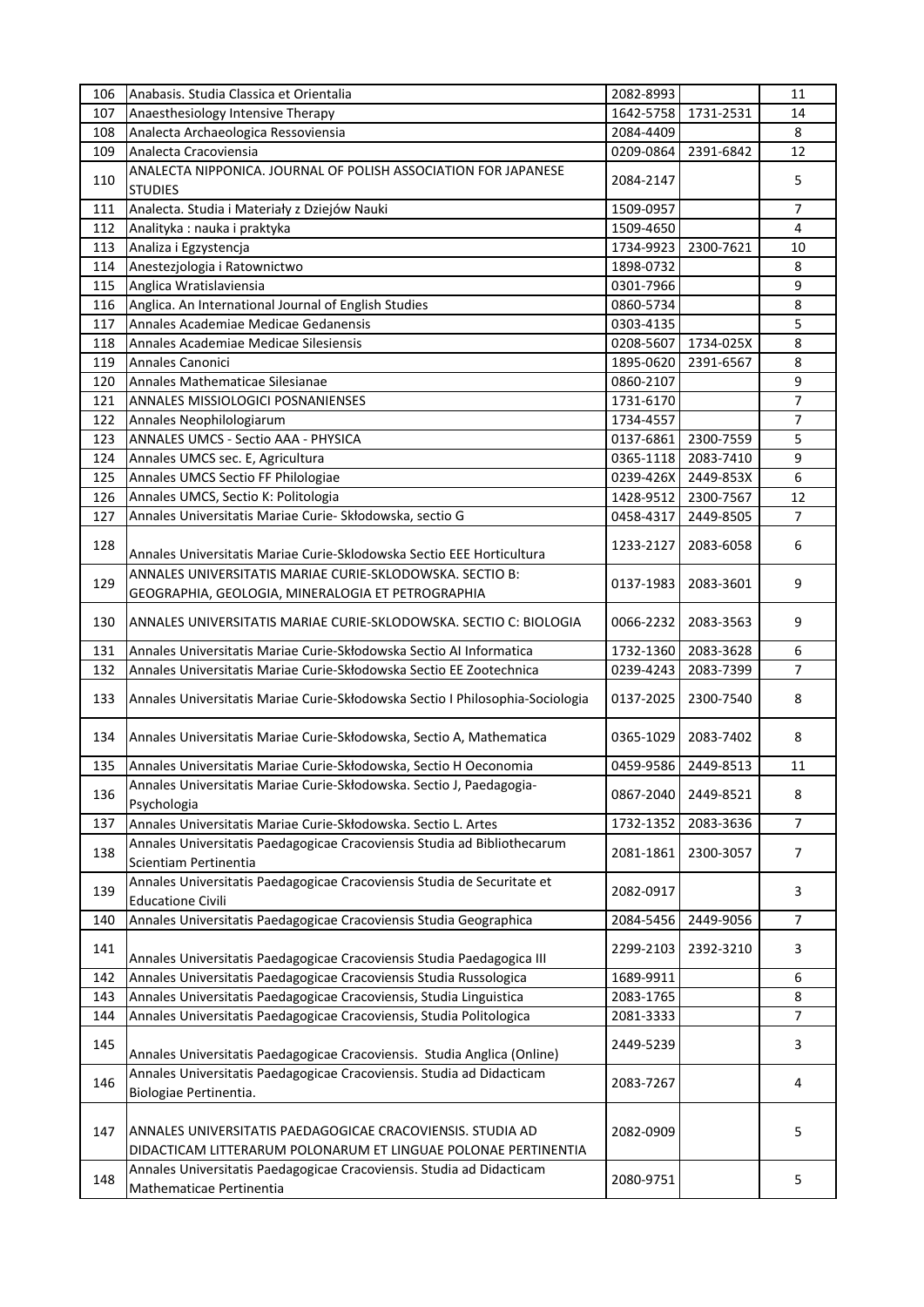| 149 | Annales Universitatis Paedagogicae Cracoviensis. Studia de Arte et Educatione | 2081-3325 | 2300-5912           | 7              |
|-----|-------------------------------------------------------------------------------|-----------|---------------------|----------------|
| 150 | Annales Universitatis Paedagogicae Cracoviensis. Studia de Cultura            | 2083-7275 | 1644-1885           | 8              |
| 151 | Annales Universitatis Paedagogicae Cracoviensis. Studia Historica             | 2081-3341 |                     | 5              |
| 152 | Annales Universitatis Paedagogicae Cracoviensis. Studia Historicolitteraria   | 2081-1853 | 2300-5831           | 8              |
| 153 | Annales Universitatis Paedagogicae Cracoviensis. Studia Mathematica           | 2081-545X | 2300-133X           | 7              |
| 154 | Annales Universitatis Paedagogicae Cracoviensis. Studia Poetica               | 2353-4583 | 2449-7401           | 6              |
| 155 | Annales Universitatis Paedagogicae Cracoviensis. Studia Psychologica          | 2084-5596 |                     | 6              |
| 156 | Annales Universitatis Paedagogicae Cracoviensis. Studia Sociologica           | 2081-6642 | 2449-688X           | 8              |
| 157 | Annales Universitatis Paedagogicae Cracoviensis. Studia Technica              | 2081-5468 |                     | 2              |
| 158 | Annales. Etyka w życiu gospodarczym                                           | 1899-2226 | 2353-4869           | 10             |
| 159 | <b>Annals of Parasitology</b>                                                 | 2299-0631 | 2300-6706           | 15             |
|     | Annals of Warsaw University of Life Sciences - SGGW Horticulture and          |           |                     |                |
| 160 | Landscape Architecture                                                        | 1898-8784 |                     | 7              |
| 161 | Annals of Warsaw University of Life Sciences- SGGW - Agriculture              | 1898-6730 |                     | 10             |
| 162 | Annals of Warsaw University of Life Sciences- SGGW Animal Science             | 1898-8830 |                     | 12             |
| 163 | Annals of Warsaw University of Life Sciences-SGGW Land Reclamation            | 1898-8857 | 2081-9617           | 14             |
| 164 | Annals of WULS, Forestry and Wood Technology                                  | 1898-5912 |                     | 10             |
| 165 | <b>Annual Center Review</b>                                                   | 1899-5942 |                     | $\overline{4}$ |
| 166 | Annual of Navigation                                                          | 1640-8632 | 2300-6633           | 13             |
| 167 | Ante Portas- Studia nad bezpieczeństwem                                       | 2353-6306 |                     | 3              |
| 168 | Anthropological Review                                                        | 1898-6773 | 2083-4594           | 15             |
| 169 | Anthropos?                                                                    | 1730-9549 |                     | 7              |
|     |                                                                               |           |                     |                |
| 170 | Antiquitates Mathematicae Annales Societatis Mathematicae Polonae Series VI   | 1898-5203 | 2353-8813           | 3              |
| 171 | Antropomotoryka                                                               | 1731-0652 | 2353-3986           | 9              |
| 172 | Aparat represji w Polsce Ludowej 1944-1989                                    | 1733-6996 |                     | $\overline{4}$ |
| 173 | Aparatura Badawcza i Dydaktyczna                                              | 1426-9600 | 2392-1765           | 10             |
| 174 | Applicationes Mathematicae                                                    | 1233-7234 | 1730-6280           | 14             |
| 175 | <b>APPLIED COMPUTER SCIENCE</b>                                               | 1895-3735 | 2353-6977           | 11             |
| 176 | Archaeologia Historica Polona                                                 | 1425-3534 |                     | 5              |
| 177 | Architecturae et Artibus                                                      | 2080-9638 |                     | $\overline{7}$ |
| 178 | Architecture Civil Engineering Environment                                    | 1899-0142 |                     | 11             |
| 179 | Architectus                                                                   | 1429-7507 | 2084-5227           | 9              |
| 180 | Architektura Krajobrazu                                                       | 1641-5159 |                     | $\overline{7}$ |
| 181 | Archive of Mechanical Engineering                                             |           | 0004-0738 2300-1895 | 15             |
| 182 | Archives of Budo Science of Martial Arts and Extreme Sports                   |           | 2300-8822           | 7              |
| 183 | Archives of Civil Engineering                                                 | 1230-2945 |                     | 15             |
| 184 | <b>Archives of Control Sciences</b>                                           | 1230-2384 | 2300-2611           | 15             |
| 185 | Archives of Electrical Engineering                                            | 1427-4221 | 2300-2506           | 15             |
| 186 | Archives of Foundry Engineering                                               | 1897-3310 | 2299-2944           | 15             |
| 187 | Archives of Hydro-Engineering and Environmental Mechanics                     | 1231-3726 |                     | 14             |
| 188 | Archives of Materials Science and Engineering                                 | 1897-2764 |                     | 13             |
| 189 | Archives of Mechanical Technology and Automation                              | 2391-7369 |                     | $\overline{7}$ |
| 190 | <b>Archives of Perinatal Medicine</b>                                         | 1505-0580 | 1508-4868           | 10             |
| 191 | Archives of Physiotherapy and Global Researches                               | 2353-4389 | 2353-7183           | 4              |
| 192 | Archives of Polish Fisheries                                                  | 2083-6120 | 2083-6139           | 12             |
| 193 | Archives of Psychiatry and Psychotherapy                                      | 1509-2046 | 2083-828X           | 12             |
| 194 | Archives of Thermodynamics                                                    | 1231-0956 | 2083-6023           | 13             |
| 195 | Archives of Transport                                                         | 0866-9546 | 2300-8830           | 14             |
| 196 | Archives of Transport System Telematics                                       | 1899-8208 |                     | 11             |
| 197 | <b>Archivum Combustionis</b>                                                  | 0208-4198 |                     | 12             |
| 198 | Archiwa - Kancelarie - Zbiory                                                 | 1895-9075 |                     | 10             |
| 199 | Archiwa Biblioteki i Muzea Kościelne                                          | 0518-3766 |                     | 10             |
| 200 | Archiwista Polski                                                             | 1425-9893 |                     | 4              |
| 201 | Archiwum Emigracji                                                            | 2084-3550 |                     | 8              |
| 202 | Archiwum Filozofii Prawa i Filozofii Społecznej                               | 2082-3304 |                     | 6              |
| 203 | Archiwum Fotogrametrii, Kartografii i Teledetekcji                            | 2083-2214 | 2391-9477           | $\overline{7}$ |
|     |                                                                               |           |                     |                |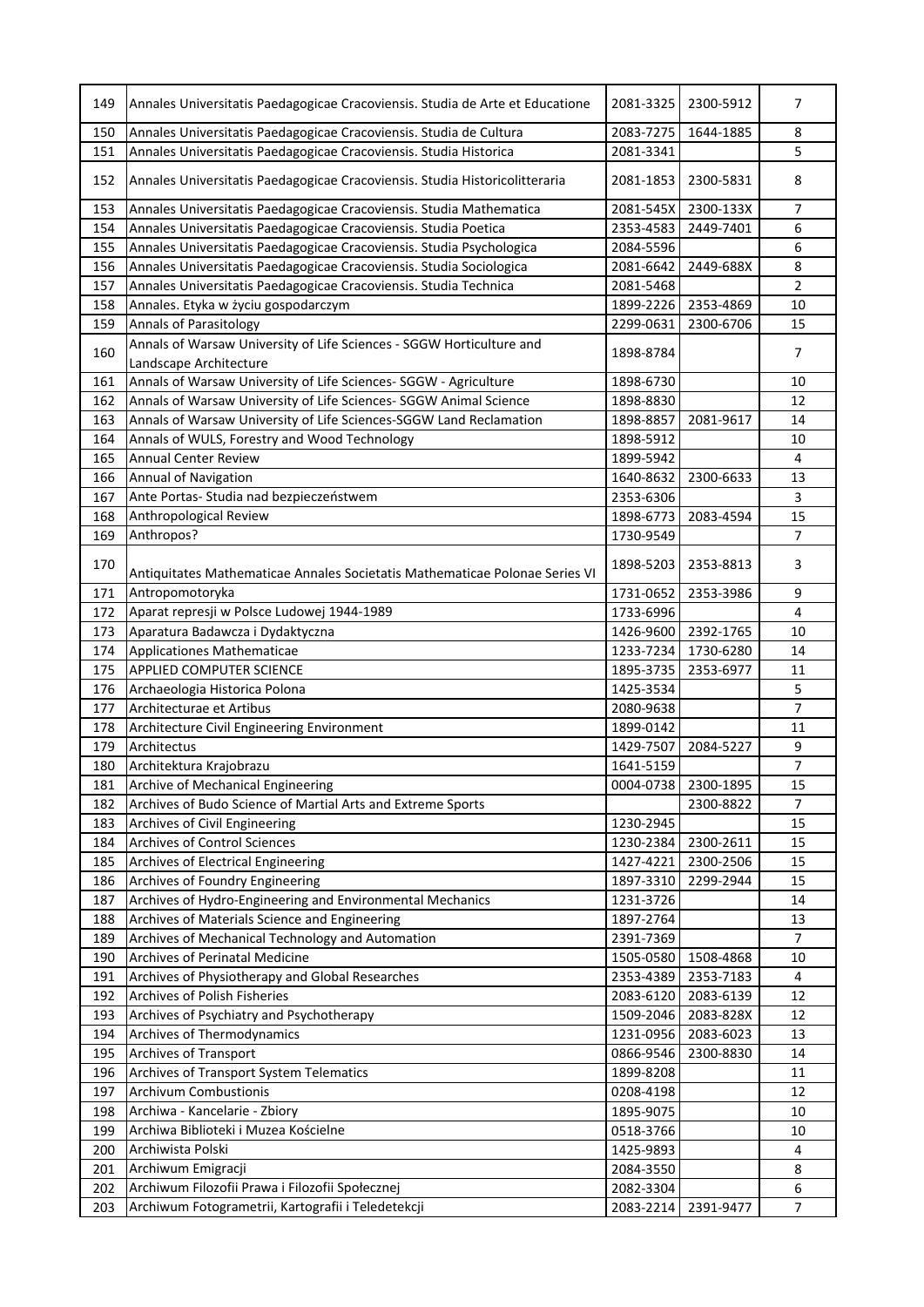| 204 | Archiwum Historii Filozofii i Myśli Społecznej                                  | 0066-6874 |           | 10             |
|-----|---------------------------------------------------------------------------------|-----------|-----------|----------------|
| 205 | Archiwum Historii i Filozofii Medycyny                                          | 0860-1844 |           | 7              |
| 206 | Archiwum Instytutu Inżynierii Lądowej                                           | 1897-4007 |           | 4              |
| 207 | Archiwum Kryminologii                                                           | 0066-6890 |           | 12             |
| 208 | Archiwum Medycyny Sądowej i Kryminologii                                        | 0324-8267 | 1689-1716 | 12             |
| 209 | ARGUMENT: Biannual Philosophical Journal                                        | 2083-6635 | 2084-1043 | $\overline{7}$ |
| 210 | Argumenta Oeconomica Cracoviensia                                               | 1642-168X |           | 13             |
| 211 | Ars inter Culturas                                                              | 2083-1226 |           | 7              |
| 212 |                                                                                 | 1731-6340 |           | 6              |
|     | Ars Separatoria Acta                                                            |           |           |                |
| 213 | Art Inquiry. Recherches sur les arts                                            | 1641-9278 |           | 8              |
| 214 | Art of Dentistry                                                                | 2081-4798 | 2392-2818 | 5              |
| 215 | Art of the Orient                                                               | 2299-811X |           | 4              |
| 216 | Arterial Hypertension                                                           | 2449-6170 | 2449-6162 | 8              |
| 217 | Artificial Satellites, Journal of Planetary Geodesy                             | 0208-841X | 2083-6104 | 6              |
| 218 | ASK: RESEARCH & METHODS                                                         | 1234-9224 |           | 14             |
| 219 | Aspekty Muzyki                                                                  | 2082-6044 |           | 3              |
| 220 | ASPIRACJE: PISMO WARSZAWSKICH UCZELNI ARTYSTYCZNYCH                             | 1732-6125 |           | $\overline{4}$ |
| 221 | Asystentka i Higienistka Stomatologiczna                                        | 1895-6920 | 2392-1854 | 3              |
| 222 | Ateneum Kapłańskie                                                              | 0208-9041 |           | 4              |
| 223 | Ateneum Przegląd Familiologiczny                                                | 2391-7814 |           | 4              |
| 224 | Athenaeum. Polskie Studia Politologiczne                                        | 1505-2192 |           | 14             |
| 225 | <b>AURA</b>                                                                     | 0137-3668 | 2449-9927 | 6              |
| 226 | Autobiografia. Literatura. Kultura. Media                                       | 2353-8694 |           | 8              |
| 227 | Autobusy. Technika, Eksploatacja, Systemy Transportowe                          | 1509-5878 |           | 7              |
|     |                                                                                 |           |           |                |
| 228 | Automatyka / Akademia Górniczo-Hutnicza im. Stanisława Staszica w Krakowie      | 1429-3447 | 2353-0952 | 5              |
| 229 |                                                                                 |           |           | 5              |
|     | AUTOMATYKA, ELEKTRYKA, ZAKŁÓCENIA                                               | 2082-4149 |           |                |
| 230 | Avant. Pismo Awangardy Filozoficzno-Naukowej                                    | 2082-7598 | 2082-6710 | 13             |
| 231 | Azja-Pacyfik. Społeczeństwo - Polityka - Gospodarka                             | 1643-692X |           | 6              |
| 232 | Badania Fizjograficzne Seria A - Geografia Fizyczna                             | 2081-6014 |           | 5              |
| 233 | BADANIA FIZJOGRAFICZNE SERIA B - BOTANIKA                                       | 0067-2815 |           | 5              |
| 234 | Balcanica Posnaniensia. Acta et studia                                          | 0239-4278 |           | 10             |
| 235 | <b>Baltic Coastal Zone</b>                                                      | 1643-0115 |           | 11             |
| 236 | Baltic Journal of Health and Physical Activity                                  | 2080-1297 | 2080-9999 | 11             |
| 237 | <b>Baltic Linguistics</b>                                                       | 2081-7533 |           | 9              |
| 238 | Baltica ~ Silesia                                                               | 2300-4746 |           | 3              |
| 239 | <b>BANACH CENTER PUBLICATIONS</b>                                               | 0137-6934 | 1730-6299 | 14             |
| 240 | Bank i Kredyt                                                                   | 0137-5520 |           | 14             |
| 241 | Barbarzyńca. Pismo Antropologiczne                                              | 1643-9708 |           | 3              |
| 242 | <b>BAROMETR REGIONALNY</b>                                                      | 1644-9398 |           | 14             |
|     | Beyond Philology: An International Journal of Linguistics, Literary Studies and |           |           |                |
| 243 | <b>English Language Teaching</b>                                                | 1732-1220 |           | 7              |
|     | Bezpieczeństwo i Administracja Zeszyty Naukowe Wydziału Bezpieczeństwa          |           |           |                |
| 244 | Narodowego Akademii Obrony Narodowej                                            | 2353-8872 |           | 2              |
| 245 | Bezpieczeństwo i Technika Pożarnicza                                            | 1895-8443 |           | 13             |
| 246 | Bezpieczeństwo Narodowe                                                         | 1896-4923 |           | 6              |
| 247 | Bezpieczeństwo Pracy i Ochrona Środowiska w Górnictwie                          | 2081-4224 |           | 6              |
| 248 | Bezpieczeństwo Pracy. Nauka i Praktyka                                          | 0137-7043 |           | 7              |
| 249 |                                                                                 | 1899-6264 |           | 6              |
|     | Bezpieczeństwo. Teoria i Praktyka                                               |           |           |                |
| 250 | <b>Bezpieczny Bank</b>                                                          | 1429-2939 |           | 13             |
| 251 | BIAŁORUSKIE ZESZYTY HISTORYCZNE                                                 | 1232-7468 |           | 8              |
| 252 | Białorutenistyka Białostocka                                                    | 2081-2515 |           | 6              |
| 253 | Białostockie Archiwum Językowe                                                  | 1641-6961 |           | 9              |
| 254 | Białostockie Studia Literaturoznawcze                                           | 2082-9701 |           | 9              |
| 255 | BIAŁOSTOCKIE STUDIA PRAWNICZE                                                   | 1689-7404 |           | 8              |
| 256 | Białostockie Teki Historyczne                                                   | 1425-1930 |           | 9              |
| 257 | Biblica et Patristica Thoruniensia                                              | 1689-5150 |           | 9              |
| 258 | Biblioteka                                                                      | 1506-3615 | 2391-5838 | 8              |
| 259 | Biblioteka i Edukacja                                                           | 2299-565X |           | 4              |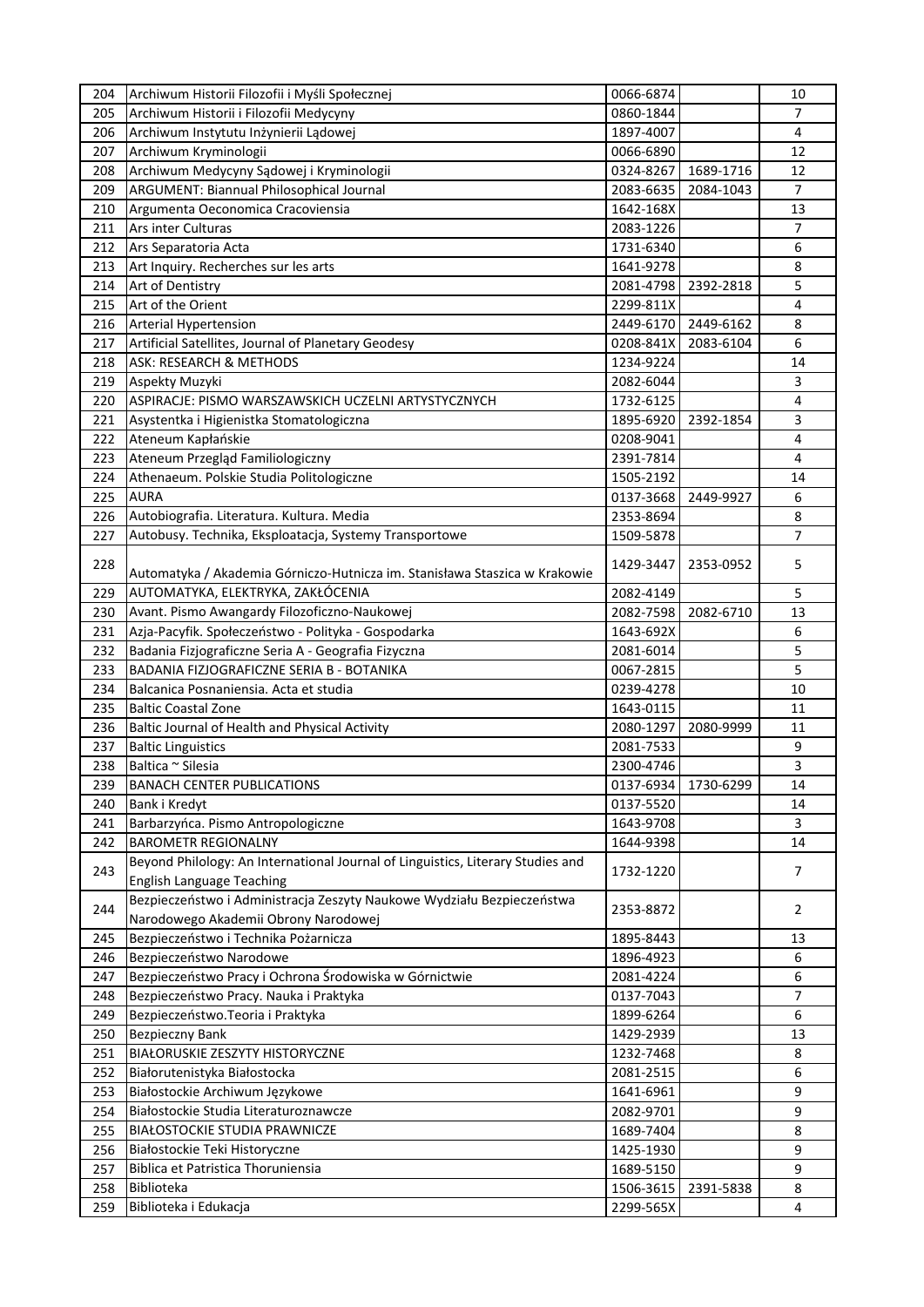| 260 | Biblioteka Regionalisty                                                                               | 2081-4461 | 2449-9781 | 8              |
|-----|-------------------------------------------------------------------------------------------------------|-----------|-----------|----------------|
| 261 | Biblioteka Teologii Fundamentalnej                                                                    | 2084-5731 |           | 3              |
| 262 | Biblioteka Współczesnej Myśli Pedagogicznej                                                           | 2300-2689 |           | 5              |
| 263 | Bibliotekarz Lubelski                                                                                 | 0137-9895 |           | $\sqrt{4}$     |
| 264 | Bibliotekarz Podlaski. Ogólnopolskie naukowe pismo bibliotekoznawcze i<br>bibliologiczne              | 1640-7806 |           | 7              |
| 265 | Bibliotheca Nostra. Śląski Kwartalnik Naukowy                                                         | 1734-6576 | 2084-5464 | 9              |
| 266 | Bio-Algorithms and Med-Systems                                                                        | 1895-9091 | 1896-530X | 8              |
| 267 | Bioarchaeology of the Near East                                                                       | 1898-9403 | 1899-962X | 7              |
| 268 | BIODIVERSITY: RESEARCH AND CONSERVATION                                                               | 1897-2810 |           | 13             |
| 269 | <b>BIOLOGICAL LETTERS</b>                                                                             | 1644-7700 | 1734-7467 | 13             |
| 270 | <b>Biomedical Human Kinetics</b>                                                                      |           | 2080-2234 | 9              |
| 271 | <b>Biometrical Letters</b>                                                                            | 1896-3811 |           | 12             |
| 272 |                                                                                                       | 0860-7796 | 2353-9461 | 13             |
|     | BioTechnologia                                                                                        |           |           |                |
| 273 | Biotechnology and Food Science                                                                        | 2084-0136 | 2299-6818 | 8              |
| 274 | Biuletyn Biblioteki Jagiellońskiej                                                                    | 0006-3940 | 2450-0410 | 7              |
| 275 | Biuletyn Edukacji Medialnej                                                                           | 1733-0297 |           | 6              |
| 276 | Biuletyn Fundacji Generał Elżbiety Zawackiej                                                          | 2081-2752 |           | 3              |
| 277 | <b>BIULETYN HISTORII POGRANICZA</b>                                                                   | 1641-0033 |           | 6              |
| 278 | Biuletyn Historii Sztuki                                                                              | 0006-3967 |           | 15             |
| 279 | Biuletyn Historii Wychowania                                                                          | 1233-2224 |           | 9              |
| 280 | Biuletyn Instytutu Hodowli i Aklimatyzacji Roślin                                                     | 0373-7837 |           | 6              |
| 281 | Biuletyn Instytutu Spawalnictwa w Gliwicach                                                           | 0867-583X | 2300-1674 | 11             |
| 282 | Biuletyn Komitetu Ochrony Przyrody Polskiej Akademii Nauk                                             | 2082-8756 | 2300-1100 | $\mathbf{1}$   |
| 283 | Biuletyn Komitetu Przestrzennego Zagospodarowania Kraju PAN                                           | 0079-3493 |           | 8              |
| 284 | BIULETYN LOGOPEDYCZNY ZARZĄDU GŁÓWNEGO POLSKIEGO TOWARZYSTWA<br><b>LOGOPEDYCZNEGO</b>                 | 1640-4491 |           | 4              |
| 285 | Biuletyn Naukowy Wrocławskiej Wyższej Szkoły Informatyki Stosowanej<br>"Informatyka"                  | 2082-9892 |           | 2              |
| 286 | BIULETYN NUMIZMATYCZNY                                                                                | 0006-4017 |           | $\overline{4}$ |
| 287 | Biuletyn Państwowego Instytutu Geologicznego                                                          | 0867-6143 |           | 12             |
| 288 | Biuletyn Polskiego Stowarzyszenia Wodoru i Ogniw Paliwowych                                           | 1896-7205 |           | $\mathbf{1}$   |
| 289 | Biuletyn Polskiego Towarzystwa Ekonomicznego                                                          | 1507-1383 |           | $\overline{4}$ |
| 290 | Biuletyn Polskiego Towarzystwa Językoznawczego                                                        | 0032-3802 |           | 13             |
|     |                                                                                                       |           |           |                |
| 291 | Biuletyn Polskiego Towarzystwa Kryminologicznego im. prof. Stanisława Batawii                         | 2084-5383 |           | 4              |
| 292 | Biuletyn Polskiej Misji Historycznej = Bulletin der Polnischen Historischen<br>Mission                | 2083-7755 | 2391-792X | 7              |
| 293 | Biuletyn Stowarzyszenia Absolwentów i Przyjaciół Wydziału Prawa Katolickiego                          | 1896-8406 |           | 10             |
|     | Uniwersytetu Lubelskiego                                                                              |           |           |                |
| 294 | Biuletyn Stowarzyszenia Kanonistów Polskich                                                           | 1731-1438 |           | 6              |
| 295 | Biuletyn Stowarzyszenia Rzeczoznawców Majątkowych Województwa<br>Wielkopolskiego                      | 1731-1829 |           | 6              |
| 296 | <b>BIULETYN SZADKOWSKI</b>                                                                            | 1643-0700 | 2449-8351 | $\overline{7}$ |
| 297 | Biuletyn Uniejowski                                                                                   | 2299-8403 | 2449-8319 | 4              |
| 298 | Biuletyn Wojskowej Akademii Technicznej                                                               | 1234-5865 |           | 8              |
| 299 | Biuletyn Wydziału Farmaceutycznego Warszawskiego Uniwersytetu<br>Medycznego                           |           | 2080-1602 | 5              |
| 300 | Bohemistyka                                                                                           | 1642-9893 |           | 13             |
| 301 | Ból                                                                                                   | 1640-324X |           | 8              |
| 302 | Bromatologia i Chemia Toksykologiczna                                                                 | 0365-9445 | 2353-9054 | 6              |
|     |                                                                                                       |           |           |                |
| 303 | Budownictwo Górnicze i Tunelowe                                                                       | 1234-5342 |           | 5              |
| 304 | Budownictwo i Architektura                                                                            | 1899-0665 |           | 6              |
| 305 | Budownictwo i Inżynieria Środowiska                                                                   | 2081-3279 |           | 5              |
| 306 | Budownictwo i Prawo                                                                                   | 1428-8516 |           | 5              |
| 307 | Budownictwo o zoptymalizowanym potencjale energetycznym                                               | 2299-8535 |           | 6              |
| 308 | <b>Builder</b>                                                                                        | 1896-0642 |           | 5              |
| 309 | Bulletin de la Société des sciences et des lettres de Łódź, Série: Recherches sur<br>les déformations | 0459-6854 |           | 14             |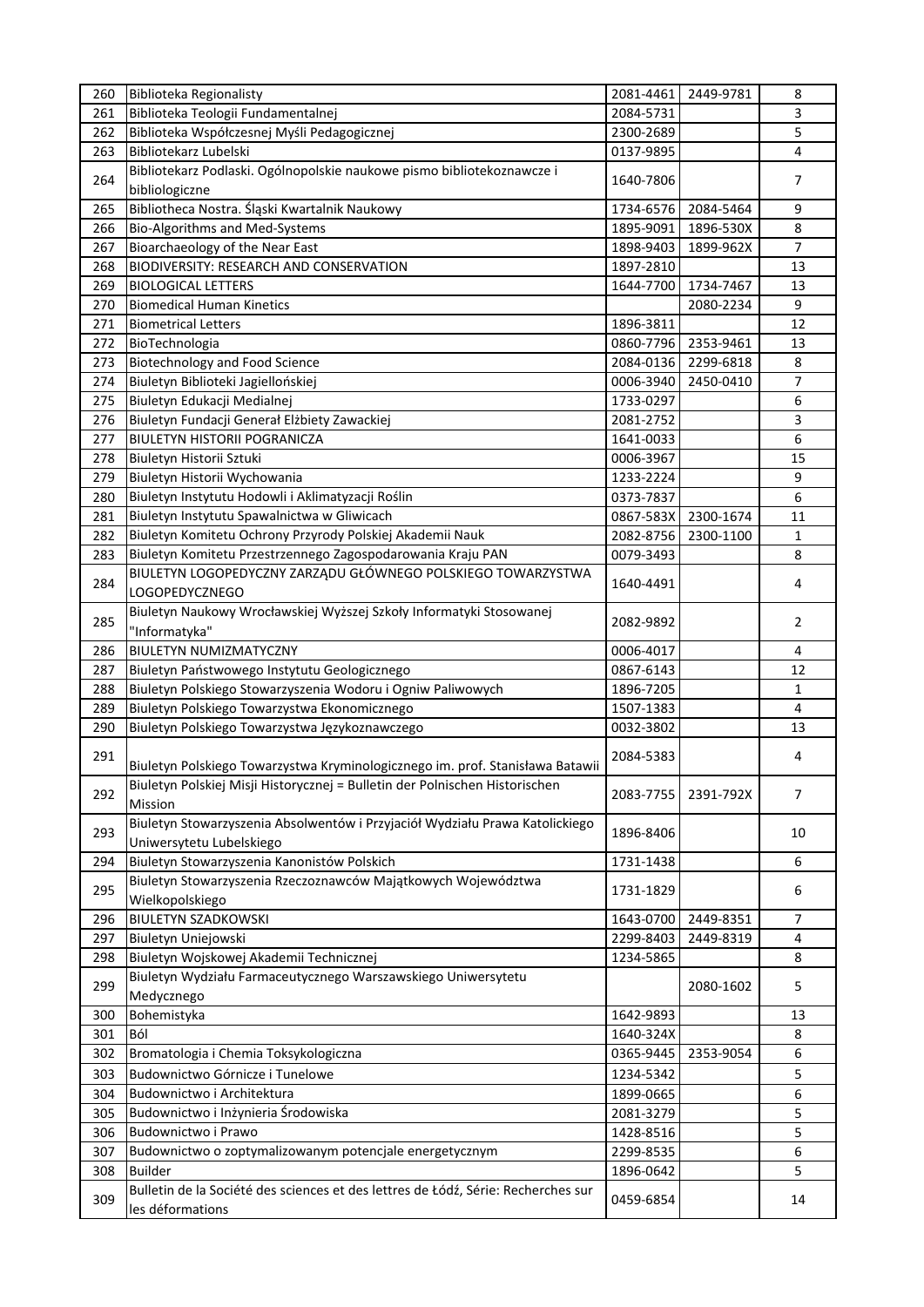| 310 | Bulletin of Geography. Socio-economic Series                               | 1732-4254 | 2083-8298 | 15             |
|-----|----------------------------------------------------------------------------|-----------|-----------|----------------|
| 311 | Bulletin of Geography: Physical Geography Series                           | 2080-7686 | 2300-8490 | 13             |
| 312 | Bulletin of the Polish Academy of Sciences. Mathematics                    | 0239-7269 | 1732-8985 | 13             |
| 313 | <b>Cahiers ERTA</b>                                                        | 2300-4681 | 2353-8953 | 6              |
| 314 | Camera Separatoria                                                         |           | 2299-6265 | 5              |
| 315 | Casus                                                                      | 1427-2385 |           | 6              |
| 316 | Central and Eastern European Journal of Management and Economics           |           | 2353-9119 | 8              |
| 317 | Central and Eastern European Migration Review                              | 2300-1682 |           | 9              |
| 318 | Central European Journal of Communication                                  | 1899-5101 |           | 9              |
| 319 | Central European Journal of Economic Modelling and Econometrics            | 2080-0886 | 2080-119X | 14             |
| 320 | Central European Journal of Sport Sciences and Medicine                    | 2300-9705 | 2353-2807 | 12             |
| 321 |                                                                            | 2080-4806 | 2080-4873 | 14             |
|     | Central European Journal of Urology                                        |           |           |                |
| 322 | Central European Review of Economics & Finance                             | 2082-8500 |           | $\overline{7}$ |
| 323 | Challenges of modern technology                                            | 2082-2863 | 2353-4419 | 8              |
| 324 | CHEMIK nauka-technika-rynek                                                | 0009-2886 |           | 8              |
| 325 | Chemistry. Environment. Biotechnology.                                     | 2083-7097 |           | 5              |
| 326 | Chemistry-Didactics-Ecology-Metrology/Chemia-Dydaktyka-Ekologia-Metrologia | 1640-9019 | 2084-4506 | 9              |
| 327 | Chirurgia Narządów Ruchu i Ortopedia Polska                                | 0009-479X |           | 5              |
| 328 | Chirurgia Plastyczna i Oparzenia                                           | 2300-7893 | 2391-7989 | 6              |
| 329 | Chirurgia po Dyplomie                                                      | 1895-6874 | 2449-9668 | 4              |
| 330 | Chirurgia Polska                                                           | 1507-5524 | 1644-3349 | 8              |
| 331 | Chłodnictwo : organ Naczelnej Organizacji Technicznej                      | 0009-4919 | 2449-9390 | 6              |
| 332 | Choroby Serca i Naczyń                                                     | 1733-2346 | 1733-4276 | 7              |
| 333 | Chorzowskie Studia Polityczne                                              | 2080-752X |           | 9              |
| 334 | Chowanna                                                                   | 0137-706X | 2353-9682 | 10             |
| 335 | Christianitas Antiqua                                                      | 1730-3788 |           | 3              |
| 336 | Chrońmy Przyrodę Ojczystą                                                  | 0009-6172 |           | $\bf 8$        |
| 337 | CHRZEŚCIJAŃSTWO, ŚWIAT, POLITYKA                                           | 1896-9038 |           | 7              |
| 338 | Ciepłownictwo, Ogrzewnictwo, Wentylacja                                    | 0137-3676 | 2449-9900 | 10             |
| 339 | Civil and Environmental Engineering Reports                                | 2080-5187 |           | 9              |
| 340 | Civitas. Studia z filozofii polityki                                       |           |           | $\overline{7}$ |
|     |                                                                            | 1428-2631 |           |                |
| 341 | Classica Cracoviensia                                                      | 1505-8913 | 2391-6753 | 9              |
| 342 | Clinical and Experimental Hepatology                                       | 2392-1099 | 2449-8238 | 7              |
| 343 | Coaching Review                                                            | 2081-7029 |           | 6              |
| 344 | Cognitive Studies/ Études cognitives                                       | 2080-7147 | 2392-2397 | 14             |
| 345 | Collectanea Philologica                                                    | 1733-0319 | 2353-0901 | 8              |
| 346 | Colloquia Communia                                                         | 0239-6815 |           | 3              |
| 347 | Colloquia Germanica Stetinensia                                            | 0867-5791 |           | 9              |
| 348 | Colloquia Humanistica                                                      | 2081-6774 | 2392-2419 | 8              |
| 349 | Colloquia Litteraria                                                       | 1896-3455 | 2353-8112 | 5              |
| 350 | Colloquia Theologica Ottoniana                                             | 1731-0555 | 2353-2998 | 7              |
| 351 | Colloquium                                                                 | 2081-3813 |           | $\bf 8$        |
| 352 | Colloquium Biometricum                                                     | 1896-7701 |           | 8              |
| 353 | <b>Combustion Engines</b>                                                  | 2300-9896 |           | 13             |
| 354 | <b>Commentationes Mathematicae</b>                                         | 2080-1211 |           | 9              |
| 355 | Communications in Biometry and Crop Science                                | 1896-0782 |           | 13             |
| 356 | COMPARATIVE ECONOMIC RESEARCH. CENTRAL AND EASTERN EUROPE                  | 1508-2008 | 2082-6737 | 15             |
|     |                                                                            |           |           | 5              |
| 357 | Comparative Law Review                                                     | 0866-9449 |           |                |
| 358 | <b>Comparative Legilinguistics</b>                                         | 2080-5926 | 2391-4491 | 7              |
| 359 | Complementary and Alternative Medicine in Science                          | 2353-3420 | 2353-5849 | 5              |
| 360 | <b>Composites Theory and Practice</b>                                      | 2084-6096 | 2299-128X | 11             |
| 361 | Computational Methods in Science and Technology                            | 1505-0602 | 2353-9453 | 11             |
| 362 | <b>Computer Applications in Electrical Engineering</b>                     | 1508-4248 |           | 6              |
| 363 | Computer Assisted Methods in Engineering and Science                       | 2299-3649 |           | 14             |
| 364 | <b>Computer Methods in Materials Science</b>                               | 1641-8581 |           | 12             |
| 365 | <b>Computer Science</b>                                                    | 1508-2806 |           | 12             |
| 366 | <b>Computer Science and Mathematical Modelling</b>                         | 2450-0054 |           | 5              |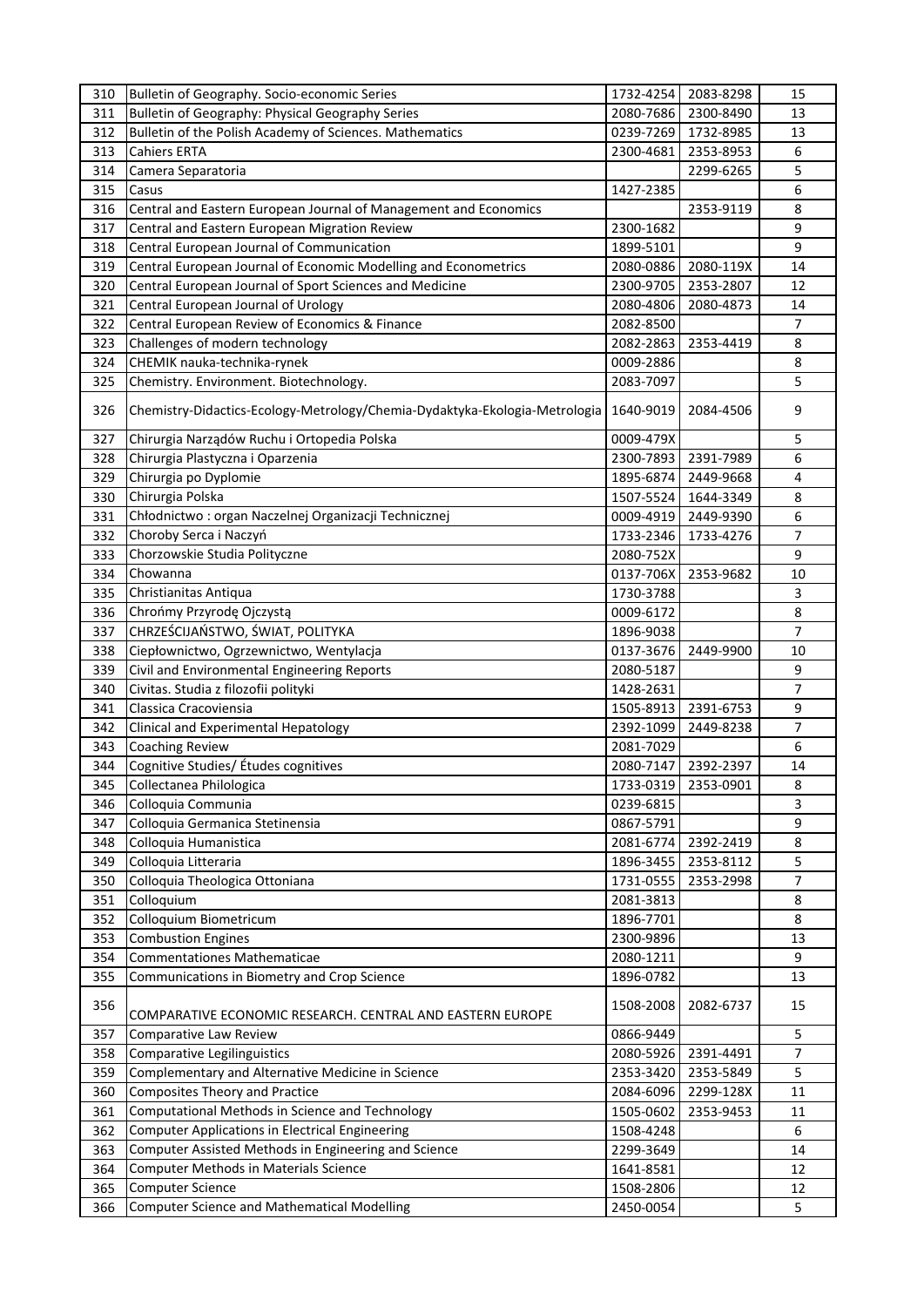| 367 | <b>Contemporary Economics</b>                                              | 1897-9254 |           | 15             |
|-----|----------------------------------------------------------------------------|-----------|-----------|----------------|
| 368 | Contemporary Trends in Geoscience                                          |           | 2299-8179 | 5              |
| 369 | Contributions in New World Archaeology                                     | 2080-8216 |           | 6              |
| 370 | <b>CONTROL AND CYBERNETICS</b>                                             | 0324-8569 |           | 14             |
| 371 | Conversatoria Linguistica                                                  | 1897-1415 |           | 3              |
| 372 | <b>CONVERSATORIA LITTERARIA</b>                                            | 1897-1423 |           | 5              |
| 373 | Convivium. Germanistisches Jahrbuch Polen                                  | 2196-8403 |           | $\overline{7}$ |
| 374 | Copernican Journal of Finance & Accounting                                 | 2300-1240 | 2300-3065 | 7              |
| 375 | <b>Copernicus Journal of Political Studies</b>                             | 2299-4335 |           | 6              |
| 376 | <b>Cracow Indological Studies</b>                                          | 1732-0917 |           | 12             |
| 377 | Crossroads. A Journal of English Studies                                   |           | 2300-6250 | 6              |
| 378 | Cuprum : czasopismo naukowo-techniczne górnictwa rud                       | 0137-2815 |           | 4              |
|     |                                                                            |           |           |                |
| 379 | <b>Current Chemistry Letters</b>                                           | 1927-7296 | 1927-730X | 10             |
| 380 | <b>Current Gynecologic Oncology</b>                                        | 2081-1632 |           | 11             |
| 381 | Current Issues in Personality Psychology                                   | 2353-4192 | 2353-561X | 12             |
| 382 | Current Issues in Pharmacy and Medical Sciences                            | 2084-980X |           | 8              |
| 383 | <b>Current Problems of Psychiatry</b>                                      | 2081-3910 | 2353-8627 | 7              |
| 384 | <b>Current Topics in Biophysics</b>                                        | 2084-1892 |           | 10             |
| 385 | CyberEmpathy: Magazine of Visual Communication and New Media in Art        | 2299-906X |           | 6              |
|     | Science Humanities Design and Technology                                   |           |           |                |
| 386 | Cywilizacja i Polityka                                                     | 1732-5641 |           | 9              |
| 387 | Czas Kultury                                                               | 0867-2148 |           | 12             |
| 388 | Czasopismo Aptekarskie                                                     | 1233-2755 |           | 2              |
| 389 | Czasopismo Geograficzne                                                    | 0045-9453 |           | 5              |
|     | Czasopismo Inżynierii Lądowej, Środowiska i Architektury. Journal of Civil |           |           |                |
| 390 | Engineering, Environment and Architecture                                  | 2300-5130 | 2300-8903 | 9              |
| 391 | Czasopismo Prawa Karnego i Nauk Penalnych                                  | 1506-1817 |           | $\overline{7}$ |
| 392 | Czasopismo Prawno-Historyczne                                              | 0070-2471 |           | 9              |
| 393 | Czasopismo Psychologiczne                                                  | 1425-6460 |           | 11             |
| 394 | Czasopismo Stomatologiczne                                                 | 0011-4553 | 2299-551X | 12             |
| 395 | Czasopismo Techniczne                                                      | 0011-4561 | 2353-737X | 13             |
| 396 | Człowiek i Społeczeństwo                                                   | 0239-3271 |           | 9              |
| 397 | Człowiek i Środowisko                                                      | 0137-3617 |           | $\overline{7}$ |
|     | CZŁOWIEK NIEPEŁNOSPRAWNOŚĆ SPOŁECZEŃSTWO                                   |           |           |                |
| 398 |                                                                            | 1734-5537 |           | 10             |
| 399 | Człowiek w Kulturze                                                        | 1230-4492 |           | 6              |
| 400 | Czytanie Literatury. Łódzkie Studia Literaturoznawcze                      | 2299-7458 | 2449-8386 | 6              |
| 401 | <b>DAGEROTYP</b>                                                           | 1233-2445 |           | 6              |
| 402 | Debiuty Naukowe Studentów Wyższej Szkoły Bankowej                          | 1428-7129 |           | 3              |
| 403 | Decision Making in Manufacturing and Services                              | 1896-8325 | 2300-7087 | 8              |
| 404 | Decyzje                                                                    | 1733-0092 | 2391-761X | 11             |
| 405 | Demonstratio Mathematica                                                   | 0420-1213 |           | 11             |
| 406 | Dental and Medical Problems                                                | 1644-387X | 2300-9020 | 11             |
| 407 | DENTAL DIALOG CZASOPISMO Z ZAKRESU TECHNIKI DENTYSTYCZNEJ I                |           |           | 4              |
|     | <b>PROTETYKI</b>                                                           | 2082-4246 | 2392-2826 |                |
| 408 | <b>Dental Forum</b>                                                        | 1732-0801 | 2300-6099 | 7              |
| 409 | Dermatologia Dziecięca                                                     | 2082-999X |           | $\mathbf{1}$   |
| 410 | Dermatologia Estetyczna                                                    | 1507-661X |           | 4              |
| 411 | Dermatologia Po Dyplomie                                                   | 2081-0105 | 2449-9625 | 2              |
| 412 | Dermatologia Praktyczna                                                    | 2080-1157 |           | 2              |
| 413 | Deutsch-Polnische Juristen Zeitschrift                                     | 1615-9063 | (null)    | 5              |
| 414 | Developmental Period Medicine                                              | 1428-345X |           | 13             |
| 415 | Diabetologia Kliniczna                                                     | 2084-4441 | 2299-2529 | 10             |
| 416 | Diabetologia po Dyplomie                                                   | 1732-0844 | 2449-9617 | 3              |
| 417 | Diagnostyka                                                                | 1641-6414 | 2449-5220 | 11             |
|     |                                                                            |           |           |                |
| 418 | Diagnostyka Laboratoryjna                                                  | 0867-4043 |           | 10             |
| 419 | Dialog. Miesięcznik Poświęcony Dramaturgii Współczesnej                    | 0012-2041 |           | 10             |
| 420 | DIALOGI POLITYCZNE. FILOZOFIA, SPOŁECZEŃSTWO, PRAWO                        | 1730-8003 |           | $\overline{7}$ |
| 421 | DIALOGUE AND UNIWERSALISM                                                  | 1234-5792 |           | 9              |
| 422 | Didactica Mathematicae                                                     | 0208-8916 | 2353-0960 | 10             |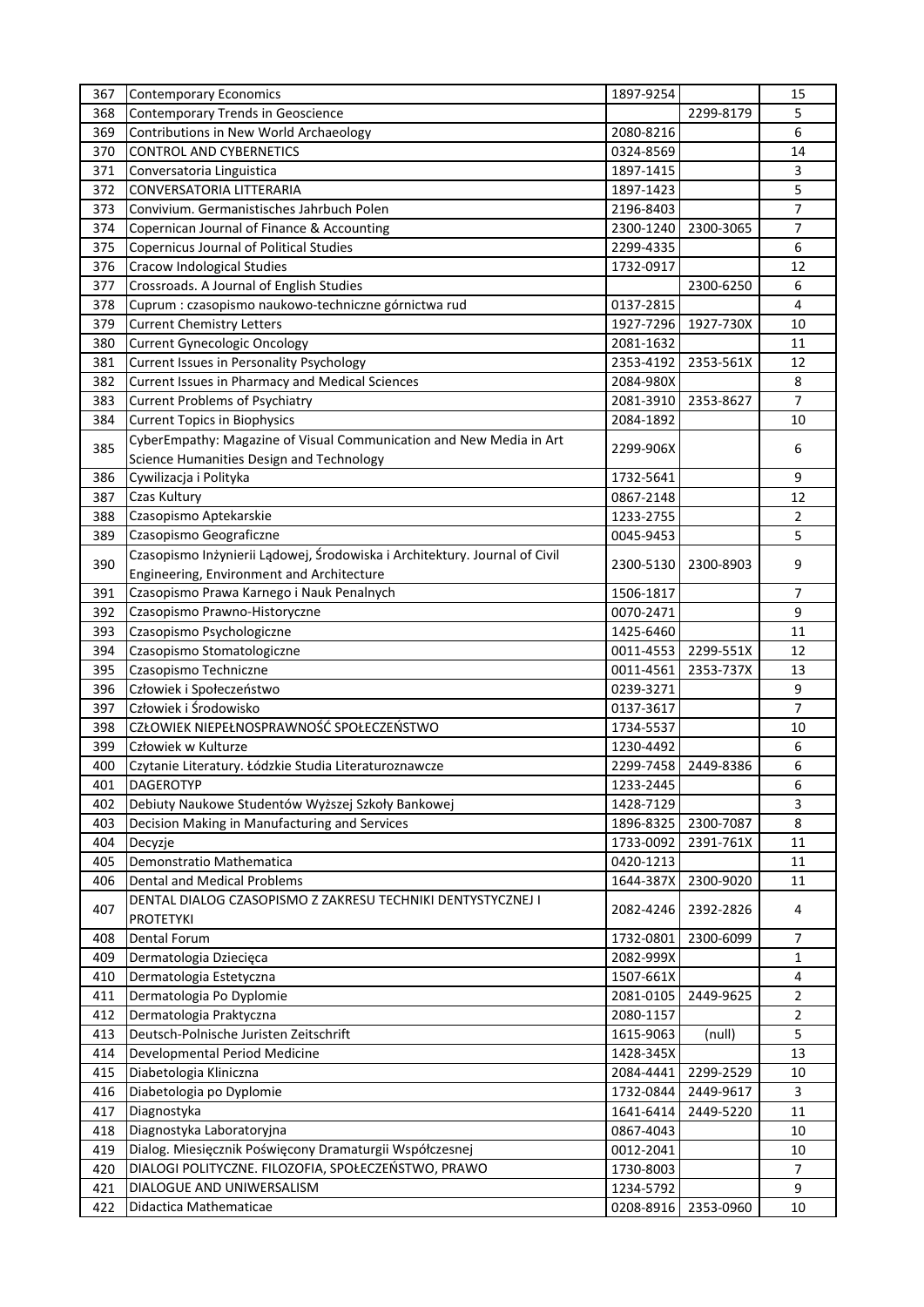| 423 | <b>Didactics of Mathematics</b>                                                      | 1733-7941 |           | 8              |
|-----|--------------------------------------------------------------------------------------|-----------|-----------|----------------|
| 424 | DIDASKALIA. GAZETA TEATRALNA                                                         | 1233-0477 |           | 14             |
| 425 | DIPTERON-WROCLAW                                                                     | 1895-4464 |           | 6              |
| 426 | Discussiones Mathematicae - General Algebra and Applications                         | 1509-9415 | 2084-0373 | 8              |
| 427 | Discussiones Mathematicae Differential Inclusions Control and Optimization           | 1509-9407 | 2084-0365 | 9              |
| 428 | Discussiones Mathematicae Probability and Statistics                                 | 1509-9423 | 2084-0381 | 6              |
| 429 | DOCTRINA. STUDIA SPOŁECZNO-POLITYCZNE                                                | 1730-0274 |           | 9              |
| 430 | Doradztwo Podatkowe Biuletyn Instytutu Studiów Podatkowych                           | 1427-2008 | 2449-7584 | 4              |
| 431 | Do-so-mo                                                                             | 1732-7636 |           | 5              |
| 432 | Dozór Techniczny                                                                     | 0209-1763 | 2449-9919 | 5              |
| 433 |                                                                                      | 0012-6357 |           | 5              |
|     | Drogownictwo<br>Drohiczyński Przegląd Naukowy. Wielokulturowe Studia Drohiczyńskiego |           |           |                |
| 434 |                                                                                      | 2080-587X | 2080-7538 | 5              |
|     | Towarzystwa Naukowego                                                                |           |           |                |
| 435 | Duchowość w Polsce                                                                   | 2081-4674 |           | 3              |
| 436 | Dydaktyka informatyki                                                                | 2083-3156 |           | 7              |
| 437 | Dylematy                                                                             | 2353-1347 |           | 4              |
| 438 | Dynamic Econometric Models                                                           | 1234-3862 |           | 13             |
| 439 | DYSKURS. PISMO NAUKOWO-ARTYSTYCZNE ASP WE WROCŁAWIU                                  | 1733-1528 |           | 6              |
| 440 | Dyskursy Młodych Andragogów                                                          | 2084-2740 |           | 10             |
| 441 | Dziecko krzywdzone. Teoria, badania, praktyka.                                       | 1644-6526 |           | 9              |
| 442 | Dziennikarstwo i Media                                                               | 2082-8322 |           | 5              |
| 443 | Eastern Review                                                                       | 1427-9657 |           | 5              |
| 444 | Ecclesia. Studia z Dziejów Wielkopolski                                              | 1731-0679 |           | 6              |
| 445 | Echa Przeszłości                                                                     | 1509-9873 |           | 9              |
| 446 | Ecohydrology & Hydrobiology                                                          | 1642-3593 | 2080-3397 | 15             |
| 447 | Ecological Chemistry and Engineering. A                                              | 1898-6188 | 2084-4530 | 11             |
| 448 | <b>ECOLOGICAL QUESTIONS</b>                                                          | 1644-7298 |           | 13             |
| 449 | <b>Economic and Environmental Studies</b>                                            | 1642-2597 | 2081-8319 | 13             |
| 450 | Economic and Regional Studies/ Studia Ekonomiczne i Regionalne                       | 2083-3725 |           | 9              |
| 451 | <b>Economics and Sociology</b>                                                       | 2071-789X | 2306-3459 | 15             |
| 452 | Econtechmod. An International Quarterly Journal on Economics of Technology           | 2084-5715 |           | 12             |
|     | and Modelling Processes                                                              |           |           |                |
| 453 | Ecumeny & Law                                                                        | 2353-4877 | 2391-4327 | 6              |
| 454 | e-Dentico Dwumiesięcznik Stomatologa Praktyka                                        | 1732-4084 | 2084-4875 | 6              |
| 455 | EduAkcja. Magazyn edukacji elektronicznej                                            |           | 2081-870X | 6              |
| 456 | Edukacja                                                                             | 0239-6858 | 2449-8998 | 12             |
| 457 | Edukacja - Technika - Informatyka                                                    | 2080-9069 |           | 9              |
| 458 | Edukacja Biologiczna i Środowiskowa                                                  | 1643-8779 |           | 8              |
| 459 | Edukacja dorosłych                                                                   | 1230-929X |           | 11             |
| 460 | Edukacja Ekonomistów i Menedżerów. Problemy. Innowacje. Projekty                     | 1734-087X |           | 12             |
| 461 | Edukacja Elementarna w Teorii i Praktyce                                             | 1896-2327 | 2353-7787 | 9              |
| 462 | EDUKACJA ETYCZNA                                                                     | 2083-8972 |           | 5              |
| 463 | Edukacja Filozoficzna                                                                | 0860-3839 |           | 5              |
| 464 | Edukacja Humanistyczna (Szczecin)                                                    | 1507-4943 |           | 7              |
| 465 | Edukacja Międzykulturowa                                                             | 2299-4106 |           | 7              |
| 466 | Edukacja Prawnicza                                                                   | 1231-0336 |           | 5              |
| 467 | Edukacja Ustawiczna Dorosłych                                                        | 1507-6563 |           | 14             |
| 468 | Edukacyjna Analiza Transakcyjna                                                      | 2299-7466 |           | 6              |
| 469 | E-FINANSE                                                                            | 1734-039X |           | 14             |
| 470 | e-Informatica Software Engineering Journal                                           | 1897-7979 | 2084-4840 | 9              |
| 471 | Ekologia i Technika                                                                  | 1230-462X |           | 3              |
| 472 | Ekonometria                                                                          | 1507-3866 | 2449-9994 | 14             |
| 473 | Ekonomia - Wroclaw Economic Review                                                   | 2084-4093 |           | 6              |
| 474 | EKONOMIA I PRAWO                                                                     | 1898-2255 |           | 12             |
| 475 | Ekonomia i Środowisko                                                                | 0867-8898 | 2300-6420 | 12             |
| 476 | Ekonomia i Zarządzanie                                                               | 2080-9646 | 2300-0813 | 11             |
| 477 | Ekonomia Międzynarodowa                                                              | 2082-4440 | 2300-6005 | $\overline{7}$ |
| 478 | Ekonomia Społeczna                                                                   | 2081-321X |           | $\overline{7}$ |
|     |                                                                                      |           |           |                |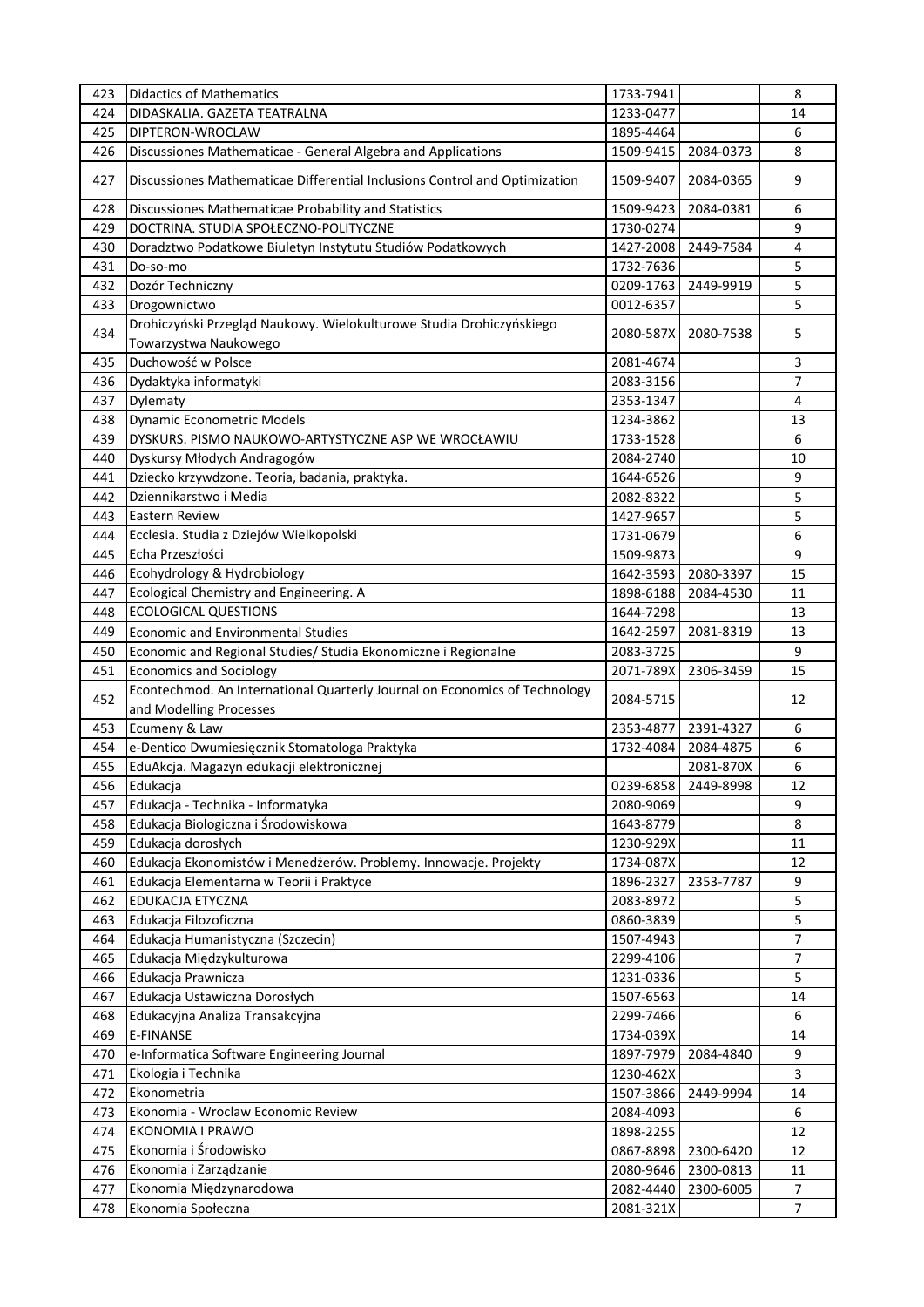| 479 | Ekonomia XXI Wieku                                                                 | 2353-8929 | 2449-9757 | 11             |
|-----|------------------------------------------------------------------------------------|-----------|-----------|----------------|
| 480 | Ekonomia. Rynek, gospodarka, społeczeństwo                                         | 0137-3056 |           | 13             |
| 481 | Ekonomika i Organizacja Przedsiębiorstwa                                           | 0860-6846 |           | 12             |
| 482 | Ekonomista                                                                         | 0013-3205 | 2299-6184 | 14             |
| 483 | <b>EKRANy</b>                                                                      | 2083-0874 |           | 5              |
| 484 | <b>ELASTOMERY</b>                                                                  | 1427-3519 |           | 8              |
| 485 | Electrical Power Quality and Utilisation Journal                                   | 1896-4672 |           | 8              |
| 486 | ELECTRONIC JOURNAL OF POLISH AGRICULTURAL UNIVERSITIES                             | 1505-0297 |           | 12             |
| 487 | Electrum.                                                                          | 1897-3426 | 2084-3909 | 11             |
| 488 | elektro.info                                                                       | 1642-8722 |           | 6              |
| 489 | Elektronika : konstrukcje, technologie, zastosowania                               | 0033-2089 | 2449-9528 | 8              |
| 490 | <b>Elpis</b>                                                                       | 1508-7719 |           | $\overline{7}$ |
| 491 | e-mentor                                                                           | 1731-6758 | 1731-7428 | 15             |
| 492 | Endodoncja w Praktyce                                                              | 2299-145X |           | 3              |
| 493 | Endokrynologia Pediatryczna                                                        | 1730-0282 | 1898-9373 | 9              |
|     |                                                                                    |           |           |                |
| 494 |                                                                                    | 0013-7294 |           | 4              |
|     | Energetyka, problemy energetyki i gospodarki paliwowo - energetycznej              |           |           |                |
| 495 | Engineering of Biomaterials / Inżynieria Biomateriałów                             | 1429-7248 |           | 7              |
| 496 | <b>Engineering Transactions</b>                                                    | 0867-888X |           | 15             |
| 497 | <b>Entrepreneurial Business and Economics Review</b>                               | 2353-883X | 2353-8821 | 12             |
| 498 | Environmental & Socio-economic Studies                                             |           | 2354-0079 | 6              |
| 499 | Environmental Biotechnology                                                        | 1734-4964 | 2391-6095 | 9              |
| 500 | EOS: commentarii Societatis Philologae Polonorum                                   | 0012-7825 |           | 13             |
| 501 | <b>EPHEMERIDES MARIANORUM</b>                                                      | 2299-7784 |           | 6              |
| 502 | Episteme (UKSW)                                                                    | 2081-4801 |           | 5              |
| 503 | EPISTEME: Czasopismo Naukowo-Kulturalne                                            | 1895-4421 |           | 5              |
| 504 | <b>EPJNonlinear Biomedical Physics</b>                                             |           | 2195-0008 | 10             |
| 505 | <b>EQUILIBRIUM</b>                                                                 | 1689-765X | 2353-3293 | 14             |
| 506 | ER(R)GO. Teoria - Literatura - Kultura                                             | 1508-6305 |           | 11             |
| 507 | Estetyka i Krytyka                                                                 | 1643-1243 | 2353-723X | 12             |
| 508 | <b>Ethics in Progress</b>                                                          | 2084-9257 |           | $\overline{7}$ |
| 509 | Ethnologia Polona                                                                  | 0137-4079 |           | 13             |
| 510 | ETHOS. KWARTALNIK INSTYTUTU JANA PAWŁA II KUL                                      | 0860-8024 |           | 12             |
| 511 | Etnobiologia Polska                                                                | 2083-6228 |           | 5              |
| 512 | Etnografia Polska                                                                  | 0071-1861 |           | 12             |
| 513 | Etnolingwistyka. Problemy języka i kultury                                         | 0860-8032 | 2449-8335 | 13             |
|     | Études et Travaux (Centre d'Archéologie Méditerranéenne de l'Académie              |           |           |                |
| 514 | Polonaise des Sciences)                                                            | 0079-3566 | 2449-9579 | 11             |
| 515 | Etyka                                                                              | 0014-2263 | 2392-1161 | 10             |
|     |                                                                                    |           |           |                |
| 516 | Europa Orientalis. Studia z Dziejów Europy Wschodniej i Państw Bałtyckich          | 2081-8742 |           | 7              |
| 517 | Europa Regionum                                                                    | 1428-278X |           | 7              |
| 518 | <b>EUROPA XXI</b>                                                                  | 1429-7132 | 2300-8547 | 12             |
| 519 | European Journal of Biological Research                                            |           | 2449-8955 | 11             |
| 520 | European Journal of Medical Technologies                                           | 2353-1029 |           | $\overline{7}$ |
| 521 | European Polygraph                                                                 | 1898-5238 |           | 10             |
| 522 | European Spatial Research and Policy                                               | 1231-1952 | 1896-1525 | 14             |
| 523 |                                                                                    | 1895-0396 |           | 11             |
| 524 | Europejski Przegląd Sądowy<br>Exlibirs Biblioteka Gerontologii Społecznej          | 2450-0232 |           | 3              |
|     |                                                                                    |           |           |                |
| 525 | Explorations: A Journal of Language and Literature<br>FA-art. Kwartalnik Literacki | 2353-6969 |           | 5<br>4         |
| 526 |                                                                                    | 1231-0158 |           |                |
| 527 | Facta Simonidis. Zeszyty Naukowe Państwowej Wyższej Szkoły Zawodowej w             | 1899-3109 |           | 8              |
|     | Zamościu                                                                           |           |           |                |
| 528 | <b>Family Forum</b>                                                                | 2084-1698 | 2391-9388 | 8              |
| 529 | Family Medicine & Primary Care Review                                              | 1734-3402 | 2449-8580 | 12             |
| 530 | Farby i Lakiery. Paints and Varnishes                                              | 1230-3321 |           | 6              |
| 531 | Farmacja Polska                                                                    | 0014-8261 |           | 8              |
| 532 | Farmacja Współczesna                                                               | 1899-2293 |           | 5              |
| 533 | Farmakoterapia w Psychiatrii i Neurologii                                          | 1234-8279 | 2449-9315 | 8              |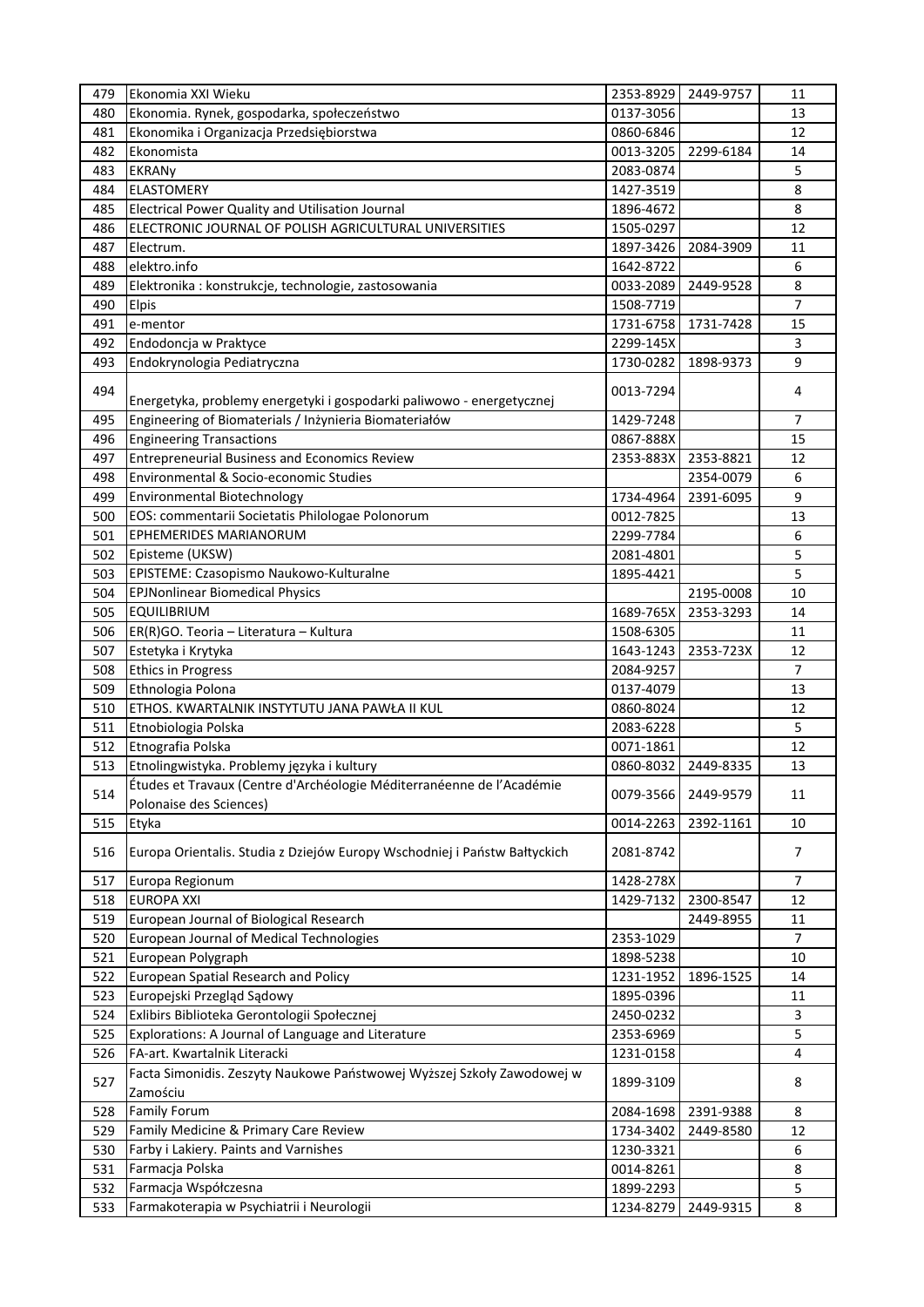| 534 | Fasciculi Mathematici                                                          | 0044-4413 |           | 9              |
|-----|--------------------------------------------------------------------------------|-----------|-----------|----------------|
| 535 | Fatigue of Aircraft Structures                                                 | 2081-7738 |           | 8              |
| 536 | <b>FENOMENOLOGIA</b>                                                           | 1731-7541 |           | 7              |
| 537 | Fides Biuletyn Bibliotek Kościelnych                                           | 1426-3777 |           | 5              |
| 538 | Filo-Sofija                                                                    | 1642-3267 |           | 7              |
| 539 | Filoteknos                                                                     | 2082-9310 |           | 7              |
| 540 | Filozofia Chrześcijańska                                                       | 1734-4530 | 2450-0399 | 6              |
| 541 | FILOZOFIA I NAUKA. STUDIA FILOZOFICZNE I INTERDYSCYPLINARNE                    | 2300-4711 |           | 4              |
| 542 | FILOZOFIA PUBLICZNA I EDUKACJA DEMOKRATYCZNA                                   | 2299-1875 |           | 6              |
| 543 | Filozoficzne Aspekty Genezy                                                    |           | 2299-0356 | 5              |
| 544 | FINANSE Czasopismo Komitetu Nauk o Finansach PAN                               | 1899-4822 |           | 12             |
| 545 | Finanse Komunalne                                                              | 1232-0307 |           | $\overline{7}$ |
| 546 | Finanse, Rynki Finansowe, Ubezpieczenia                                        | 1733-2842 | 2300-4460 | 9              |
| 547 | Fizjoterapia                                                                   | 1230-8323 |           | $\overline{7}$ |
| 548 | Fizjoterapia Polska                                                            | 1642-0136 | 2084-4328 | 10             |
| 549 | Folia Bibliologica                                                             | 1230-2376 | 2449-8246 | 6              |
| 550 | Folia Cardiologica                                                             | 2353-7752 | 2353-7760 | 9              |
| 551 | Folia Forestalia Polonica Series A-Forestry                                    | 0071-6677 |           | 14             |
| 552 | Folia Historica Cracoviensia                                                   | 0867-8294 | 2391-6702 | 9              |
| 553 | Folia Horticulturae                                                            | 0867-1761 | 2083-5965 | 14             |
|     |                                                                                |           |           |                |
| 554 | Folia Iuridica Universitatis Wratislaviensis [Folia Iuridica Wratislaviensis]  |           | 2299-8322 | 4              |
| 555 | Folia Malacologica                                                             | 1506-7629 |           | 14             |
| 556 | Folia Medica Copernicana                                                       | 2300-5432 | 2353-6489 | 6              |
| 557 | Folia Medica Cracoviensia                                                      | 0015-5616 |           | 10             |
| 558 | Folia Medica Lodziensia                                                        | 0071-6731 |           | $\overline{4}$ |
| 559 | Folia Oeconomica Cracoviensia                                                  | 0071-674X |           | 9              |
| 560 | Folia Oeconomica Stetinensia                                                   | 1730-4237 | 1898-0198 | 11             |
| 561 | Folia orientalia                                                               | 0015-5675 |           | 11             |
| 562 | Folia Philosophica                                                             | 1231-0913 | 2353-9445 | 8              |
|     | Folia Pomeranae Universitatis Technologiae Stetinensis Agricultura Alimentaria |           |           |                |
| 563 | Piscaria et Zootechnica                                                        | 2081-1284 |           | 10             |
|     |                                                                                |           |           |                |
| 564 | Folia Pomeranae Universitatis Technologiae Stetinensis seria OECONOMICA        | 2081-0644 |           | 9              |
| 565 | Folia Praehistorica Posnaniensia                                               | 0239-8524 |           | 10             |
| 566 | Folia Quaternaria                                                              | 0015-573X |           | 5              |
|     | Folia Toruniensia                                                              |           |           |                |
| 567 |                                                                                | 1641-3792 |           | 6              |
| 568 | Folia Turistica                                                                | 0867-3888 | 2353-5962 | 11             |
| 569 | Fontes Archaeologici Posnanienses                                              | 0071-6863 |           | 12             |
| 570 | <b>Forestry Letters</b>                                                        | 0079-4708 |           | 5              |
| 571 | <b>Formalized Mathematics</b>                                                  | 1426-2630 | 1898-9934 | 12             |
| 572 | Forum Artis Rhetoricae                                                         | 1733-1986 |           | 9              |
| 573 | Forum Bibliotek Medycznych                                                     | 1899-5829 | 2450-0437 | 7              |
| 574 | Forum Eksploatatora                                                            | 1640-8624 |           | 4              |
| 575 | Forum Filologiczne Ateneum                                                     | 2353-2912 |           | 5              |
| 576 | Forum Logopedyczne                                                             | 1732-1301 |           | 5              |
| 577 | Forum Medycyny Rodzinnej                                                       | 1897-3590 | 1897-7839 | 3              |
| 578 | Forum Nefrologiczne                                                            | 1899-3338 | 1899-4113 | 5              |
| 579 | Forum Ortodontyczne - Orthodontic Forum                                        | 1734-1558 |           | 11             |
| 580 | Forum Oświatowe                                                                | 0867-0323 |           | 12             |
| 581 | Forum Pedagogiczne                                                             | 2083-6325 | 2449-7142 | 10             |
| 582 | Forum Philosophicum                                                            | 1426-1898 | 2353-7043 | 13             |
| 583 | <b>FORUM PRAWNICZE</b>                                                         | 2081-688X |           | 11             |
| 584 | Forum Scientiae Oeconomia                                                      | 2300-5947 | 2353-4435 | $\overline{7}$ |
| 585 | Forum Socjologiczne                                                            | 2083-7763 |           | 5              |
| 586 | Forum Teologiczne                                                              | 1641-1196 |           | 9              |
| 587 | Forum Zaburzeń Metabolicznych                                                  | 2081-2450 | 2081-531X | 6              |
| 588 | Forum Zakażeń                                                                  | 2082-0623 | 2084-4174 | 5              |
| 589 | Foundations of Computing and Decision Sciences                                 | 0867-6356 | 2300-3405 | 15             |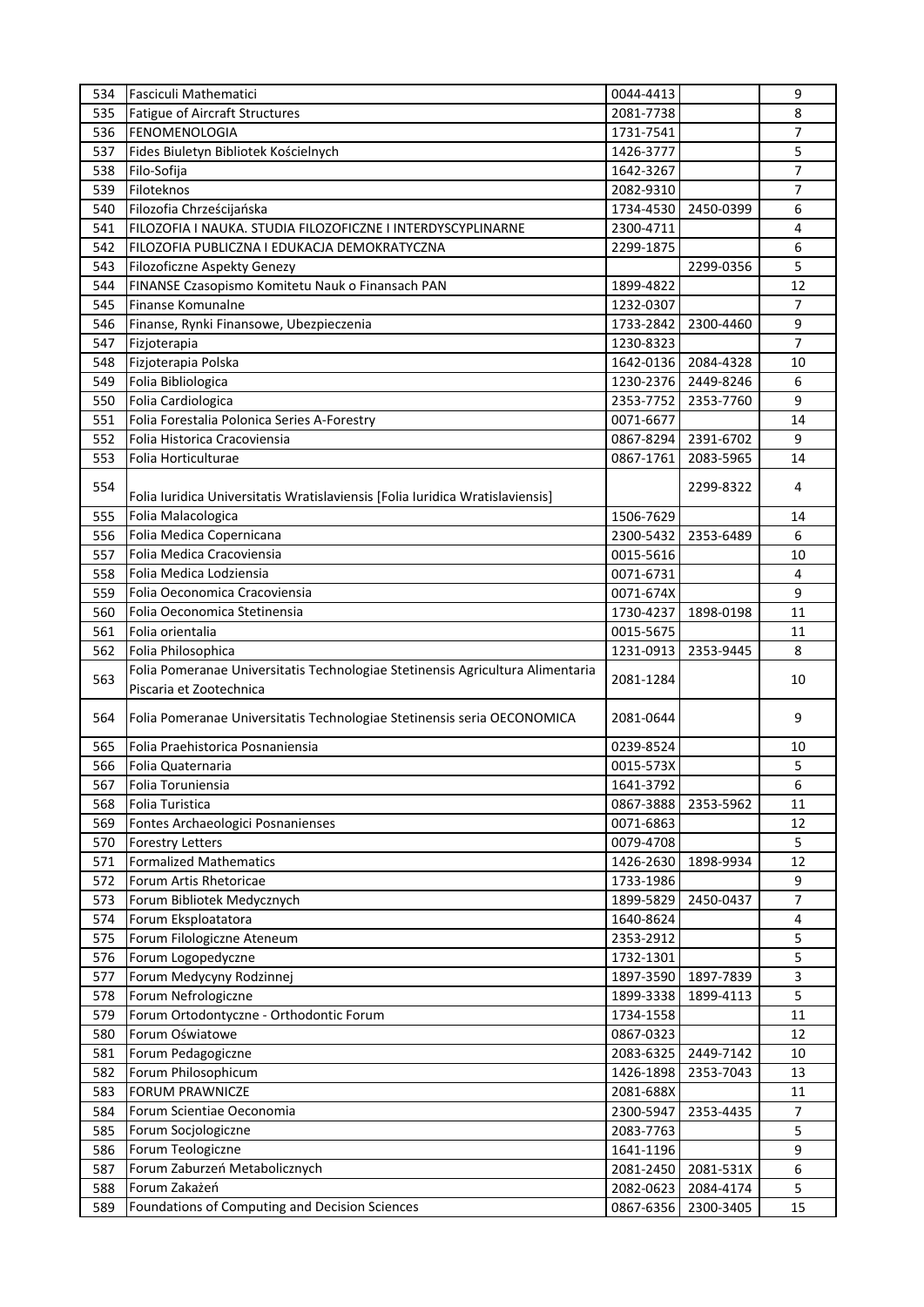| 590 | Foundations of Management                                      | 2080-7279 | 2300-5661           | 10             |
|-----|----------------------------------------------------------------|-----------|---------------------|----------------|
| 591 | Fragile - pismo kulturalne                                     | 1899-4261 |                     | $\overline{2}$ |
| 592 | Fragmenta Agronomica                                           | 0860-4088 |                     | 12             |
| 593 | <b>FRAGMENTA FAUNISTICA</b>                                    | 0015-9301 | 2391-5846           | 13             |
| 594 | Fragmenta Floristica et Geobotanica Polonica                   | 1640-629X |                     | 12             |
| 595 | Fraza. Poezja - proza - esej                                   | 1230-4832 |                     | 4              |
| 596 | Functiones et Approximatio, Commentarii Mathematici            | 0208-6573 | 2080-9433           | 14             |
| 597 | Gabinet Prywatny                                               | 1230-4719 | 2353-8600           | 5              |
| 598 | Gastroenterologia Kliniczna - Postępy i Standardy              | 2081-1020 | 2081-5115           | 4              |
| 599 | Gastroenterologia Praktyczna                                   | 2080-9956 |                     | 3              |
| 600 | Gaz, Woda i Technika Sanitarna                                 | 0016-5352 | 2449-9404           | 11             |
| 601 |                                                                |           |                     |                |
|     | Gazeta Farmaceutyczna                                          | 1230-9923 |                     | 3              |
| 602 | Gdański Rocznik Ewangelicki                                    | 1898-1127 |                     | 8              |
| 603 | GDAŃSKIE STUDIA AZJI WSCHODNIEJ                                | 2084-2902 | 2353-8724           | 4              |
| 604 | Gdańskie Studia Międzynarodowe                                 | 1730-4652 |                     | 4              |
| 605 | Gdańskie Studia Prawnicze                                      | 1734-5669 |                     | 7              |
| 606 | Gdańskie Studia Prawnicze - Przegląd Orzecznictwa              | 1734-5677 |                     | 3              |
| 607 | Gdańsko-Łódzkie Roczniki Prawa Pracy i Prawa Socjalnego        | 2300-8318 |                     | 3              |
| 608 | <b>General and Professional Education</b>                      | 2084-1469 |                     | 9              |
| 609 | Geodesy and Cartography                                        | 2080-6736 | 2300-2581           | 13             |
| 610 | Geographia Polonica                                            | 0016-7282 | 2300-7362           | 15             |
| 611 | Geography and Tourism                                          |           | 2449-9706           | 6              |
| 612 | Geoinformatica Polonica : prace Komisji Geoinformatyki         | 1642-2511 |                     | 6              |
| 613 | <b>Geoinformation Issues</b>                                   | 1689-6440 | 2300-4916           | 7              |
| 614 | Geoinżynieria drogi mosty tunele                               | 1895-0426 |                     | 4              |
| 615 | <b>GEOLOGOS</b>                                                | 1426-8981 | 2080-6574           | 14             |
| 616 | Geology, Geophysics & Environment                              | 2299-8004 | 2353-0790           | 14             |
| 617 | Geomatics and Environmental Engineering                        | 1898-1135 | 2300-7095           | 11             |
| 618 | Geomatics, Landmanagement and Landscape                        | 2300-1496 |                     | 6              |
| 619 | GeoPlanet: Earth and Planetary Sciences                        | 2190-5193 | 2190-5207           | 10             |
|     |                                                                |           |                     |                |
| 620 | Geotourism/Geoturystyka                                        | 1731-0830 | 2353-3641           | 8              |
| 621 | Geriatria                                                      | 1898-7486 |                     | 6              |
| 622 | Germanica Wratislaviensia. ACTA UNIVERSITATIS WRATISLAVIENSIS. | 0435-5865 |                     | 14             |
| 623 | Gerontologia Polska                                            | 1425-4956 | 1734-4581           | 9              |
| 624 | Gerontologia Współczesna                                       | 2391-4653 |                     | 4              |
| 625 | Ginekologia i Położnictwo - medical project                    |           | 1896-3315 1898-0759 | $\overline{7}$ |
| 626 | Ginekologia po Dyplomie                                        | 1508-0102 | 2449-9323           | 6              |
| 627 | <b>GLAUKOPIS</b>                                               | 1730-3419 |                     | 4              |
| 628 | <b>Global Management Journal</b>                               | 2080-2951 |                     | 8              |
| 629 | GLOSA. PRAWO GOSPODARCZE W ORZECZENIACH I KOMENTARZACH         | 1233-4634 |                     | 11             |
| 630 | Glottodidactica                                                | 0072-4769 |                     | 12             |
| 631 | Gospodarka i Finanse                                           | 2084-7904 |                     | 4              |
| 632 | Gospodarka i handel zagraniczny Polski                         | 1643-5435 |                     | $\overline{7}$ |
| 633 | Gospodarka Materialowa & Logistyka                             | 1231-2037 |                     | 8              |
| 634 | Gospodarka Mięsna                                              | 0367-4916 | 2449-9536           | $\overline{7}$ |
| 635 | Gospodarka Narodowa                                            | 0867-0005 | 2300-5238           | 14             |
| 636 | GOSPODARKA RYNEK EDUKACJA                                      | 1509-5576 |                     | 7              |
| 637 | Gospodarka w praktyce i teorii                                 | 1429-3730 |                     | 9              |
| 638 | Gospodarka Wodna                                               | 0017-2448 | 2449-9439           | 9              |
|     | Górnictwo Odkrywkowe                                           | 0043-2075 |                     | $\overline{7}$ |
| 639 |                                                                |           |                     |                |
| 640 | Górnośląskie Studia Socjologiczne. Seria Nowa.                 | 0072-5013 | 2353-9658           | 6              |
| 641 | Góry - Literatura - Kultura                                    | 2084-4107 |                     | $\overline{7}$ |
| 642 | GULIWER. Czasopismo o książce dla dziecka.                     | 0867-7115 |                     | 4              |
| 643 | Handel Wewnętrzny                                              | 0438-5403 |                     | 12             |
| 644 | Handel Wewnętrzny w Polsce                                     | 1899-7988 |                     | 6              |
| 645 | <b>Health Problems of Civilization</b>                         | 2353-6942 | 2354-0265           | 9              |
| 646 | <b>Health Psychology Report</b>                                | 2353-4184 | 2353-5571           | 12             |
| 647 | Hematologia                                                    | 2081-0768 | 2081-3287           | 8              |
| 648 | HEMISPHERES. STUDIES ON CULTURES AND SOCIETES                  | 0239-8818 | 2449-8645           | 13             |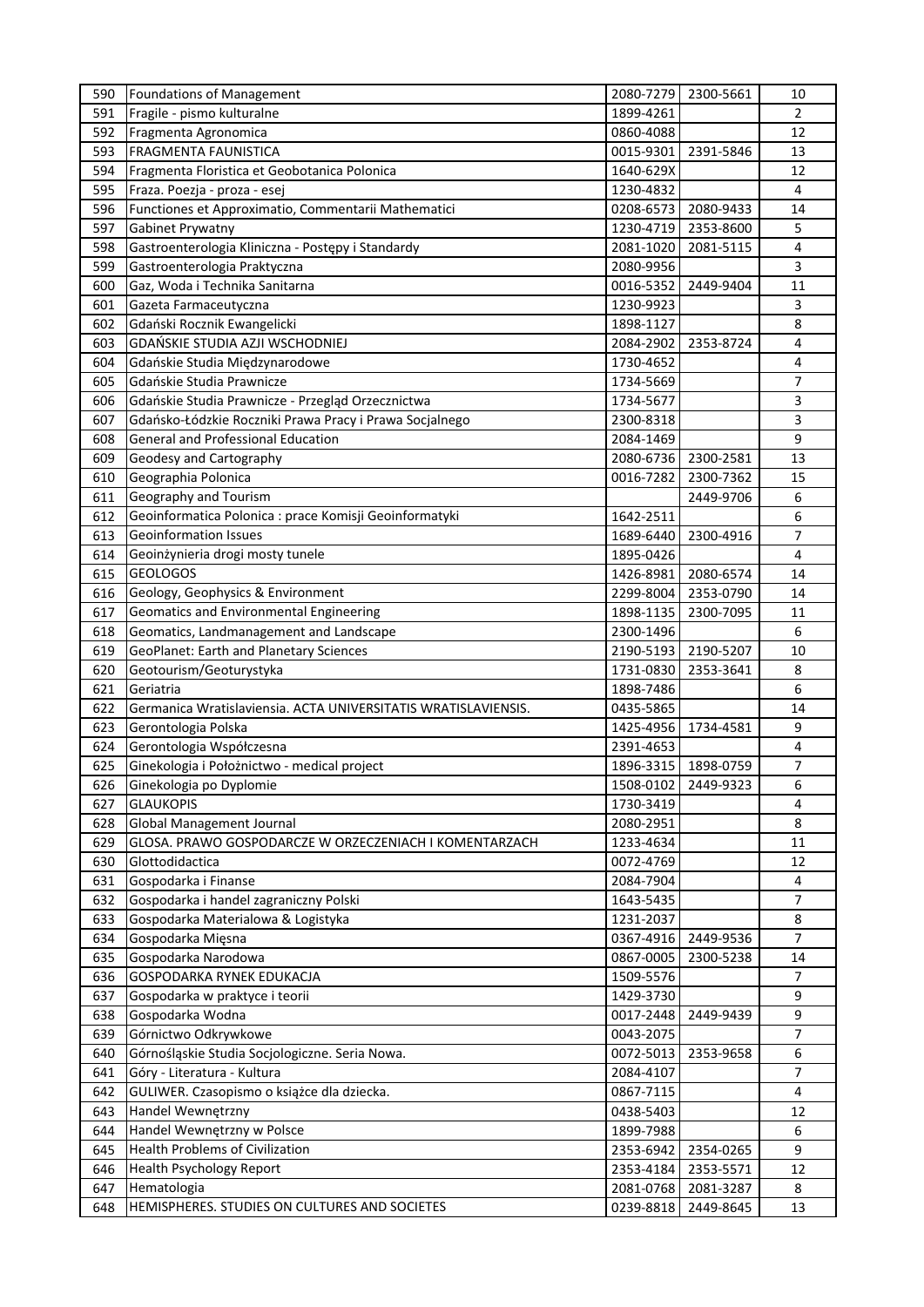| 649 | Herba Polonica                                                                                    | 0018-0599 | 2449-8343 | 14             |
|-----|---------------------------------------------------------------------------------------------------|-----------|-----------|----------------|
| 650 | Hereditas Monasteriorum                                                                           | 2299-5609 | 2299-9078 | 9              |
| 651 | HETEROGLOSSIA - STUDIA KULTUROZNAWCZO-FILOLOGICZNE                                                | 2084-1302 |           | $\overline{4}$ |
|     | HISTORIA I POLITYKA. PÓŁROCZNIK POŚWIĘCONY MYŚLI POLITYCZNEJ I                                    |           |           |                |
| 652 | STOSUNKOM MIĘDZYNARODOWYM                                                                         | 1899-5160 |           | 10             |
| 653 | Historia i Świat                                                                                  | 2299-2464 |           | $\overline{7}$ |
| 654 | Historia Slavorum Occidentis                                                                      | 2084-1213 |           | 4              |
|     | Historie. Jahrbuch des Zentrums für Historische Forschung Berlin der                              |           |           |                |
| 655 | Polnischen Akademie der Wissenschaften                                                            | 1865-5548 | (null)    | 5              |
| 656 | Historyka. Studia Metodologiczne                                                                  | 0073-277X |           | 13             |
| 657 | <b>HIV and AIDS Review</b>                                                                        | 1730-1270 |           | 11             |
|     |                                                                                                   |           |           |                |
| 658 | <b>Homines Hominibus</b>                                                                          | 1895-3883 |           | 3              |
| 659 | Homo Ludens                                                                                       | 2080-4555 |           | 9              |
| 660 | HOMO POLITICUS: ROCZNIK POLITOLOGICZNY                                                            | 1896-1770 | 2391-5110 | $\overline{2}$ |
| 661 | Horyzonty Polityki                                                                                | 2082-5897 | 2353-950X | $\overline{7}$ |
| 662 | <b>HORYZONTY WYCHOWANIA</b>                                                                       | 1643-9171 | 2391-9485 | 13             |
| 663 | <b>Human Movement</b>                                                                             | 1732-3991 | 1899-1955 | 14             |
| 664 | Humaniora. Czasopismo Internetowe                                                                 | 2353-3145 |           | 6              |
| 665 | Humanistyczne Zeszyty Naukowe Prawa Człowieka                                                     | 2082-971X |           | 6              |
| 666 | HUMANISTYKA I PRZYRODOZNAWSTWO                                                                    | 1234-4087 |           | 7              |
| 667 | <b>Humanities and Social Sciences</b>                                                             | 2300-5327 | 2300-9918 | 14             |
| 668 | Humanizacja Pracy                                                                                 | 1643-7446 |           | 8              |
| 669 | Hutnik - Wiadomości Hutnicze                                                                      | 1230-3534 | 2449-9897 | 7              |
|     | HYBRYDA PISMO ARTYSTYCZNO-LITERACKIE STOWARZYSZENIA TWÓRCZEGO                                     |           |           |                |
| 670 | <b>POLART</b>                                                                                     | 1731-9668 |           | 3              |
| 671 | Hydraulika i Pneumatyka                                                                           | 1505-3954 |           | 7              |
| 672 | <b>HYDROACOUSTICS</b>                                                                             | 1642-1817 |           | 6              |
| 673 | <b>Hygeia Public Health</b>                                                                       | 1509-1945 |           | 8              |
| 674 | IDEA. STUDIA NAD STRUKTURĄ I ROZWOJEM POJĘĆ FILOZOFICZNYCH                                        | 0860-4487 |           | 9              |
| 675 | Ido Movement for Culture. Journal of Martial Arts Anthropology                                    | 1730-2064 | 2082-7571 | 8              |
| 676 | Image Processing & Communications                                                                 | 1425-140X |           | 9              |
| 677 | Implantologia Stomatologiczna                                                                     | 2081-4054 |           | 6              |
| 678 | Implants. International magazine of oral implantology                                             | 1896-1444 |           | 3              |
| 679 | Imponderabilia. Biuletyn Piłsudczykowski                                                          |           |           | 3              |
|     | In Gremium. Studia nad Historią, Kulturą i Polityką                                               | 2080-8011 |           | $\overline{7}$ |
| 680 |                                                                                                   | 1899-2722 |           |                |
| 681 | Indigena. Przeszłość i Współczesność Tubylczych Kultur Amerykańskich                              | 2083-1382 |           | 2              |
| 682 | infolotnicze                                                                                      | 2084-5073 |           | 3              |
| 683 | Information Systems in Management                                                                 | 2084-5537 |           | 5              |
| 684 | Informatyka Ekonomiczna                                                                           | 1507-3858 | 2450-0003 | 12             |
| 685 | Informatyka, Automatyka, Pomiary w Gospodarce i Ochronie Środowiska                               | 2083-0157 | 2391-6761 | $\overline{7}$ |
| 686 | Infrastruktura i Ekologia Terenów Wiejskich - Infrastructure and Ecology of<br><b>Rural Areas</b> | 1732-5587 |           | 10             |
| 687 | Inskrypcje. Półrocznik                                                                            | 2300-3243 |           | $\overline{2}$ |
| 688 | Instal                                                                                            | 1640-8160 |           | $\overline{7}$ |
| 689 | INTERCATHEDRA                                                                                     | 1640-3622 |           | 10             |
| 690 | Interdisciplinary Journal of Engineering Sciences                                                 | 2300-5874 |           | 4              |
| 691 | INTERDISCIPLINARY STUDIES IN MUSICOLOGY                                                           | 1734-2406 |           | 6              |
| 692 | Interdyscyplinarne Konteksty Pedagogiki Specjalnej                                                | 2300-391X |           | 9              |
|     |                                                                                                   |           |           |                |
| 693 | <b>Internal Security</b>                                                                          | 2080-5268 |           | 10             |
| 694 | International Business and Global Economy                                                         | 2300-6102 | 2353-9496 | 10             |
| 695 | International Journal of Applied Mechanics and Engineering                                        | 1425-1655 | 2353-9003 | 15             |
| 696 | International Journal of Contemporary Management                                                  | 1643-5494 |           | 14             |
| 697 | International Journal of Electronics and Telecommunications                                       | 0867-6747 | 2300-1933 | 15             |
| 698 | International Journal of Management and Economics                                                 | 2299-9701 |           | 12             |
| 699 | International Journal of Microelectronics and Computer Science                                    | 2080-8755 |           | 7              |
| 700 | International Journal of Synergy and Research                                                     | 2083-0025 | 2449-8475 | 6              |
| 701 | International Maritime Health                                                                     | 1641-9251 | 2081-3252 | $11\,$         |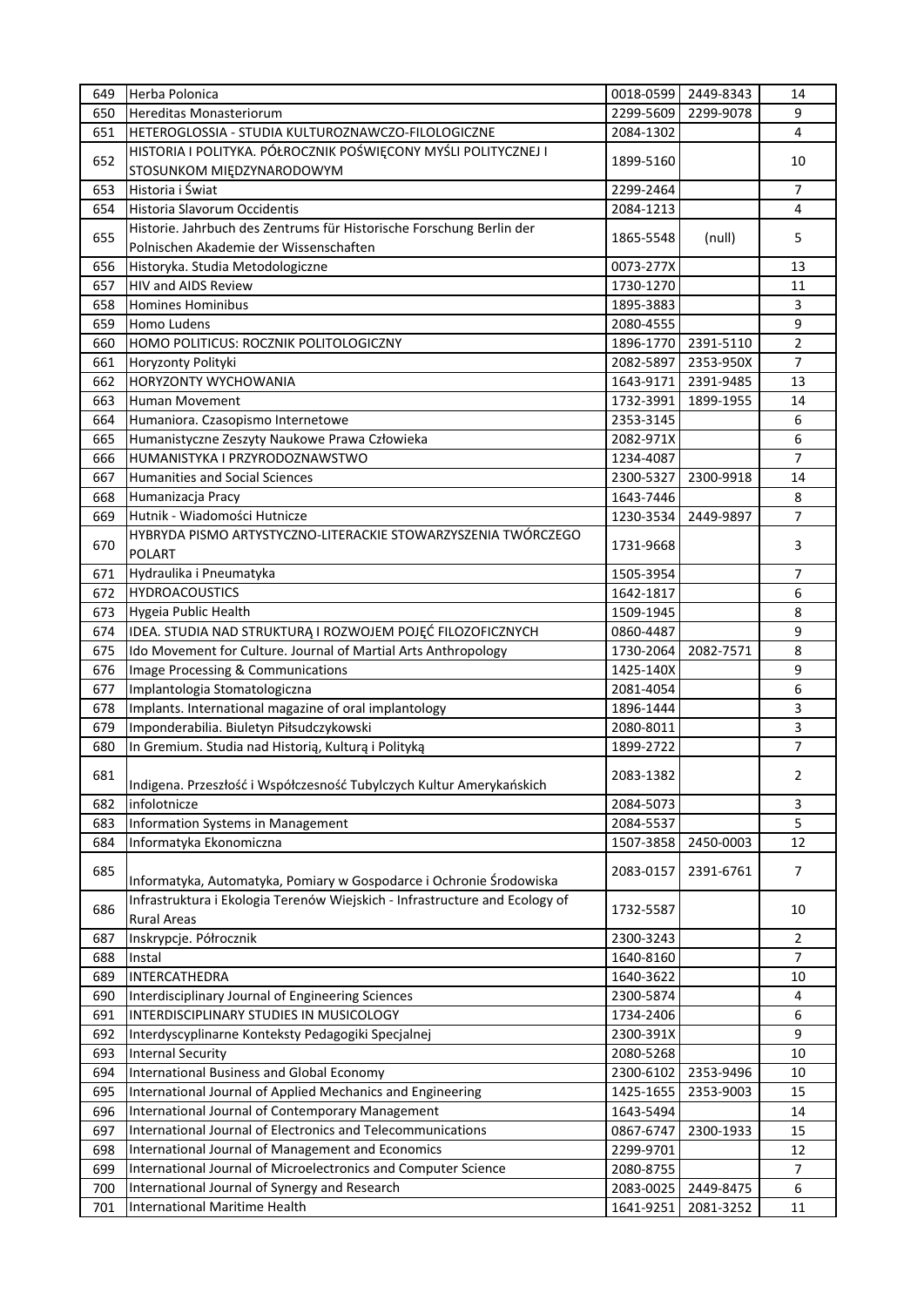| 702        | International Review of Allergology and Clinical Immunology in Family Medicine     | 1232-9142              |           | 6              |
|------------|------------------------------------------------------------------------------------|------------------------|-----------|----------------|
| 703        | International Review of Pragmatics                                                 | 1877-3095              | 1877-3109 | 11             |
| 704        | International Studies on Sparrows                                                  | 1734-624X              | 2450-0488 | 7              |
| 705        | International Studies. Interdisciplinary Political and Cultural Journal            | 1641-4233              | 2300-8695 | 11             |
| 706        | INTERNETOWY KWARTALNIK ANTYMONOPOLOWY I REGULACYJNY                                | 2299-5749              |           | 5              |
| 707        | INTERNETOWY MAGAZYN FILOZOFICZNY HYBRIS                                            | 1689-4286              |           | 9              |
| 708        | Internetowy Przegląd Prawniczy TBSP UJ                                             | 1689-9601              |           | 5              |
| 709        | Investigationes Linguisticae                                                       | 1426-188X              | 1733-1757 | 9              |
| 710        | Inwestycje zagraniczne w Polsce                                                    | 1231-1103              |           | 3              |
| 711        | INŻYNIER I FIZYK MEDYCZNY                                                          | 2300-1410              |           | 4              |
| 712        | Inżynieria Bezwykopowa                                                             | 1730-1432              |           | 3              |
| 713        | Inżynieria Ekologiczna                                                             | 2081-139X              | 2392-0629 | 9              |
| 714        | Inżynieria i Aparatura Chemiczna                                                   | 0368-0827              |           | $\overline{7}$ |
| 715        | Inżynieria i Budownictwo                                                           | 0021-0315              |           | $\overline{7}$ |
| 716        | Inżynieria i Ochrona Środowiska                                                    | 1505-3695              | 2391-7253 | 9              |
| 717        | Inżynieria Maszyn                                                                  | 1426-708X              |           | 6              |
| 718        | Inżynieria Materiałowa                                                             | 0208-6247              |           | 13             |
| 719        | Inżynieria Mineralna                                                               | 1640-4920              |           | 9              |
| 720        | Inżynieria Morska i Geotechnika                                                    | 0867-4299              |           | 6              |
| 721        | Inżynieria Powierzchni                                                             | 1426-1723              |           | 8              |
|            |                                                                                    |                        |           |                |
| 722        | Inżynieria Przetwórstwa Spożywczego Polish Journal of Food Engineering             | 2084-9494              | 2300-2018 | 3              |
| 723        | Inżynieria Stomatologiczna - Biomateriały                                          | 1644-0420              |           | 5              |
|            | Issues of Rehabilitation, Orthopaedics, Neurophysiology and Sport Promotion -      |                        |           |                |
| 724        | <b>IRONS</b>                                                                       | 2300-0767              |           | 6              |
| 725        | Italica Wratislaviensia                                                            | 2084-4514              |           | 9              |
|            | ITINERARIOS. REVISTA DE ESTUDIOS LINGUISTICOS, LITERARIOS, HISTORICOS Y            |                        |           |                |
| 726        | ANTROPOLOGICOS                                                                     | 1507-7241              |           | 11             |
| 727        | lus et Administratio                                                               |                        | 2300-4797 | 5              |
| 728        | lus Matrimoniale                                                                   | 1429-3803              | 2353-8120 | 9              |
| 729        | <b>IUS NOVUM</b>                                                                   | 1897-5577              |           | 11             |
| 730        | Izolacje                                                                           | 1427-6682              |           | 6              |
| 731        | Język - Szkoła - Religia                                                           | 2080-3400              |           | 6              |
| 732        | Język a Kultura                                                                    | 1232-9657              |           | 12             |
| 733        | Język w Komunikacji                                                                | 2084-5111              |           | 5              |
| 734        | Język. Komunikacja. Informacja                                                     | 1896-9585              |           | 5              |
| 735        | Języki Obce w Szkole                                                               | 0446-7965              |           | 8              |
| 736        | Językoznawstwo                                                                     | 1897-0389              |           | 6              |
|            | Journal for Perspectives of Economic Political and Social Integration, Journal for |                        |           |                |
| 737        | Mental Change.                                                                     | 1733-3911              | 2300-0945 | 9              |
| 738        | Journal of Achievements of Materials and Manufacturing Engineering                 | 1734-8412              |           | 12             |
| 739        | Journal of Agribusiness and Rural Development                                      | 1899-5241              | 1899-5772 | 13             |
| 740        | Journal of Applied Analysis                                                        | 1425-6908              | 1869-6082 | 9              |
| 741        | Journal of Applied Computer Science                                                | 1507-0360              |           | 10             |
| 742        | Journal of Applied Computer Science Methods                                        | 1689-9636              |           | 4              |
| 743        | Journal of Applied Mathematics and Computational Mechanics                         | 2299-9965              | 2353-0588 | 10             |
| 744        | Journal of Artificial Intelligence and Soft Computing Research                     | 2083-2567              | 2449-6499 | 10             |
|            |                                                                                    |                        |           |                |
| 745        | Journal of Automation, Mobile Robotics & Intelligent Systems - JAMRIS              | 1897-8649              | 2080-2145 | 12             |
|            | JOURNAL OF CENTRAL EUROPEAN AGRICULTURE                                            |                        |           |                |
| 746<br>747 | Journal of Clinical Healthcare                                                     | 1332-9049<br>2353-7205 |           | 14<br>5        |
|            | Journal of Combat Sports and Martial Arts                                          |                        |           | 7              |
| 748        |                                                                                    | 2081-5735              | 2084-4301 |                |
| 749        | Journal of Dermatological Case Reports                                             |                        | 1898-7249 | 8              |
| 750        | Journal of Ecological Engineering                                                  | 2299-8993              |           | 12             |
| 751        | Journal of Ecology and Health                                                      | 2082-2634              |           | 4              |
| 752        | Journal of Economics and Management                                                | 1732-1948              |           | 12             |
| 753        | Journal of Education Culture and Society                                           | 2081-1640              |           | 13             |
| 754        | Journal of Education, Health and Sport                                             |                        | 2391-8306 | 7              |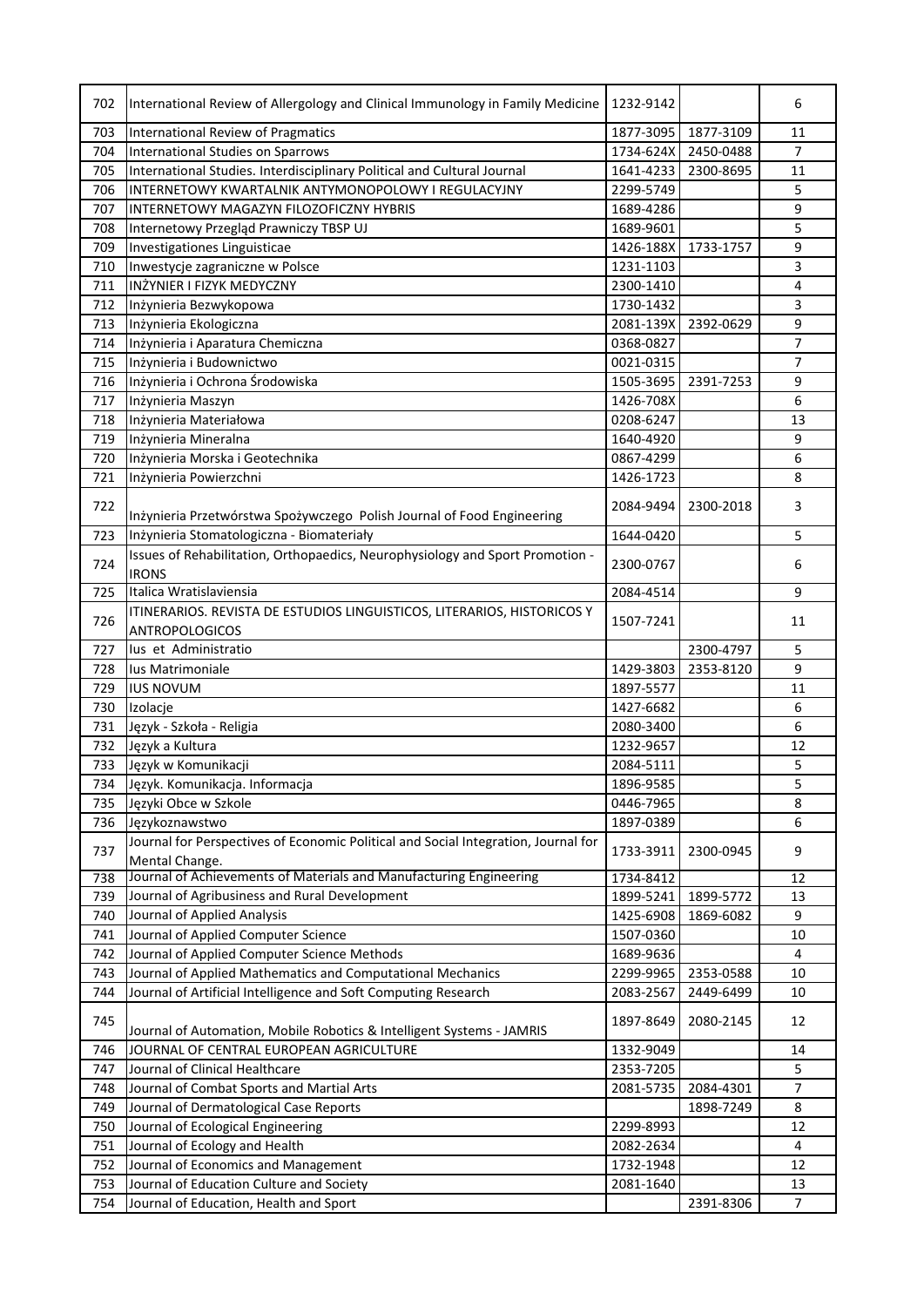| 755 | Journal of Entrepreneurship, Management and Innovation                        | 2299-7326 | 2299-7075 | 14             |
|-----|-------------------------------------------------------------------------------|-----------|-----------|----------------|
| 756 | Journal of Epileptology. International Journal for Clinical and Experimental  | 2299-9728 | 2300-0147 | 10             |
|     | Research                                                                      |           |           |                |
| 757 | Journal of Geography, Politics and Society                                    | 2084-0497 |           | 3              |
| 758 | Journal of Health Policy&Outcomes Research                                    |           | 2299-1247 | 5              |
| 759 | Journal of Hearing Science                                                    | 2083-389X | 2084-3127 | 10             |
| 760 | Journal of Horticultural Research                                             | 2300-5009 |           | 14             |
| 761 | Journal of Intercultural Management                                           | 2080-0150 |           | 11             |
| 762 | Journal of International Studies                                              | 2071-8330 | 2306-3483 | 11             |
| 763 | Journal of KONBIN                                                             | 1895-8281 |           | 8              |
| 764 | Journal of KONES                                                              | 1231-4005 | 2354-0133 | 14             |
| 765 | Journal of Language Modelling                                                 | 2299-8470 | 2299-856X | 8              |
| 766 | Journal of Machine Engineering                                                | 1895-7595 | 2391-8071 | 14             |
| 767 | Journal of Management and Financial Sciences                                  | 1899-8968 |           | 13             |
| 768 | Journal of Mechanical and Transport Engineering                               | 2300-3596 | 2449-920X | 6              |
| 769 | Journal of Medical Informatics & Technologies                                 | 1642-6037 |           | 8              |
| 770 | Journal of Medical Science                                                    | 2353-9798 | 2353-9801 | 10             |
| 771 | Journal of Modern Science                                                     | 1734-2031 |           | 9              |
| 772 | Journal of Physical Education & Health - Social Perspective                   | 2084-7971 | 2084-6002 | 5              |
| 773 | Journal of Plant Protection Research                                          | 1427-4345 | 1899-007X | 15             |
| 774 | Journal of Polish CIMEEAC                                                     | 1231-3998 |           | 3              |
|     | Journal of Polish Safety and Reliability Association, Summer Safety and       |           |           |                |
| 775 | <b>Reliability Seminars</b>                                                   | 2084-5316 |           | 9              |
| 776 | Journal of Positive Management                                                | 2083-103X | 2392-1412 | 10             |
| 777 | Journal of Power Technologies                                                 | 2083-4187 | 2083-4195 | 12             |
| 778 | Journal of Pre-Clinical and Clinical Research                                 | 1898-2395 | 1898-7516 | 10             |
| 779 | Journal of Preschool and Elementary School Education                          | 2084-7998 |           | 6              |
| 780 | Journal of Public Health, Nursing and Medical Rescue (JPHNMR)                 | 2299-9140 | 2391-4408 | 11             |
| 781 | Journal of Rare Cardiovascular Diseases                                       | 2299-3711 | 2300-5505 | 8              |
|     |                                                                               |           |           |                |
| 782 | Journal of Research and Applications in Agricultural Engineering              | 1642-686X |           | 12             |
| 783 | Journal of Sustainable Mining                                                 | 2300-1364 | 2300-3960 | 10             |
| 784 | Journal of Telecommunications and Information Technology                      | 1509-4553 | 1899-8852 | 12             |
| 785 | Journal of Theoretical and Applied Computer Science                           | 2299-2634 | 2300-5653 | 6              |
| 786 | Journal of Transfusion Medicine                                               | 1689-6017 | 2080-1505 | 4              |
| 787 | Journal of Ultrasonography                                                    | 2084-8404 |           | 10             |
| 788 | Journal of Water and Land Development                                         | 1429-7426 | 2083-4535 | 14             |
| 789 | Kapacki Przegląd Naukowy                                                      | 2353-9917 |           | 4              |
| 790 | Karaite Archives                                                              | 2353-2327 |           | 4              |
| 791 | Karbo                                                                         | 1230-0446 |           | 5              |
| 792 | Kardiochirurgia i Torakochirurgia Polska                                      | 1731-5530 | 1897-4252 | 14             |
| 793 | Kardiologia po Dyplomie                                                       | 1643-7713 | 2449-9331 | 3              |
| 794 | Kardiologia w Praktyce                                                        | 1643-9961 |           | $\overline{4}$ |
| 795 | Kardioprofil                                                                  | 1731-2280 |           | 3              |
| 796 | Katecheta                                                                     | 0209-1291 |           | $\overline{4}$ |
| 797 | <b>KERYKS</b>                                                                 | 1643-2444 |           | 7              |
| 798 | Kieleckie Studia Teologiczne                                                  | 1730-072X |           | 6              |
| 799 | Klinika - Czasopismo Fundacji Uniwersyteckich Poradni Prawnych                | 1508-1583 |           | $\overline{2}$ |
| 800 | Klinika Oczna                                                                 | 0023-2157 |           | 10             |
| 801 | Klinika Pediatryczna                                                          | 1230-7637 |           | 3              |
| 802 | Klio. Czasopismo poświęcone dziejom Polski i powszechnym                      | 1643-8191 |           | 13             |
| 803 | Kobieta i Biznes                                                              | 1230-9427 |           | 5              |
|     | Koło Historii. Czasopismo afiliowane z Instytutem Historii Uniwersytetu Marii |           |           |                |
| 804 | Curie-Skłodowskiej w Lublinie                                                 | 1505-8530 |           | 3              |
|     |                                                                               |           |           |                |
| 805 | KOMUNIKACJA SPECJALISTYCZNA. Communication for Special Purposes.              | 2080-3532 |           | 5              |
|     | Fachsprachenkommunikation. Professionalnaja kommunikacija.                    |           |           |                |
| 806 | Komunikacja społeczna. Czasopismo elektroniczne                               | 2299-5382 |           | 5              |
| 807 | Komunikaty Mazursko-Warmińskie                                                | 0023-3196 |           | 10             |
|     |                                                                               |           |           |                |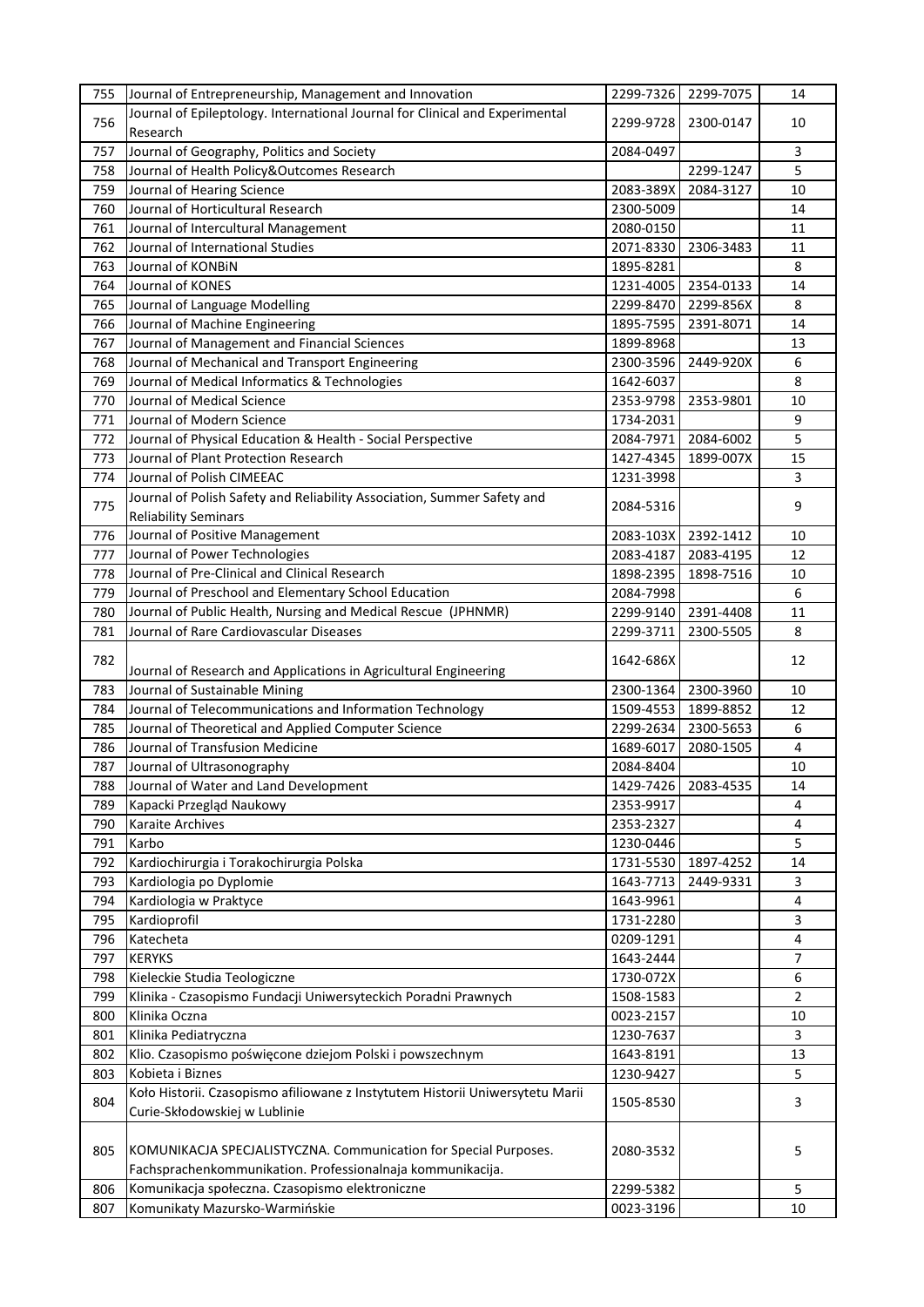| 808 | Komunikaty Rybackie                                                   | 1230-641X |                     | 5              |
|-----|-----------------------------------------------------------------------|-----------|---------------------|----------------|
| 809 | Komunizm: system - ludzie - dokumentacja                              | 2299-890X |                     | 6              |
| 810 | KONIŃSKIE STUDIA JĘZYKOWE                                             | 2353-1983 | 2353-5148           | 6              |
| 811 | Koniunktura gospodarcza świata i Polski                               | 1426-790X |                     | 5              |
| 812 | KONSUMPCJA I ROZWÓJ                                                   | 2083-6929 |                     | $\overline{7}$ |
| 813 | Konteksty Kultury                                                     | 2083-7658 | 2353-1991           | 8              |
| 814 | Konteksty Pedagogiczne.                                               | 2300-6471 |                     | 4              |
| 815 | Konteksty Społeczne                                                   | 2300-6277 |                     | 3              |
| 816 | Konteksty. Polska Sztuka Ludowa                                       | 1230-6142 |                     | 15             |
| 817 | KONTROLA PAŃSTWOWA                                                    | 0452-5027 |                     | $\overline{7}$ |
| 818 | Kortowski Przegląd Prawniczy                                          | 2300-4673 |                     | 4              |
| 819 | Kosmetologia Estetyczna                                               | 2084-9265 |                     | 4              |
| 820 | <b>KOSMOS</b>                                                         | 0023-4249 |                     | 12             |
| 821 | Kościół i Prawo                                                       | 0208-7928 |                     | 8              |
| 822 | Kościół w Polsce. Dzieje i kultura                                    | 2080-1238 |                     | 5              |
| 823 | Krajowa Rada Sądownictwa                                              | 1689-5088 |                     | 5              |
| 824 | Krakowski Rocznik Archiwalny                                          |           |                     | 6              |
|     |                                                                       | 1233-2135 |                     |                |
| 825 | Krakowskie Pismo Kresowe                                              | 2081-9463 | 2392-120X           | 6              |
| 826 | Krakowskie Studia Małopolskie                                         | 1643-6911 |                     | 5              |
| 827 | KRAKOWSKIE STUDIA MIĘDZYNARODOWE                                      | 1733-2680 |                     | 9              |
| 828 | Krakowskie Studia z Historii Państwa i Prawa                          | 2084-4115 | 2084-4131           | 13             |
| 829 | Kronika Bydgoska                                                      | 0454-5451 |                     | 5              |
| 830 | <b>KRONOS PHILOSOPHICAL JOURNAL</b>                                   | 2392-0963 | 1899-9484           | 6              |
| 831 | KRONOS. METAFIZYKA, KULTURA, RELIGIA                                  | 1897-1555 |                     | 12             |
| 832 | Króliki                                                               | 1730-3125 |                     | $\mathbf{1}$   |
| 833 | Krytyka prawa. Niezależne studia nad prawem                           | 2080-1084 |                     | 8              |
| 834 | Krzysztofory. Zeszyty Naukowe Muzeum Historycznego Miasta Krakowa     | 0137-3129 |                     | 3              |
| 835 | Kształcenie Językowe                                                  | 1642-5782 |                     | 6              |
| 836 | <b>KULON</b>                                                          | 1427-3098 |                     | 5              |
| 837 | KULTURA - HISTORIA - GLOBALIZACJA                                     | 1898-7265 |                     | 8              |
| 838 | Kultura bezpieczeństwa. Nauka - Praktyka - Refleksje                  | 2299-4033 |                     | 6              |
| 839 | Kultura i Edukacja                                                    | 1230-266X |                     | 12             |
| 840 | Kultura i Historia                                                    | 1642-9826 |                     | 8              |
| 841 | Kultura i Polityka                                                    | 1899-4466 |                     | 8              |
| 842 | Kultura i Spoleczenstwo [Culture and Society]                         |           | 0023-5172 2300-195X | 14             |
| 843 | Kultura i Wartości                                                    | 2299-7806 |                     | 7              |
| 844 | Kultura i Wychowanie. Międzynarodowe elektroniczne czasopismo naukowe | 2083-2923 |                     | 7              |
|     |                                                                       |           |                     |                |
| 845 | KULTURA POPULARNA                                                     | 1644-8340 | 2391-6788           | 10             |
| 846 | KULTURA WSPÓŁCZESNA. TEORIA, INTERPRETACJE, PRAKTYKA                  | 1230-4808 | 2300-1704           | 11             |
| 847 | Kultura-Media-Teologia                                                |           | 2081-8971           | 8              |
| 848 | Kultura-Społeczeństwo-Edukacja                                        | 2300-0422 |                     | 10             |
| 849 | Kultury Wschodniosłowiańskie - Oblicza i Dialog                       | 2391-470X |                     | 3              |
| 850 | Kwartalnik Architektury i Urbanistyki                                 | 0023-5865 |                     | 11             |
| 851 | <b>KWARTALNIK BELLONA</b>                                             | 1897-7065 |                     | $\overline{7}$ |
| 852 | Kwartalnik Edukacyjny                                                 | 1230-7556 |                     | 4              |
| 853 | Kwartalnik Filmowy                                                    | 0452-9502 |                     | 13             |
| 854 | Kwartalnik Filozoficzny                                               | 1230-4050 |                     | 5              |
| 855 | Kwartalnik Historii Żydów-Jewish History Quarterly                    | 1899-3044 |                     | 8              |
| 856 | Kwartalnik Historyczny                                                | 0023-5903 |                     | 11             |
| 857 | KWARTALNIK JĘZYKOZNAWCZY                                              | 2081-5441 |                     | $\overline{2}$ |
| 858 | KWARTALNIK KOLEGIUM EKONOMICZNO-SPOŁECZNEGO STUDIA I PRACE            | 2082-0976 |                     | 9              |
| 859 | Kwartalnik Krajowej Szkoły Sądownictwa i Prokuratury                  | 2083-7186 |                     | 4              |
| 860 | Kwartalnik Młodych Muzykologów UJ                                     | 2353-7094 |                     | 5              |
| 861 | KWARTALNIK NAUK O PRZEDSIĘBIORSTWIE                                   | 1896-656X |                     | 9              |
| 862 | Kwartalnik Naukowo-Techniczny "Obróbka Metalu"                        | 2081-7002 |                     | $\overline{2}$ |
|     |                                                                       |           |                     |                |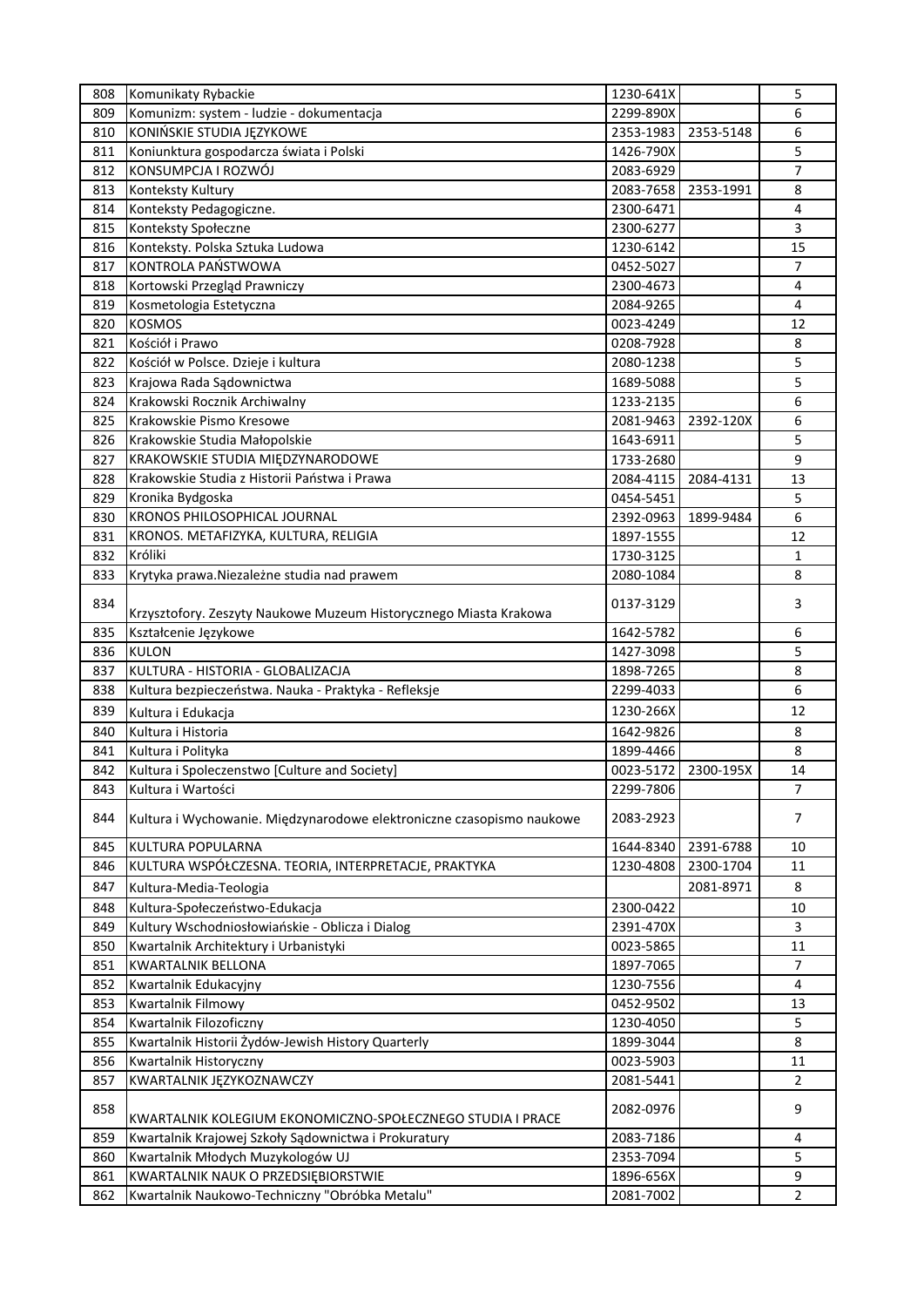| 863 | Kwartalnik Naukowy Fides et Ratio                                        | 2082-7067 |           | 8              |
|-----|--------------------------------------------------------------------------|-----------|-----------|----------------|
| 864 | Kwartalnik Naukowy OAP UW "e-Politikon"                                  | 2084-5294 |           | 8              |
| 865 | Kwartalnik Naukowy Uczelni Vistula                                       | 1733-3156 |           | 9              |
| 866 | Kwartalnik Neofilologiczny                                               | 0023-5911 |           | 12             |
| 867 | Kwartalnik Opolski                                                       | 0023-592X |           | 5              |
| 868 | <b>KWARTALNIK POLONICUM</b>                                              | 1895-8427 |           | 5              |
| 869 | Kwartalnik Prawa Podatkowego                                             | 1509-877X |           | 6              |
| 870 | <b>KWARTALNIK PRAWA PRYWATNEGO</b>                                       | 1230-7173 |           | 8              |
| 871 | Kwartalnik Prawa Publicznego                                             | 1642-9591 |           | 4              |
| 872 | Kwartalnik Prawo Zamówień Publicznych                                    | 1733-0777 |           | 3              |
| 873 | Kwartalnik Prawo-Społeczeństwo-Ekonomia                                  | 2392-1838 | 2450-0070 | 4              |
| 874 | Kwartalnik Stowarzyszenia Sędziów Polskich "IUSTITIA"                    | 1640-8365 |           | 5              |
|     |                                                                          |           |           |                |
| 875 | Labor et Educatio                                                        | 2353-4745 |           | 6              |
| 876 | Laboratorium Kultury                                                     | 2084-4697 |           | 4              |
| 877 | Laboratorium-Przegląd Ogólnopolski                                       | 1643-7381 |           | 2              |
| 878 | Landform Analysis                                                        | 1429-799X | 2081-5980 | 8              |
| 879 | Language and Literary Studies of Warsaw                                  | 2083-120X |           | 5              |
| 880 | Latopisy Akademii Supraskiej                                             | 2082-9299 |           | 5              |
| 881 | Law and Forensic Science                                                 | 2080-9670 |           | 4              |
| 882 | Lectiones & Acroases Philosophicae                                       | 2082-9221 |           | 4              |
| 883 | Leczenie Ran                                                             | 1733-4101 | 1733-7607 | 6              |
| 884 | Lecznica Dużych Zwierząt                                                 | 1895-9024 |           | 1              |
| 885 | Lehahayer. Czasopismo poświęcone dziejom Ormian polskich                 | 2082-6184 | 2449-870X | 4              |
| 886 | Lek w Polsce                                                             | 1231-028X | 2353-8597 | 4              |
| 887 | Lekarz Rodzinny                                                          | 1426-2088 |           | 6              |
| 888 | Lekarz Wojskowy                                                          | 0024-0745 |           | 6              |
| 889 | Leśne Prace Badawcze                                                     | 1732-9442 | 2082-8926 | 13             |
| 890 | Limnological Review                                                      | 1642-5952 |           | 12             |
| 891 | Lingua ac Communitas                                                     | 1230-3143 |           | 5              |
| 892 | <b>LINGUA LEGIS</b>                                                      | 1231-5370 |           | $\overline{2}$ |
| 893 | Linguistica Copernicana                                                  | 2080-1068 | 2391-7768 | 13             |
| 894 | Linguistische Treffen in Wrocław                                         | 2084-3062 |           | 8              |
| 895 | LINGUODIDACTICA                                                          | 1731-6332 |           | 9              |
|     |                                                                          |           |           |                |
| 896 | LINGVARIA Półrocznik Wydziału Polonistyki Uniwersytetu Jagiellońskiego   | 1896-2122 | 2392-1226 | 13             |
| 897 | Lingwistyka Stosowana. Applied Linguistics. Angewandte Linguistik        | 2080-4814 |           | 13             |
| 898 | Literatura i Kultura Popularna                                           | 0867-7441 |           | 11             |
| 899 | Literatura ludowa                                                        | 0024-4708 |           | 11             |
| 900 | Literaturoznawstwo                                                       | 1897-340X |           | 1              |
| 901 | Littera Antiqua                                                          |           | 2082-9264 | 8              |
| 902 | LITTERARIA COPERNICANA                                                   | 1899-315X |           | 10             |
| 903 | Liturgia Sacra. Liturgia - Musica - Ars                                  | 1234-4214 | 2391-9353 | 10             |
| 904 | LNCS Transactions on Computational Collective Intelligence               | 2190-9288 | 1611-3349 | 10             |
| 905 | Lodz Papers in Pragmatics                                                | 1895-6106 | 1898-4436 | 11             |
| 906 | LogForum                                                                 | 1895-2038 | 1734-459X | 13             |
| 907 | Logistics and Transport                                                  | 1734-2015 |           | 13             |
| 908 | Logistyka Odzysku                                                        | 2083-6422 |           | 6              |
| 909 | Logopedia                                                                | 0459-6935 |           | 14             |
| 910 | Logopedia Silesiana                                                      | 2300-5246 | 2391-4297 | 6              |
| 911 | Logos i Ethos                                                            | 0867-8308 | 2391-6834 | 8              |
| 912 | LUBELSKI ROCZNIK PEDAGOGICZNY                                            | 0137-6136 | 2449-8327 | 10             |
| 913 | LUBLIN STUDIES IN MODERN LANGUAGES AND LITERATURE                        | 0137-4699 |           | 8              |
|     |                                                                          |           |           |                |
| 914 | Lumen Gentium. Zeszyty Misjologiczne                                     | 2083-5019 |           | 3              |
| 915 | Łambinowicki Rocznik Muzealny. Jeńcy wojenni w latach II wojny światowej | 0137-5199 |           | 7              |
| 916 | Łąkarstwo w Polsce / Grassland Science in Poland                         | 1506-5162 |           | 7              |
| 917 | ŁÓDZKIE STUDIA ETNOGRAFICZNE                                             | 0076-0382 |           | 3              |
| 918 | Łódzkie Studia Teologiczne                                               | 1231-1634 |           | 7              |
| 919 | Machine Dynamics Research                                                | 2080-9948 |           | 14             |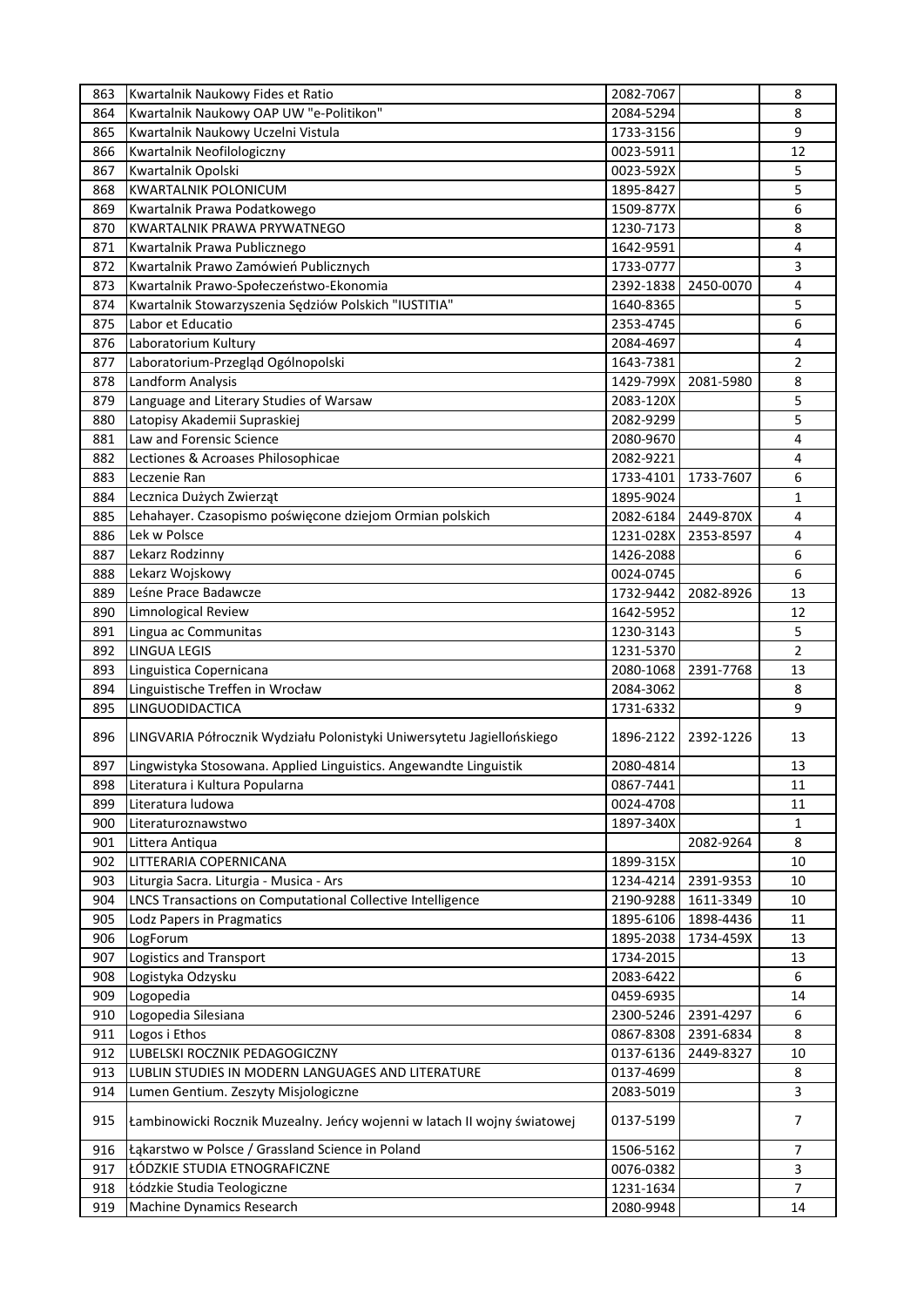| 920 | Machine Graphics and Vision                                                 | 1230-0535              |           | 8              |
|-----|-----------------------------------------------------------------------------|------------------------|-----------|----------------|
| 921 | Magazyn antropologiczno-społeczno-kulturowy "MASKA"                         | 1898-5947              | 2449-9153 | 7              |
| 922 | Magazyn Autostrady                                                          | 1730-0703              |           | 5              |
| 923 | Magazyn Lekarza Okulisty                                                    | 1897-760X              |           | 5              |
| 924 | Magazyn Otorynolaryngologiczny                                              | 1643-0050              | 1689-8230 | 2              |
| 925 | Magazyn Stomatologiczny                                                     | 1230-0888              |           | 6              |
| 926 | Magazyn Weterynaryjny                                                       | 1230-4425              | 2449-9609 | 2              |
| 927 | Małopolska: Regiony - Regionalizmy - Małe Ojczyzny                          | 1641-1102              |           | 6              |
| 928 | Management                                                                  | 1429-9321              | 2299-193X | 12             |
| 929 | Management and Business Administration. Central Europe                      | 2084-3356              | 2300-858X | 13             |
| 930 | Management and Production Engineering Review                                | 2080-8208              | 2082-1344 | 12             |
| 931 |                                                                             |                        | 2392-0025 | 9              |
|     | Management Forum                                                            |                        |           |                |
| 932 | Management Systems in Production Engineering                                | 2299-0461              |           | 9              |
| 933 | <b>Managerial Economics</b>                                                 | 1898-1143              | 2353-3617 | 13             |
| 934 | <b>MARKETING I RYNEK</b>                                                    | 1231-7853              |           | 9              |
| 935 | Marketing Instytucji Naukowych i Badawczych.                                |                        | 2353-8414 | 9              |
| 936 | Maszyny Elektryczne : zeszyty problemowe                                    | 0239-3646              | 2084-5618 | 7              |
| 937 | Maszyny Górnicze                                                            | 0209-3693              |           | 6              |
| 938 | Materiały Budowlane                                                         | 0137-2971              | 2449-951X | 8              |
| 939 | <b>Materialy Ceramiczne</b>                                                 | 1505-1269              |           | 8              |
| 940 | Materiały Elektroniczne                                                     | 0209-0058              |           | 7              |
| 941 | Materiały i Sprawozdania Rzeszowskiego Ośrodka Archeologicznego             | 0137-5725              |           | 9              |
| 942 | Materiały Wysokoenergetyczne                                                | 2083-0165              |           | 5              |
| 943 | Materiały Zachodniopomorskie                                                | 0076-5236              |           | 8              |
|     | Mathematica Applicanda (Matematyka Stosowana). Annales Societatis           |                        |           |                |
| 944 | Mathematicae Polonae Series III                                             | 1730-2668              | 2299-4009 | 8              |
| 945 | <b>Mathematical Economics</b>                                               | 1733-9707              |           | 10             |
| 946 | MAZOWSZE Studia Regionalne                                                  | 1689-4774              |           | 6              |
|     |                                                                             |                        |           |                |
| 947 | Measurement Automation Monitoring - Pomiary Automatyka Kontrola             | 2450-2855              |           | 11             |
| 948 | <b>Mechanics and Control</b>                                                | 2300-7079              |           | 9              |
| 949 |                                                                             |                        | 2354-0192 | 12             |
| 950 | Mechanics and Mechanical Engineering<br>Mechanik                            | 1428-1511<br>0025-6552 |           | 11             |
|     |                                                                             |                        |           |                |
| 951 | Media - Kultura - Komunikacja Społeczna                                     | 1734-3801              |           | 8              |
| 952 | Media - Kultura - Społeczeństwo                                             | 1896-7132              |           | 3              |
| 953 | Media i Społeczeństwo. Medioznawstwo, komunikologia, semiologia, socjologia | 2083-5701              |           | 7              |
|     | mediów                                                                      |                        |           |                |
| 954 | <b>Medical and Biological Sciences</b>                                      | 1734-591X              |           | 7              |
| 955 | <b>Medical Problems</b>                                                     | 0478-3824              |           | 3              |
| 956 | <b>Medical Robotics Reports</b>                                             | 2299-7407              |           | 2              |
| 957 | <b>Medical Science and Technology</b>                                       |                        | 2329-0072 | 9              |
| 958 | <b>Medical Tribune</b>                                                      | 1895-5754              | 2449-9277 | 2              |
| 959 | Medicina Internacia Revuo                                                   | 0465-5435              |           | 8              |
| 960 | Medicina Sportiva                                                           |                        | 1734-2260 | 12             |
| 961 | Medicina Sportiva Practica                                                  | 1640-0143              | 1895-8265 | 6              |
| 962 | Medicina Sportiva Suplement                                                 | 1734-9176              |           | $\mathbf{1}$   |
| 963 | Medtube Science                                                             | 2353-5687              | 2353-5695 | 7              |
| 964 | Medycyna Doświadczalna i Mikrobiologia                                      | 0025-8601              |           | 7              |
| 965 | Medycyna Faktów                                                             | 1899-8666              |           | 4              |
| 966 | Medycyna Manualna                                                           | 1428-0604              |           | 2              |
| 967 | Medycyna Ogólna i Nauki o Zdrowiu                                           | 2083-4543              | 2084-4905 | 6              |
| 968 | Medycyna Paliatywna                                                         | 2081-0016              | 2081-2833 | 7              |
| 969 | Medycyna Paliatywna w Praktyce                                              | 1898-0678              | 1689-4898 | 6              |
| 970 | Medycyna po Dyplomie                                                        | 1231-1812              | 1689-4332 | 3              |
| 971 | Medycyna Praktyczna                                                         | 0867-499X              |           | 11             |
| 972 | Medycyna Praktyczna - Pediatria                                             | 1507-2134              |           | 4              |
| 973 |                                                                             | 2084-5448              |           |                |
|     | Medycyna Praktyczna - Stomatologia                                          |                        |           | 4              |
| 974 | Medycyna Praktyczna - Szczepienia                                           | 2084-4638              |           | 2              |
| 975 | Medycyna Rodzinna                                                           | 1505-3768              | 1731-2523 | $\overline{7}$ |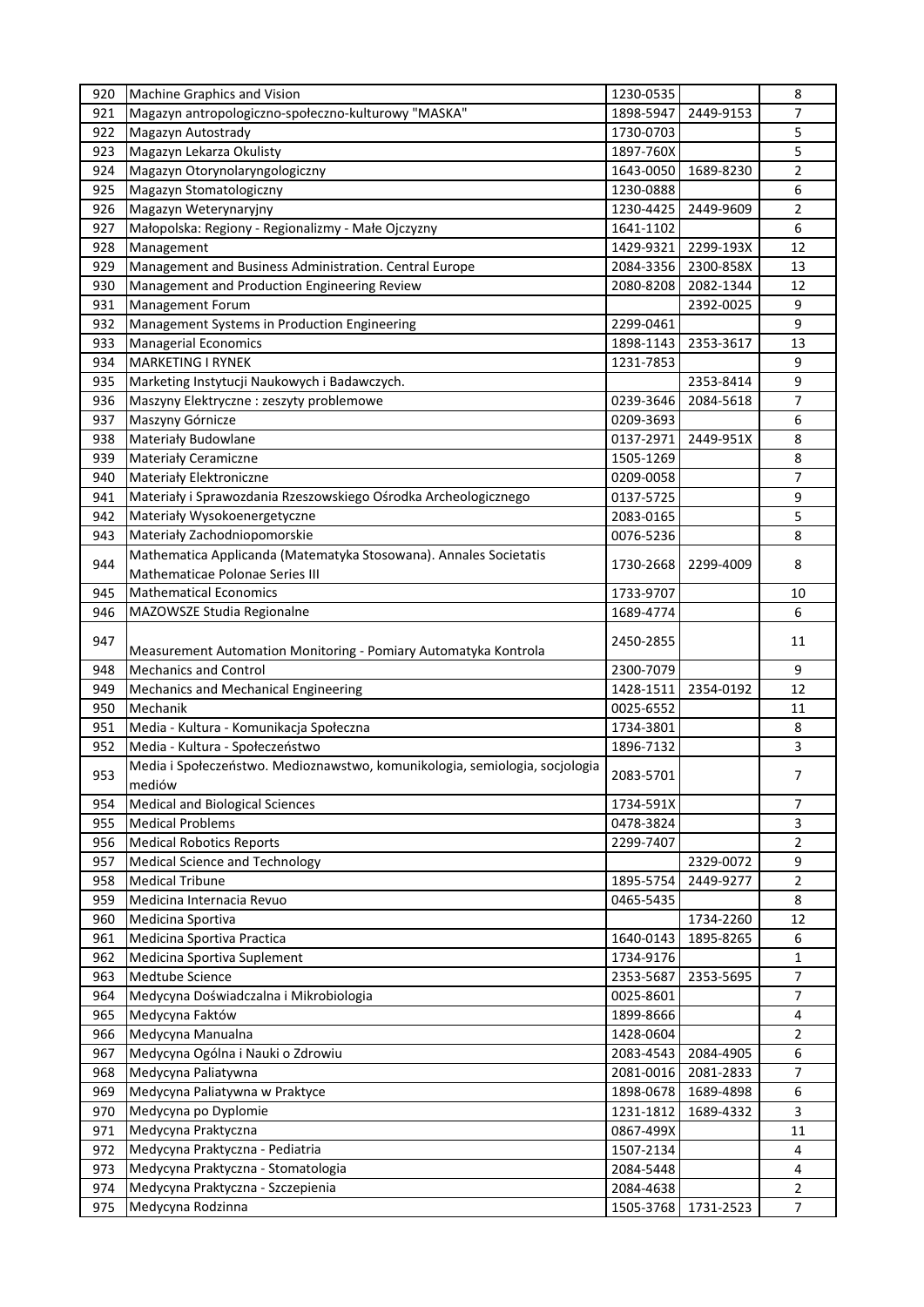| 976  | Medycyna Sportowa                                                                                         | 1232-406X | 2084-431X | 12             |
|------|-----------------------------------------------------------------------------------------------------------|-----------|-----------|----------------|
| 977  | Medycyna Środowiskowa - Environmental Medicine                                                            | 1505-7054 | 2084-6312 | 8              |
| 978  | Medyczna Wokanda                                                                                          | 2081-4143 |           | 3              |
| 979  | MEDŻAT - STUDIA EGIPTOLOGICZNE                                                                            | 2300-3448 |           | 3              |
| 980  | <b>Menopause Review</b>                                                                                   | 1643-8876 | 2299-0038 | 8              |
| 981  | Meritum - Rocznik Koła Naukowego Doktorantów-Historyków Uniwersytetu<br>Warmińsko-Mazurskiego w Olsztynie | 2080-4547 |           | 6              |
| 982  | Metallurgy and Foundry Engineering                                                                        | 1230-2325 | 2300-8377 | 9              |
|      | Meteorology Hydrology and Water Management Research and Operational                                       |           |           |                |
| 983  | Applications                                                                                              | 2299-3835 | 2353-5652 | 8              |
| 984  | Metody Ilościowe w Badaniach Ekonomicznych                                                                | 2082-792X |           | 9              |
| 985  | Metryka. Studia z zakresu prawa osobowego i rejestracji stanu cywilnego                                   | 2084-0195 |           | 2              |
| 986  | MicroMedicine                                                                                             |           | 2449-8947 | 8              |
| 987  | Między Oryginałem a Przekładem                                                                            | 1689-9121 | 2391-6745 | 14             |
| 988  | Między Wisłą a Pilicą. Studia i materiały historyczne                                                     | 1731-7932 |           | 4              |
| 989  | Międzynarodowe Prawo Humanitarne                                                                          | 2081-5182 |           | $\overline{2}$ |
| 990  | Międzynarodowe Studia Społeczno-Humanistyczne Humanum                                                     | 1898-8431 | 2450-0313 | 7              |
| 991  | Mineralogia                                                                                               | 1899-8291 | 1899-8526 | 15             |
| 992  | Mining - Informatics, Automation and Electrical Engineering                                               | 2449-6421 |           | 8              |
| 993  | <b>Mining Science</b>                                                                                     | 2300-9586 | 2353-5423 | 8              |
| 994  | Miscellanea Anthropologica et Sociologica                                                                 | 2084-2937 | 2354-0389 | 10             |
| 995  | Miscellanea Geographica                                                                                   | 0867-6046 | 2084-6118 | 14             |
| 996  | Miscellanea Historico-Archivistica                                                                        | 0860-1054 |           | 4              |
| 997  | Miscellanea Historico-luridica                                                                            | 1732-9132 |           | 8              |
| 998  |                                                                                                           |           |           | 5              |
|      | Miscellanea Posttotalitariana Wratislaviensia                                                             | 2353-8546 |           |                |
| 999  | Młoda Humanistyka                                                                                         | 2353-6950 |           | 3              |
| 1000 | Modelowanie Inżynierskie                                                                                  | 1896-771X |           | 8              |
| 1001 | Modern Management Review                                                                                  | 2300-6366 | 2353-0758 | 11             |
| 1002 | Modus. Prace z Historii Sztuki                                                                            | 1641-9715 |           | 5              |
| 1003 | Monitor Podatkowy                                                                                         | 1231-1855 |           | $\overline{4}$ |
| 1004 | MONITOR PRAWA BANKOWEGO                                                                                   | 2081-9021 |           | 2              |
| 1005 | Monitor Prawa Celnego i Podatkowego                                                                       | 1732-5544 |           | 4              |
| 1006 | Monitor Prawa Handlowego                                                                                  | 2083-7968 |           | 3              |
| 1007 | <b>Monitor Prawa Pracy</b>                                                                                | 1731-8165 |           | 5              |
| 1008 | <b>Monitor Prawniczy</b>                                                                                  | 1230-6509 |           | $\overline{7}$ |
| 1009 | Monitoring Środowiska Przyrodniczego                                                                      | 1734-6762 |           | 6              |
| 1010 | <b>MOSTY</b>                                                                                              | 1896-7663 |           | 3              |
| 1011 | MOTROL Motoryzacja i Energetyka Rolnictwa                                                                 | 1730-8658 |           | 6              |
| 1012 | MS Report : stwardnienie rozsiane                                                                         | 2084-9435 |           | 2              |
| 1013 | Multicultural Shakespeare: Translation, Appropriation and Performance                                     | 2083-8530 | 2300-7605 | 9              |
| 1014 | Multiple Criteria Decision Making                                                                         | 2084-1531 |           | 12             |
| 1015 | Musica Ecclesiastica                                                                                      | 2353-6985 |           | $\overline{4}$ |
| 1016 | <b>Musicology Today</b>                                                                                   | 1734-1663 | 2353-5733 | 11             |
| 1017 | Muzealnictwo                                                                                              | 0464-1086 | 2391-4815 | 12             |
| 1018 | Muzyka                                                                                                    | 0027-5344 |           | 14             |
| 1019 | Muzyka. Historia. Teoria. Edukacja.                                                                       | 2084-5081 |           | 3              |
| 1020 | Myśl Ekonomiczna i Polityczna                                                                             | 2081-5913 |           | 13             |
| 1021 | Myśl Ludowa                                                                                               | 2080-0029 |           | 5              |
| 1022 | Na Ratunek                                                                                                | 1896-8546 |           | 4              |
| 1023 | Nadwarciański Rocznik Historyczno-Archiwalny                                                              | 1231-3033 |           | 4              |
| 1024 | Nafta-Gaz                                                                                                 | 0867-8871 |           | 6              |
| 1025 | Napędy i Sterowanie                                                                                       | 1507-7764 |           | 5              |
| 1026 | Napis. Pismo poświęcone literaturze okolicznościowej i użytkowej                                          | 1507-4153 |           | 12             |
| 1027 | Nasza Dermatologia Online                                                                                 |           | 2081-9390 | 7              |
| 1028 | Nasza Przeszłość                                                                                          | 0137-3218 |           | 8              |
| 1029 | Nature Journal                                                                                            | 0474-2931 |           | 4              |
| 1030 | Nauczyciel i Szkoła                                                                                       | 1426-9899 |           | 6              |
|      |                                                                                                           |           |           |                |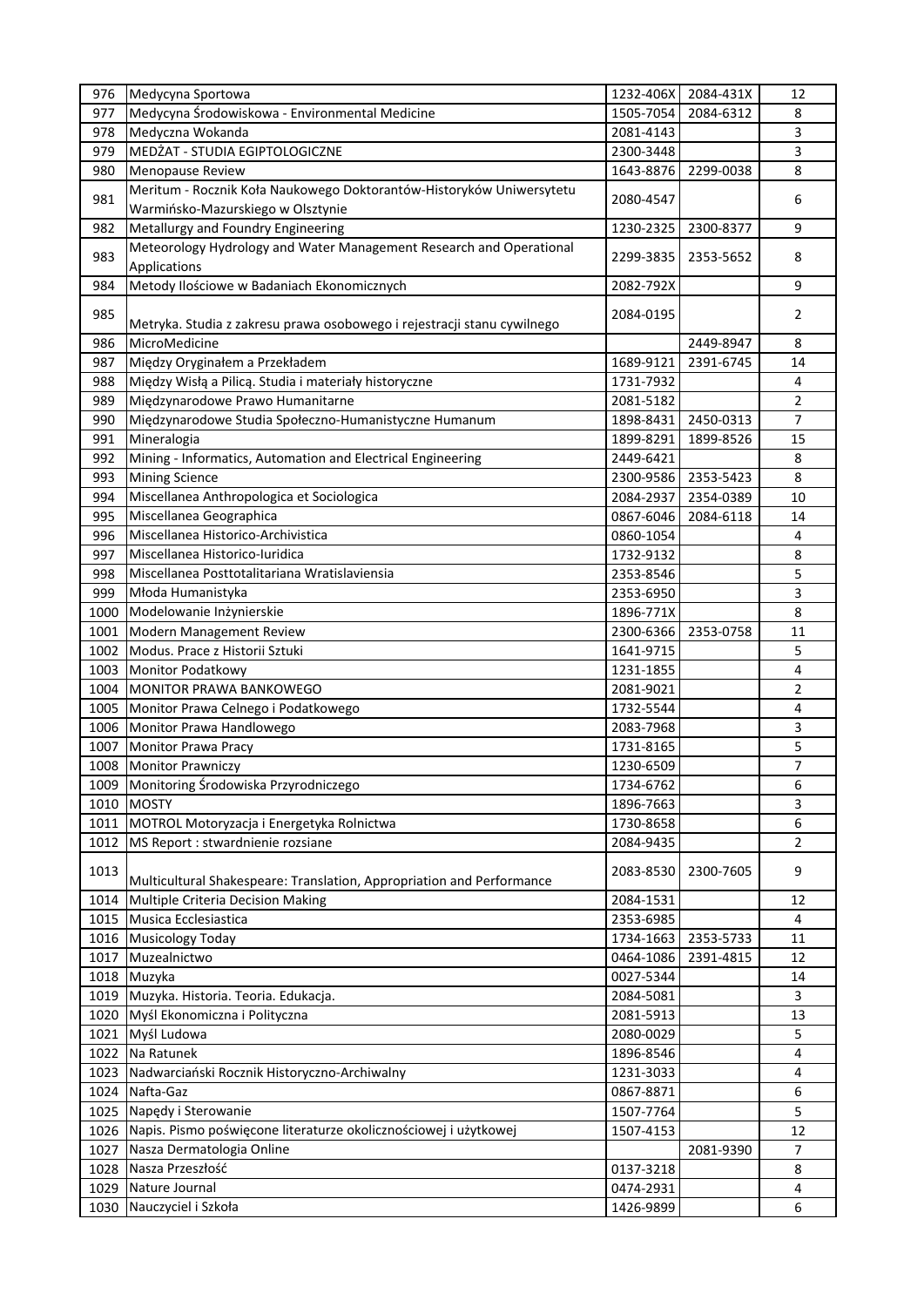| 1031 | Nauka                                                                   | 1231-8515 |           | 10             |
|------|-------------------------------------------------------------------------|-----------|-----------|----------------|
| 1032 | Nauka i Szkolnictwo Wyższe                                              | 1231-0298 |           | 6              |
| 1033 | Nauka Polska. Jej Potrzeby Organizacja i Rozwój                         | 1230-5480 |           | 5              |
| 1034 | Nauka Przyroda Technologie                                              | 1897-7820 |           | 9              |
| 1035 | Nauka. Gospodarka. Społeczeństwo                                        | 2082-6117 |           | 5              |
| 1036 | Nauki Inżynierskie i Technologie                                        | 2080-5985 | 2449-9773 | 6              |
| 1037 | Nauki o Finansach                                                       | 2080-5993 | 2449-9811 | 14             |
| 1038 | Nauki o Zarządzaniu                                                     | 2080-6000 | 2449-9803 | 10             |
| 1039 | Nauki Przyrodnicze                                                      | 2353-1371 |           | 2              |
| 1040 | Naukowy Przegląd Dziennikarski                                          | 2084-8064 |           | 5              |
| 1041 | Nautologia                                                              | 0548-0523 |           | 4              |
| 1042 | Nefrologia i Dializoterapia Polska                                      | 1429-1029 |           | 5              |
| 1043 | <b>NEOFILOLOG</b>                                                       | 1429-2173 |           | $\overline{7}$ |
|      | Neophilologica. Etudes semantico-syntaxiques des langues romanes. Prace |           |           |                |
| 1044 | Naukowe Uniwersytetu Slaskiego w Katowicach                             | 0208-5550 |           | 12             |
| 1045 | Neurologia Dziecięca                                                    | 1230-3690 |           | 11             |
| 1046 | Neurologia po Dyplomie                                                  | 1734-8668 | 2449-9641 | 3              |
| 1047 | Neurologia Praktyczna                                                   | 1642-316X |           | 2              |
| 1048 | Neuropsychiatria i Neuropsychologia                                     | 1896-6764 | 2084-9885 | 6              |
| 1049 | Neuropsychiatria. Przegląd Kliniczny                                    | 2080-4091 | 2084-2619 | 4              |
| 1050 | New Eastern Europe                                                      | 2083-7372 | 2084-400X | 5              |
| 1051 | <b>New Educational Review</b>                                           | 1732-6729 |           | 15             |
| 1052 | <b>New Medicine</b>                                                     | 1427-0994 | 1731-2507 | 8              |
| 1053 | Niepełnosprawność - Zagadnienia, Problemy, Rozwiązania                  | 2084-7734 |           | 8              |
| 1054 | Niepełnosprawność i Rehabilitacja                                       | 1642-1981 |           | 7              |
|      |                                                                         | 2080-9476 |           | 11             |
| 1055 | Niepełnosprawność. Dyskursy pedagogiki specjalnej                       |           |           |                |
| 1056 | Niepodległość i Pamięć                                                  | 1427-1443 |           | 12             |
| 1057 | Niepodległość. Czasopismo poświęcone najnowszym dziejom Polski.         | 0272-0280 |           | 5              |
| 1058 | Nierówności społeczne a wzrost gospodarczy                              | 1898-5084 |           | 10             |
| 1059 | NOMOS - CZASOPISMO RELIGIOZNAWCZE                                       | 1230-7858 |           | 5              |
| 1060 | NORMY, DEWIACJE I KONTROLA SPOŁECZNA                                    | 2299-7725 |           | 5              |
| 1061 | Notae Numismaticae-Zapiski Numizmatyczne                                | 1426-5435 |           | 6              |
| 1062 | Notatki Płockie Kwartalnik Towarzystwa Naukowego Płockiego              | 0029-389X |           | 6              |
| 1063 | Notatnik Teatralny                                                      | 0867-2598 |           | 3              |
| 1064 | <b>NOTES KONSERWATORSKI</b>                                             | 1509-5681 |           | 4              |
| 1065 | <b>NOVENSIA</b>                                                         | 0860-5777 |           | 10             |
| 1066 | Nowa Audiofonologia                                                     | 2084-946X |           | 3              |
| 1067 | Nowa Biblioteka                                                         | 1505-4195 |           | 4              |
| 1068 | Nowa Kodyfikacja Prawa Karnego                                          | 2084-5065 |           | 8              |
| 1069 | NOWA KRYTYKA. CZASOPISMO FILOZOFICZNE                                   | 0867-647X |           | 6              |
| 1070 | Nowa Medycyna                                                           | 1233-5991 | 1731-2485 | 9              |
| 1071 | Nowa Pediatria                                                          | 1428-1848 | 1731-2493 | 5              |
| 1072 | Nowa Polityka Wschodnia                                                 | 2084-3291 |           | 6              |
| 1073 | <b>NOWA RES PUBLICA</b>                                                 | 1230-2155 |           | 5              |
| 1074 | Nowa Stomatologia                                                       | 1426-6911 | 1731-2450 | 6              |
| 1075 | Nowa Ukraina. Zeszyty historyczno-politologiczne                        | 1895-7897 |           | 5              |
| 1076 | Nowe Media                                                              | 2082-4351 |           | 3              |
| 1077 | Nowoczesne Budownictwo Inżynieryjne                                     | 1734-6681 |           | 2              |
| 1078 | Nowoczesne hale                                                         | 1899-8224 |           | $\overline{2}$ |
| 1079 | Nowoczesne Systemy Zarządzania                                          | 1896-9380 |           | 6              |
| 1080 | Nowoczesny Technik Dentystyczny                                         | 1733-6546 |           | 4              |
| 1081 | Nowotwory Journal of Oncology                                           | 0029-540X | 2300-2115 | 9              |
| 1082 | <b>NOWY PROMETEUSZ</b>                                                  | 2081-206X |           | $\overline{7}$ |
| 1083 | Nuclear Medicine Review                                                 | 1506-9680 | 1644-4345 | 12             |
| 1084 | <b>NURT SVD</b>                                                         | 1233-9717 |           | 9              |
| 1085 | Nutrition, Obesity & Metabolic Surgery                                  | 2353-9437 | 2391-517X | 8              |
| 1086 | Oblicza Komunikacji                                                     | 2083-5345 |           | 4              |
|      | Obronność - Zeszyty Naukowe Wydziału Zarządzania i Dowodzenia Akademii  |           |           |                |
| 1087 | Obrony Narodowej                                                        | 2084-7297 | 2299-2316 | 6              |
|      |                                                                         |           |           |                |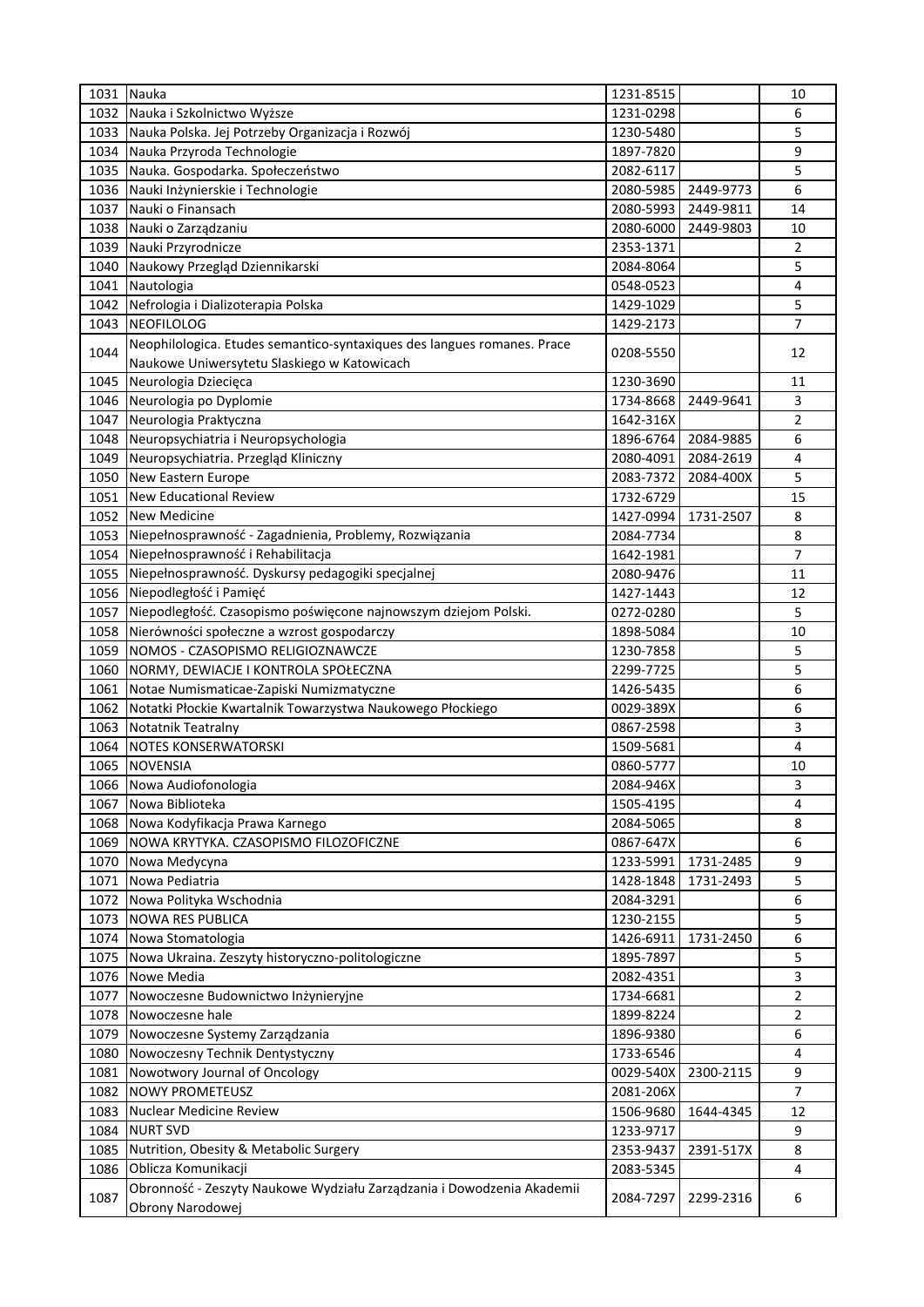| 1088         | Obróbka Plastyczna Metali                                                                              | 0867-2628              |                     | 10             |
|--------------|--------------------------------------------------------------------------------------------------------|------------------------|---------------------|----------------|
| 1089         | Ochrona przed Korozją                                                                                  | 0473-7733              | 2449-9501           | 12             |
| 1090         | OCHRONA ŚRODOWISKA I ZASOBÓW NATURALNYCH                                                               | 1230-7831              | 2353-8589           | 12             |
| 1091         | Ochrona Zabytków                                                                                       | 0029-8247              |                     | 5              |
| 1092         | <b>ODONATRIX</b>                                                                                       | 1733-8239              |                     | 5              |
| 1093         | Oeconomia Copernicana                                                                                  | 2083-1277              | 2353-1827           | 11             |
| 1094         | Ogrody Nauk i Sztuk                                                                                    | 2299-2014              | 2084-1426           | 5              |
| 1095         | Okulistyka                                                                                             | 1505-2753              |                     | 7              |
| 1096         | Okulistyka po Dyplomie                                                                                 | 2083-5124              | 2449-9250           | 3              |
| 1097         | Olsztyn Economic Journal                                                                               | 1897-2721              |                     | 13             |
| 1098         | OncoReview                                                                                             | 2353-852X              |                     | 8              |
| 1099         | Onkologia i Radioterapia                                                                               | 1896-8961              | 2449-9161           | 8              |
| 1100         | Onkologia po Dyplomie                                                                                  | 1732-0658              | 2449-9633           | 3              |
| 1101         | Onkologia w Praktyce Klinicznej                                                                        | 1734-3542              | 1734-6460           | 7              |
| 1102         | Onomastica                                                                                             | 0078-4648              |                     | 12             |
| 1103         | <b>OPAKOWANIE</b>                                                                                      | 0030-3348              |                     | 5              |
| 1104         | Open Access Library                                                                                    | 2083-5191              |                     | 4              |
| 1105         | Open Chemistry                                                                                         |                        | 2391-5420           | 14             |
| 1106         | Open Computer Science                                                                                  | 2299-1093              |                     | 7              |
| 1107         | Open Engineering                                                                                       | 2391-5439              |                     | 11             |
| 1108         | Open Life Sciences                                                                                     |                        | 2391-5412           | 14             |
| 1109         | <b>Open Mathematics</b>                                                                                | 2391-5455              |                     | 10             |
| 1110         |                                                                                                        | 2391-5463              |                     | 8              |
|              | Open Medicine                                                                                          |                        |                     |                |
| 1111         | <b>Open Physics</b>                                                                                    | 2391-5471              |                     | 15             |
| 1112         | <b>Operations Research and Decisions</b>                                                               | 2081-8858              | 2391-6060           | 12             |
| 1113         | Opinie Edukacyjne Polskiej Akademii Umiejętności. Prace Komisji PAU do Oceny<br>Podręczników Szkolnych | 1733-5175              |                     | 5              |
| 1114         | OPM - Ogólnopolski Przegląd Medyczny                                                                   | 1641-7348              |                     | 3              |
| 1115         | Opolskie Studia Administracyjno-Prawne                                                                 | 1731-8297              |                     | 8              |
| 1116         | Optimum. Studia Ekonomiczne                                                                            | 1506-7637              |                     | 10             |
|              |                                                                                                        |                        |                     | $\overline{2}$ |
| 1117         | Optyka<br>Opuscula Mathematica                                                                         | 2081-1268              | 2300-6919           | 11             |
| 1118<br>1119 | OPUSCULA MUSEALIA                                                                                      | 1232-9274<br>0239-9989 | 2084-3852           | 13             |
| 1120         | Opuscula Sociologica                                                                                   | 2299-9000              |                     | 7              |
| 1121         | Orbis Linguarum                                                                                        | 1426-7241              |                     | 10             |
|              | Ordines Militares Colloquia Torunensia Historica. Yearbook for the Study of the                        |                        |                     |                |
| 1122         | <b>Military Orders</b>                                                                                 |                        | 0867-2008 2391-7512 | 9              |
| 1123         | Organizacja i Kierowanie                                                                               | 0137-5466              |                     | 14             |
| 1124         | Organizacja i Zarządzanie: kwartalnik naukowy                                                          | 1899-6116              |                     | 9              |
| 1125         | Orientalia Christiana Cracoviensia                                                                     | 2081-1330              |                     | 7              |
| 1126         | Ornis Polonica                                                                                         | 2081-9706              |                     | 8              |
|              | Ortodoncja w Praktyce                                                                                  |                        |                     |                |
| 1127         | Ortopedia Traumatologia Rehabilitacja                                                                  | 2300-1054<br>1509-3492 | 2084-4336           | 5<br>15        |
| 1128         | Orzecznictwo Sądów Polskich                                                                            |                        |                     |                |
| 1129         |                                                                                                        | 0867-1850<br>1898-3316 |                     | 11<br>4        |
| 1130         | Ostry dyżur<br>Otolaryngologia Polska                                                                  | 0030-6657              |                     | 15             |
| 1131<br>1132 | Otorynolaryngologia - przegląd kliniczny                                                               | 1643-658X              | 2083-3326           | 8              |
| 1133         | Our Europe. Ethnography - Ethnology - Anthropology of Culture                                          | 2299-4645              |                     | 4              |
| 1134         | PAEDAGOGIA CHRISTIANA                                                                                  | 1505-6872              |                     | 10             |
|              | Paladyn, Journal of Behavioral Robotics                                                                | 2081-4836              |                     | 6              |
| 1135<br>1136 | Palestra                                                                                               | 0031-0344              |                     | 8              |
| 1137         | Pamięć i Sprawiedliwość. Pismo naukowe poświęcone historii najnowszej                                  | 1427-7476              |                     | 10             |
|              |                                                                                                        |                        |                     |                |
| 1138<br>1139 | Pamiętnik Biblioteki Kórnickiej<br>Pamiętnik Literacki                                                 | 0551-3790<br>0031-0514 |                     | 6<br>12        |
| 1140         | Pamiętnik Teatralny                                                                                    | 0031-0522              |                     | 14             |
| 1141         | Panoptikum                                                                                             | 1730-7775              |                     | 7              |
| 1142         | Państwo i Prawo                                                                                        | 0031-0980              |                     | 13             |
| 1143         | Państwo i Społeczeństwo                                                                                | 1643-8299              |                     | $\overline{7}$ |
|              |                                                                                                        |                        |                     |                |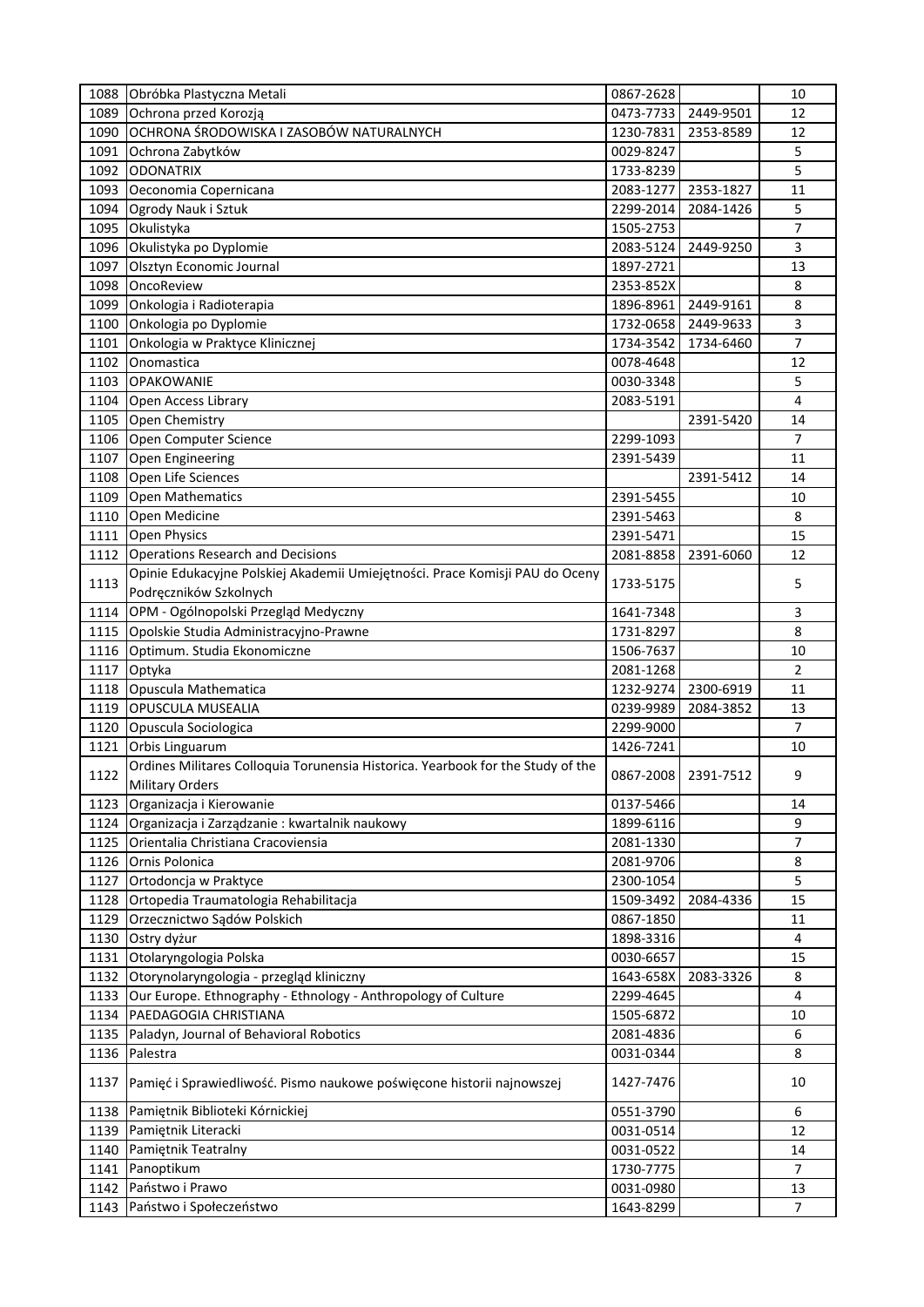| 1144 | <b>PAŃSTWO PRAWNE</b>                                                  | 2083-4330 |           | 4              |
|------|------------------------------------------------------------------------|-----------|-----------|----------------|
| 1145 | PAPERS ON GLOBAL CHANGE IGBP                                           | 1730-802X | 2300-8121 | 12             |
| 1146 | Paragraf Na Drodze. Prawne i kryminalistyczne problemy ruchu drogowego | 1505-3520 |           | 3              |
| 1147 | PARKI NARODOWE I REZERWATY PRZYRODY                                    | 0208-7545 |           | 5              |
| 1148 | Pasze Przemysłowe                                                      | 1230-4743 |           | 3              |
| 1149 | Pedagogia Ojcostwa                                                     | 2082-3487 |           | 5              |
| 1150 | Pedagogika Katolicka                                                   | 1898-3685 |           | 6              |
| 1151 | Pedagogika Przedszkolna i Wczesnoszkolna                               | 2353-7140 | 2353-7159 | 6              |
| 1152 | Pedagogika Rodziny. Family Pedagogy                                    | 2082-8411 |           | $\overline{7}$ |
| 1153 | PEDAGOGIKA SPOŁECZNA                                                   | 1642-672X |           | 11             |
| 1154 | Pedagogika Szkoły Wyższej                                              | 2083-4381 |           | 7              |
| 1155 | Pedagogika. Badania, Dyskusje, Otwarcia                                | 2299-9299 |           | $\overline{2}$ |
| 1156 | Pediatria i Medycyna Rodzinna                                          | 1734-1531 |           | 10             |
| 1157 | Pediatria po Dyplomie                                                  | 1508-0110 | 2449-965X | 4              |
| 1158 | Pediatria Polska                                                       | 0031-3939 |           | 15             |
| 1159 | Pediatric Endocrinology, Diabetes and Metabolism                       | 2081-237X | 2083-8441 | 8              |
| 1160 | Peitho. Examina antiqua                                                | 2082-7539 |           | 7              |
| 1161 | Peregrinus Cracoviensis                                                | 1425-1922 | 2083-3105 | 8              |
| 1162 | Periodyk Młodych Religioznawców Ex Nihilo                              | 1689-9202 |           | 2              |
| 1163 | Periodyk Naukowy Akademii Polonijnej                                   | 1895-9911 |           | 6              |
| 1164 | Perspectiva. Legnickie Studia Teologiczno-Historyczne                  | 1730-4172 |           | 6              |
| 1165 | Perspektywy Kulturoznawcze                                             | 1899-4334 |           | 1              |
| 1166 | Perspektywy Kultury                                                    | 2081-1446 |           | 6              |
| 1167 | Pestycydy                                                              | 0208-8703 |           | 2              |
| 1168 | <b>Phlebological Review</b>                                            | 1509-5738 | 1232-7174 | 9              |
| 1169 | Photonics Letters of Poland                                            | 2080-2242 |           | 7              |
| 1170 | <b>Physical Activity Review</b>                                        |           | 2300-5076 | 5              |
| 1171 | Physical Culture and Sport. Studies and Research                       | 2081-2221 | 1899-4849 | 11             |
| 1172 | PIECE PRZEMYSŁOWE & KOTŁY                                              | 2082-9833 |           | 4              |
| 1173 | Pielęgniarstwo Chirurgiczne i Angiologiczne                            | 1897-3116 | 2084-9850 | 6              |
| 1174 | Pielęgniarstwo i Zdrowie Publiczne Nursing and Public Health           | 2082-9876 |           | 5              |
| 1175 | Pielęgniarstwo Neurologiczne i Neurochirurgiczne                       | 2084-8021 | 2299-0321 | 6              |
| 1176 | Pielęgniarstwo Polskie                                                 | 0860-8466 |           | 6              |
| 1177 | Pielęgniarstwo Specjalistyczne                                         | 2300-4444 |           | 3              |
| 1178 | Pielęgniarstwo XXI wieku                                               | 1730-1912 |           | 6              |
| 1179 | Pieniądze i Więź                                                       | 1506-7513 |           | 5              |
| 1180 | Pieniny Przyroda i Człowiek                                            | 1230-4751 |           | 4              |
| 1181 | Piotrkowskie Zeszyty Historyczne                                       | 2081-2663 | 2449-738X | 6              |
| 1182 | Pisma Humanistyczne                                                    | 1506-9567 |           | 5              |
| 1183 | Plant Breeding and Seed Science                                        | 0018-3040 | 2083-599X | 11             |
| 1184 | Pneumatyka Przemysłowe Systemy Sprężonego Powietrza                    | 1426-6644 |           | $\overline{2}$ |
| 1185 | Pneumonologia i Alergologia Polska                                     | 0867-7077 | 2299-8292 | 13             |
| 1186 | Podkarpackie Studia Biblioteczne                                       | 2084-9338 |           | 3              |
| 1187 | Podstawy edukacji                                                      | 2081-2264 |           | 7              |
| 1188 | Podstawy i Metody Oceny Środowiska Pracy                               | 1231-868X |           | 8              |
| 1189 | Pogranicze. Polish Borderlands Studies                                 | 2353-3781 |           | $\bf 8$        |
| 1190 | Pogranicze. Studia społeczne                                           | 1230-2392 |           | 7              |
| 1191 | Poliarchia                                                             | 2300-4584 | 2392-1218 | 4              |
| 1192 | POLICJA KWARTALNIK KADRY KIEROWNICZEJ POLICJI                          | 1640-9280 |           | 6              |
| 1193 | Polilog. Studia Neofilologiczne                                        | 2083-5485 |           | 6              |
| 1194 | Polimery w Medycynie                                                   | 0370-0747 |           | 9              |
| 1195 | Polish Annals of Medicine - Rocznik Medyczny                           | 1230-8013 |           | 14             |
| 1196 | Polish Archaeology in the Mediterranean                                | 1234-5415 | 2083-537X | 12             |
| 1197 | POLISH BOTANICAL JOURNAL                                               | 1641-8190 | 2084-4352 | 15             |
| 1198 | Polish Cartographical Review                                           | 2450-6966 |           | 8              |
| 1199 | Polish Geological Institute Special Papers                             | 1507-9791 |           | 5              |
| 1200 | Polish Hyperbaric Research                                             | 1734-7009 | 2084-0535 | 8              |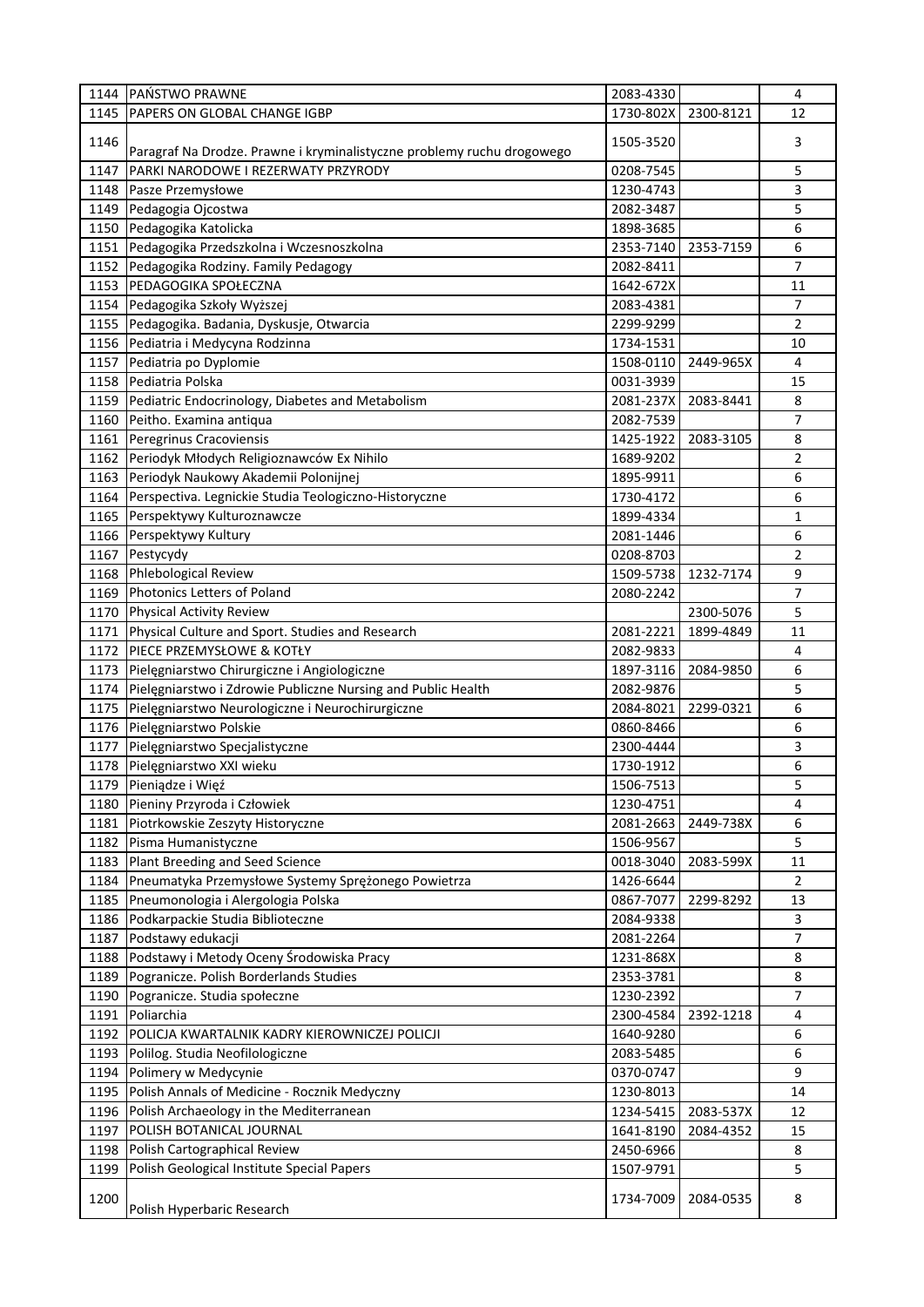| 1201 | Polish Journal for American Studies                                       | 1733-9154 |           | 8              |
|------|---------------------------------------------------------------------------|-----------|-----------|----------------|
| 1202 | Polish Journal for Sustainable Development                                | 2450-3746 |           | 6              |
| 1203 | Polish Journal of Agronomy                                                | 2081-2787 |           | 10             |
| 1204 | Polish Journal of Applied Psychology                                      | 2354-0052 |           | 8              |
| 1205 | Polish Journal of Cosmetology                                             | 1731-0083 |           | 7              |
| 1206 | POLISH JOURNAL OF ENTOMOLOGY (POLSKIE PISMO ENTOMOLOGICZNE)               | 0032-3780 | 2299-9884 | 15             |
| 1207 |                                                                           | 2081-7452 |           | 9              |
|      | Polish Journal of Management Studies                                      |           |           |                |
| 1208 | POLISH JOURNAL OF NATURAL SCIENCES                                        | 1643-9953 |           | 14             |
| 1209 | POLISH JOURNAL OF PHILOSOPHY                                              | 1897-1652 | 2154-3747 | 10             |
| 1210 | Polish Journal of Political Science                                       |           | 2391-3991 | 5              |
| 1211 | Polish Journal of Radiology                                               | 1733-134X |           | 15             |
| 1212 | Polish Journal of Social Science                                          | 1896-7817 |           | 5              |
| 1213 | Polish Journal of Soil Science                                            | 0079-2985 | 2449-8254 | 14             |
| 1214 | Polish Journal of Sport and Tourism                                       | 1899-1998 | 2082-8799 | 14             |
| 1215 | <b>Polish Libraries</b>                                                   | 2300-9217 |           | 9              |
| 1216 | Polish Political Science Review. Polski Przegląd Politologiczny           |           | 2353-3773 | 6              |
| 1217 | POLISH POLITICAL SCIENCE YEARBOOK                                         | 0208-7375 |           | 13             |
| 1218 | Polish Psychological Bulletin                                             | 1641-7844 |           | 15             |
| 1219 | Polish Review of International and European Law                           | 2299-2170 |           | 3              |
| 1220 | Polish Yearbook of Environmental Law                                      | 2084-8595 | 2391-7881 | 3              |
| 1221 | Polish Yearbook of International Law                                      | 0554-498X |           | 14             |
|      | Politeja. Pismo Wydziału Studiów Międzynarodowych i Politycznych          |           |           |                |
| 1222 | Uniwersytetu Jagiellońskiego                                              | 1733-6716 |           | 13             |
|      |                                                                           |           |           |                |
| 1223 | Polityka Energetyczna - Energy Policy Journal                             | 1429-6675 |           | 10             |
| 1224 | Polityka gospodarcza Polski w integrującej się Europie                    | 1734-3488 |           | $\overline{7}$ |
| 1225 | Polityka i Bezpieczeństwo                                                 | 2082-9159 |           | 6              |
| 1226 | Polityka i Społeczeństwo                                                  | 1732-9639 |           | 9              |
| 1227 | Polityka Społeczna                                                        | 0137-4729 |           | 12             |
| 1228 | Polityka Zdrowotna                                                        | 1734-221X |           | 6              |
| 1229 | Polonia Sacra                                                             | 1428-5673 | 2391-6575 | 8              |
| 1230 | Polonica                                                                  | 0137-9712 |           | 10             |
| 1231 | Polska Energetyka Słoneczna                                               | 1730-2420 |           | 5              |
| 1232 | Polski Merkuriusz Lekarski                                                | 1426-9686 |           | 5              |
| 1233 | POLSKI PROCES CYWILNY                                                     | 2082-1743 |           | 6              |
| 1234 | Polski Przegląd Chirurgiczny                                              | 0032-373X | 2083-6015 | 14             |
|      | 1235 Polski Przegląd Nauk o Zdrowiu                                       | 1643-3203 |           | 7              |
| 1236 | Polski Przegląd Neurologiczny                                             | 1734-5251 | 1734-9745 | 10             |
| 1237 | Polski Przegląd Otorynolaryngologiczny                                    | 2084-5308 |           | 7              |
| 1238 | Polski Rocznik Praw Człowieka i Prawa Humanitarnego                       | 2082-1786 |           | 4              |
| 1239 | Polskie Drobiarstwo                                                       | 1231-0387 |           | 3              |
| 1240 | POLSKIE FORUM PSYCHOLOGICZNE                                              | 1642-1043 | 2449-6871 | 12             |
| 1241 | Położna Nauka i Praktyka                                                  | 1898-6862 |           | 3              |
| 1242 | Pomeranian Journal of Life Sciences                                       | 2450-4637 |           | 9              |
| 1243 | Pomiary Automatyka Robotyka                                               | 1427-9126 |           | 8              |
|      | Porównania. Czasopismo poświęcone zagadnieniom komparatystyki literackiej |           |           |                |
| 1244 |                                                                           | 1733-165X |           | 14             |
|      | oraz studiom interdyscyplinarnym                                          |           |           |                |
| 1245 | Postępy Biochemii                                                         | 0032-5422 |           | 5              |
| 1246 | Postępy Biologii Komórki                                                  | 0324-833X |           | 5              |
| 1247 | Postępy Fitoterapii                                                       | 1509-8699 | 1731-2477 | 7              |
| 1248 | Postępy Nauk Medycznych                                                   | 0860-6196 | 1731-2469 | 8              |
| 1249 | Postępy Nauki i Technologii Przemysłu Rolno-Spożywczego                   | 2083-5809 |           | 6              |
| 1250 | Postępy Psychiatrii i Neurologii                                          | 1230-2813 |           | 13             |
| 1251 | Postępy Rehabilitacji                                                     | 0860-6161 | 1734-4948 | 8              |
| 1252 | Postępy Techniki Przetwórstwa Spożywczego                                 | 0867-793X |           | 6              |
| 1253 | Postępy w Chirurgii Głowy i Szyi                                          | 1643-9279 | 2084-9842 | 3              |
| 1254 | POSTĘPY W INŻYNIERII MECHANICZNEJ                                         | 2300-3383 |           | 3              |
| 1255 | Postępy Żywienia Klinicznego - Advances in Clinical Nutrition             | 1896-3706 |           | 5              |
| 1256 | POSTSCRIPTUM POLONISTYCZNE                                                | 1898-1593 |           | 12             |
|      |                                                                           |           |           |                |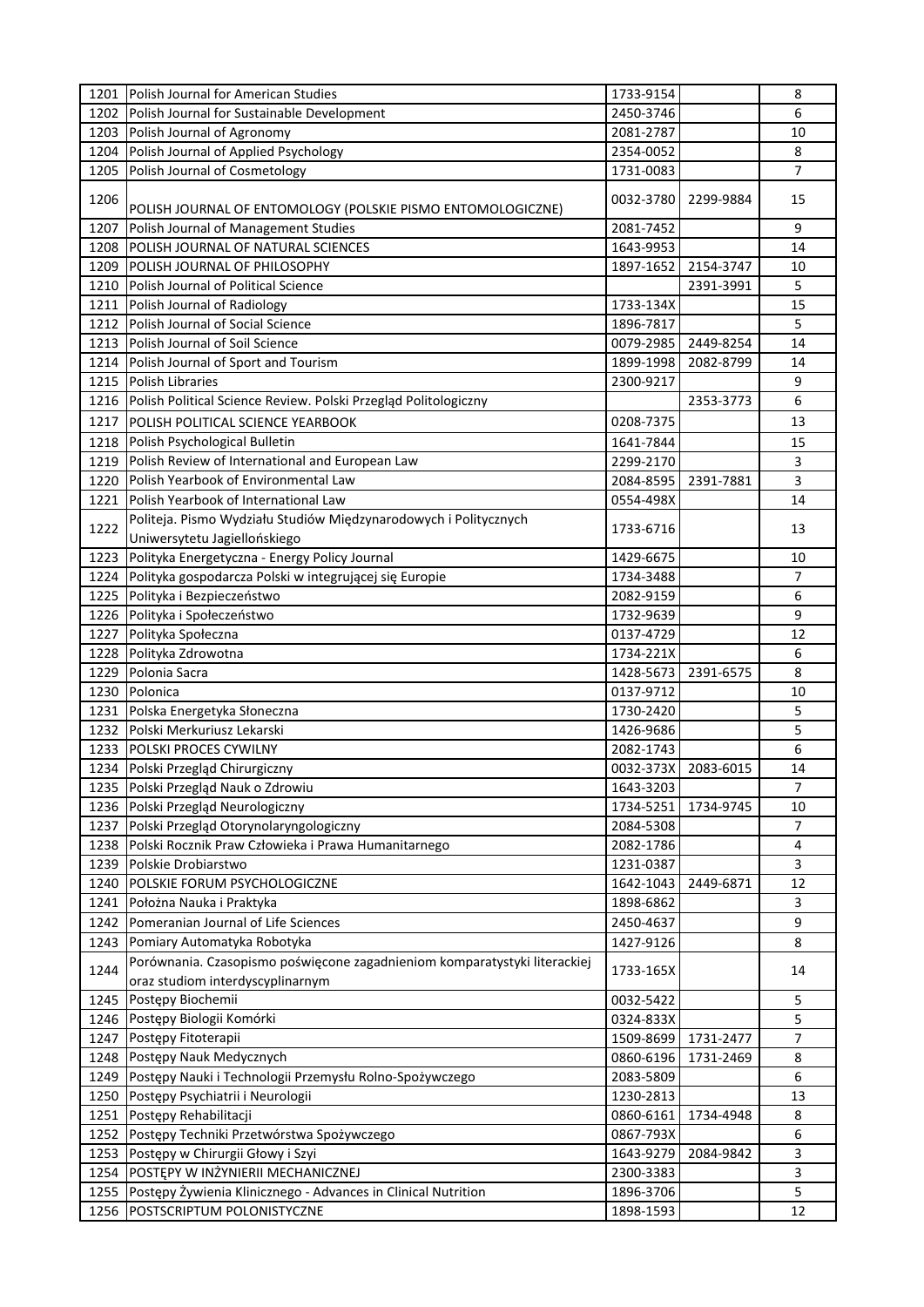| 1257 | Poznan Studies in the Philosophy of the Sciences and the Humanities                                                    | 0303-8157 |           | 12             |
|------|------------------------------------------------------------------------------------------------------------------------|-----------|-----------|----------------|
| 1258 | Poznan University of Technology Academic Journals. Electrical Engineering                                              | 1897-0737 |           | 9              |
| 1259 | Poznań University of Economics Review (Economics and Business Review)                                                  | 2392-1641 | 2450-0097 | 15             |
| 1260 | Poznańskie Spotkania Językoznawcze                                                                                     | 2082-9825 | 2450-0259 | 7              |
| 1261 | Poznańskie Studia Polonistyczne. Seria Językoznawcza                                                                   | 1233-8672 |           | 10             |
| 1262 | Poznańskie Studia Polonistyczne. Seria Literacka                                                                       | 1233-8680 |           | 13             |
| 1263 | POZNAŃSKIE STUDIA SLAWISTYCZNE                                                                                         | 2084-3011 |           | 9              |
| 1264 | Poznańskie Studia Teologiczne                                                                                          | 0209-3472 |           | 12             |
| 1265 | Poznańskie Studia z Filozofii Nauki                                                                                    | 0137-9976 |           | 8              |
| 1266 | Poznańskie Zeszyty Humanistyczne                                                                                       | 1732-1174 |           | 5              |
| 1267 | Praca i Zabezpieczenie Społeczne                                                                                       | 0032-6186 |           | 8              |
| 1268 | Praca Socjalna                                                                                                         | 0860-3480 |           | 8              |
| 1269 | Prace Filologiczne                                                                                                     | 0138-0567 |           | 12             |
| 1270 | PRACE FILOLOGICZNE. LITERATUROZNAWSTWO.                                                                                | 2084-6045 |           | 12             |
| 1271 | Prace Geograficzne                                                                                                     | 1644-3586 | 2083-3113 | 14             |
| 1272 | PRACE I MATERIAŁY INSTYTUTU ROZWOJU GOSPODARCZEGO SGH                                                                  | 0866-9503 |           | 8              |
| 1273 | Prace i Studia Geograficzne                                                                                            | 0208-4589 |           | 8              |
| 1274 | Prace Instytutu Ceramiki i Materiałów Budowlanych                                                                      | 1899-3230 |           | 8              |
| 1275 | Prace Instytutu Elektrotechniki                                                                                        | 0032-6216 |           | 6              |
| 1276 | Prace Instytutu Lotnictwa                                                                                              | 0509-6669 | 2300-5408 | 9              |
| 1277 | PRACE INSTYTUTU MECHANIKI GÓROTWORU POLSKIEJ AKADEMII NAUK.<br>TRANSACTIONS OF THE STRATA MECHANICS RESEARCH INSTITUTE | 1643-1030 |           | 7              |
| 1278 | Prace Instytutu Metalurgii Żelaza                                                                                      | 0137-9941 |           | $\overline{7}$ |
| 1279 | Prace Instytutu Odlewnictwa                                                                                            | 1899-2439 | 2084-123X | 10             |
| 1280 | Prace Językoznawcze                                                                                                    | 1509-5304 |           | 12             |
| 1281 | Prace Komisji Geografii Przemysłu Polskiego Towarzystwa Geograficznego                                                 | 2080-1653 | 2449-903X | 12             |
| 1282 | Prace Komisji Historii Nauki PAU                                                                                       | 1731-6715 | 2392-1749 | 9              |
| 1283 | Prace Komisji Krajobrazu Kulturowego                                                                                   | 1896-1460 |           | 13             |
| 1284 | Prace Komisji Kultury Słowian Polskiej Akademii Umiejętności                                                           | 1734-2139 |           | 6              |
| 1285 | Prace Komisji Środkowoeuropejskiej PAU                                                                                 | 1233-0558 |           | 7              |
| 1286 | Prace Kulturoznawcze                                                                                                   | 0860-6668 |           | 6              |
| 1287 | Prace Literackie                                                                                                       | 0079-4767 |           | 9              |
| 1288 | Prace Literaturoznawcze                                                                                                | 2353-5164 |           | 5              |
| 1289 | Prace Naukowe AJD. Edukacja Plastyczna. Fotografia                                                                     | 1896-7736 |           | 5              |
| 1290 | Prace Naukowe Akademii im. Jana Długosza w Częstochowie, Pedagogika                                                    | 1734-185X |           | 8              |
| 1291 | Prace Naukowe Akademii im. Jana Długosza w Częstochowie. Edukacja<br>Muzyczna                                          | 1895-8079 |           | 6              |
| 1292 | Prace Naukowe Akademii im. Jana Długosza w Częstochowie. Filologia Polska.<br>Historia i Teoria Literatury             | 1896-7884 |           | 5              |
| 1293 | Prace Naukowe Akademii im. Jana Długosza w Częstochowie. Filozofia                                                     | 2080-2005 |           | 5              |
| 1294 | Prace Naukowe Akademii im. Jana Długosza w Częstochowie. Językoznawstwo                                                | 2391-8616 |           | $\overline{2}$ |
| 1295 | Prace Naukowe Akademii im. Jana Długosza w Częstochowie. Pragmata tes<br>Oikonomias                                    | 2300-2999 |           | 8              |
| 1296 | Prace Naukowe Akademii im. Jana Długosza w Częstochowie. Rocznik Polsko-<br>Ukraiński                                  | 2391-8594 |           | 5              |
| 1297 | Prace Naukowe Akademii im. Jana Długosza w Częstochowie. Seria: Kultura<br>Fizyczna                                    | 1505-4241 |           | 8              |
| 1298 | Prace Naukowe Akademii im. Jana Długosza w Częstochowie. Technika,<br>Informatyka, Inżynieria Bezpieczeństwa           | 2300-5343 |           | 7              |
| 1299 | Prace Naukowe Akademii im. Jana Długosza w Częstochowie. Zeszyty<br>Historyczne                                        | 1898-4630 |           | 3              |
| 1300 | Prace Naukowe Instytutu Inżynierii Chemicznej Polskiej Akademii Nauk                                                   | 1509-0760 |           | 5              |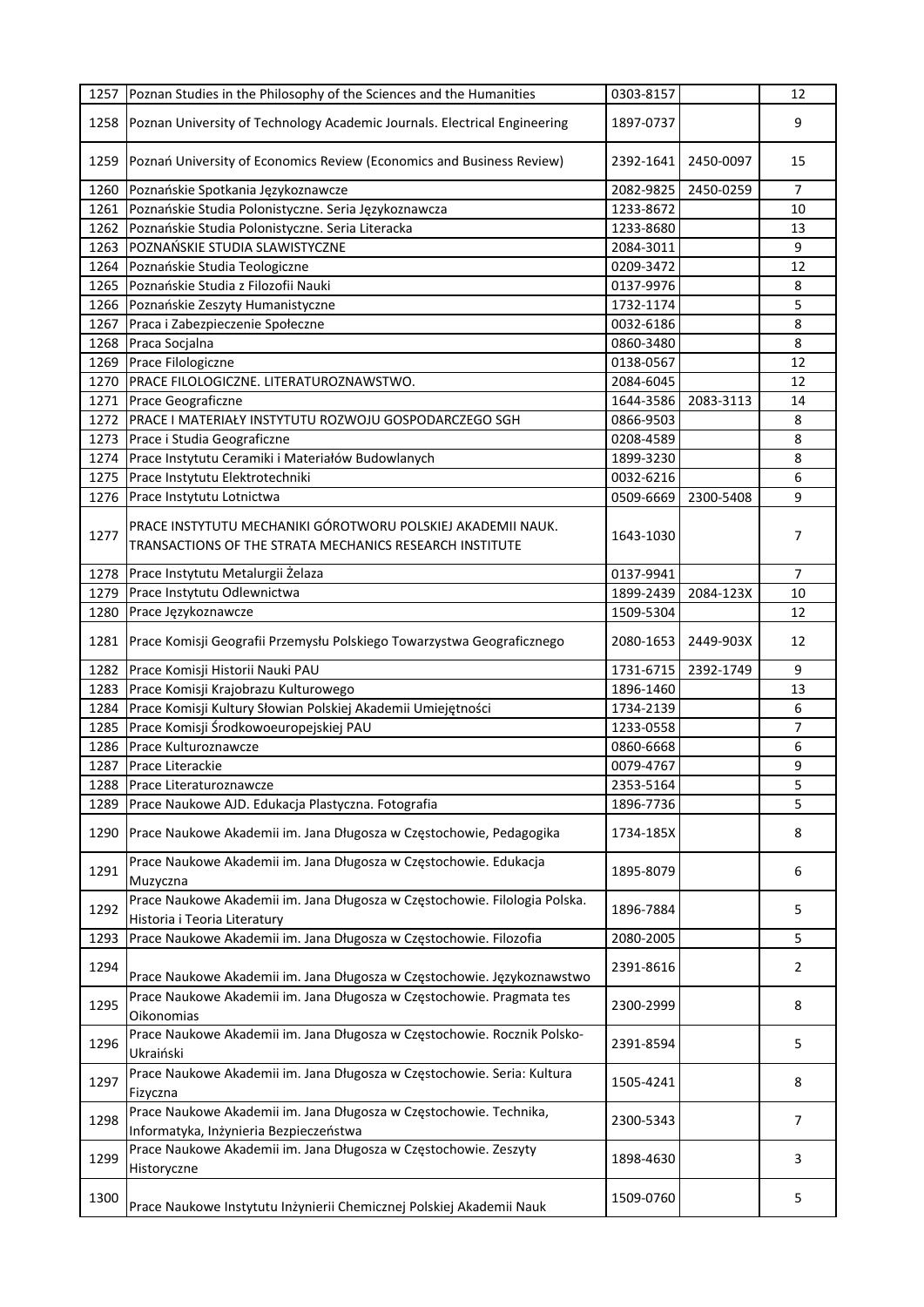| 1301 | Prace Naukowe Instytutu Maszyn, Napędów i Pomiarów Elektrycznych<br>Politechniki Wrocławskiej. Seria: Studia i Materiały | 1733-0718 |           | 6              |
|------|--------------------------------------------------------------------------------------------------------------------------|-----------|-----------|----------------|
| 1302 | Prace Naukowe Instytutu Technicznego Wojsk Lotniczych                                                                    | 1234-3544 |           | 6              |
| 1303 | Prace Naukowe Politechniki Śląskiej. Elektryka                                                                           | 1897-8827 |           | 6              |
| 1304 | Prace Naukowe Politechniki Warszawskiej. Transport                                                                       | 1230-9265 |           | 7              |
| 1305 | PRACE NAUKOWE UNIWERSYTETU EKONOMICZNEGO WE WROCŁAWIU                                                                    | 1899-3192 | 2392-0041 | 10             |
| 1306 | Prace Naukowe Uniwersytetu Śląskiego Romanica Silesiana                                                                  | 1898-2433 | 2353-9887 | 8              |
| 1307 | Prace Naukowe Uniwersytetu Śląskiego Z Dziejów Prawa                                                                     | 1898-6986 |           | 11             |
| 1308 | Prace Naukowe Wałbrzyskiej Wyższej Szkoły Zarządzania i Przedsiębiorczości                                               | 2084-2686 |           | 6              |
| 1309 | Prace Naukowe Wyższej Szkoły Bankowej w Gdańsku                                                                          | 1899-9867 |           | 6              |
| 1310 | PRACE PANSTWOWEGO INSTYTUTU GEOLOGICZNEGO                                                                                | 0866-9465 |           | 11             |
| 1311 | Prace Polonistyczne                                                                                                      | 0079-4791 |           | 14             |
| 1312 | Prace Studenckiego Koła Naukowego Geografów Uniwersytetu Pedagogicznego<br>w Krakowie                                    | 2300-3928 | 2353-3927 | 2              |
| 1313 | Prace Wydziału Nawigacyjnego Akademii Morskiej w Gdyni                                                                   | 1730-1114 |           | 5              |
| 1314 | Prakseologia                                                                                                             | 0079-4872 |           | 13             |
| 1315 | Praktyka Teoretyczna                                                                                                     | 2081-8130 |           | 10             |
| 1316 | Prawo Asekuracyjne                                                                                                       | 1233-5681 |           | 9              |
| 1317 | Prawo Budżetowe Państwa i Samorządu                                                                                      | 2300-9853 | 2353-7086 | 5              |
| 1318 | <b>PRAWO EUROPEJSKIE W PRAKTYCE</b>                                                                                      | 1733-2036 |           | 3              |
| 1319 | Prawo i Medycyna                                                                                                         | 1506-8757 | 1898-5556 | 7              |
| 1320 | Prawo i Polityka                                                                                                         | 2080-5799 |           | $\overline{4}$ |
| 1321 | Prawo i Więź                                                                                                             | 2299-405X |           | 5              |
| 1322 | Prawo Kanoniczne                                                                                                         | 0551-911X | 2353-8104 | 14             |
| 1323 | Prawo Mediów Elektronicznych                                                                                             | 2082-100X |           | 3              |
| 1324 | Prawo Morskie                                                                                                            | 0860-7338 |           | $\overline{4}$ |
| 1325 | Prawo w Działaniu                                                                                                        | 2084-1906 |           | 5              |
| 1326 | Prądnik. Prace i Materiały Muzeum im. Prof. Władysława Szafera                                                           | 0867-0196 |           | 4              |
| 1327 | Preferencje Polityczne                                                                                                   | 2083-327X | 2449-9064 | 9              |
| 1328 | <b>Prenatal Cardiology</b>                                                                                               | 2353-8198 | 2353-8201 | 8              |
| 1329 | Pro Fide Rege et Lege                                                                                                    | 0867-6771 |           | 5              |
| 1330 | Pro Georgia                                                                                                              | 1230-1604 |           | 9              |
| 1331 | PRO LUSATIA. OPOLSKIE STUDIA ŁUŻYCOZNAWCZE                                                                               | 1643-1391 |           | 5              |
| 1332 | Pro Musica Sacra                                                                                                         | 2083-4039 | 2391-6729 | 5              |
| 1333 | <b>PROBACJA</b>                                                                                                          | 1689-6122 |           | 6              |
| 1334 | Problems of Tourism and Recreation                                                                                       | 2084-5162 |           | 4              |
| 1335 | Problemy Drobnych Gospodarstw Rolnych                                                                                    | 2300-0902 |           | $\overline{7}$ |
| 1336 | Problemy Ekologii Krajobrazu                                                                                             | 1899-3850 |           | 8              |
| 1337 | Problemy Eksploatacji. Maintenance Problems                                                                              | 1232-9312 | 2300-1186 | 12             |
| 1338 | Problemy Higieny i Epidemiologii                                                                                         | 1895-4316 |           | 9              |
| 1339 | Problemy Inżynierii Rolniczej                                                                                            | 1231-0093 |           | 7              |
| 1340 | Problemy Jakości                                                                                                         | 0137-8651 | 2449-9862 | 11             |
| 1341 | Problemy Klimatologii Polarnej                                                                                           | 1234-0715 |           | 4              |
| 1342 | Problemy Kolejnictwa                                                                                                     | 0552-2145 |           | 8              |
| 1343 | Problemy Kryminalistyki                                                                                                  | 0552-2153 |           | 9              |
| 1344 | Problemy Mechatroniki. Uzbrojenie, lotnictwo, inżynieria bezpieczeństwa                                                  | 2081-5891 |           | 8              |
| 1345 | Problemy Nauk Stosowanych                                                                                                | 2300-6110 |           | 4              |
| 1346 | PROBLEMY OPIEKUŃCZO WYCHOWAWCZE                                                                                          | 0552-2188 |           | 8              |
| 1347 | Problemy Pielęgniarstwa                                                                                                  | 1233-9989 | 2299-8284 | 5              |
| 1348 | Problemy Polityki Społecznej. Studia i Dyskusje                                                                          | 1640-1808 |           | 11             |
| 1349 | Problemy Prawa Prywatnego Międzynarodowego                                                                               | 1896-7604 |           | 8              |
| 1350 | Problemy Profesjologii                                                                                                   | 1895-197X |           | 11             |
| 1351 | PROBLEMY ROZWOJU MIAST Kwartalnik Naukowy                                                                                | 1733-2435 |           | 8              |
| 1352 | Problemy Techniki Uzbrojenia                                                                                             | 1230-3801 |           | 6              |
| 1353 | PROBLEMY WCZESNEJ EDUKACJI                                                                                               | 1734-1582 |           | 14             |
| 1354 | PROBLEMY WSPÓŁCZESNEGO PRAWA MIĘDZYNARODOWEGO EUROPEJSKIEGO<br>I PORÓWNAWCZEGO                                           | 1730-4504 |           | 5              |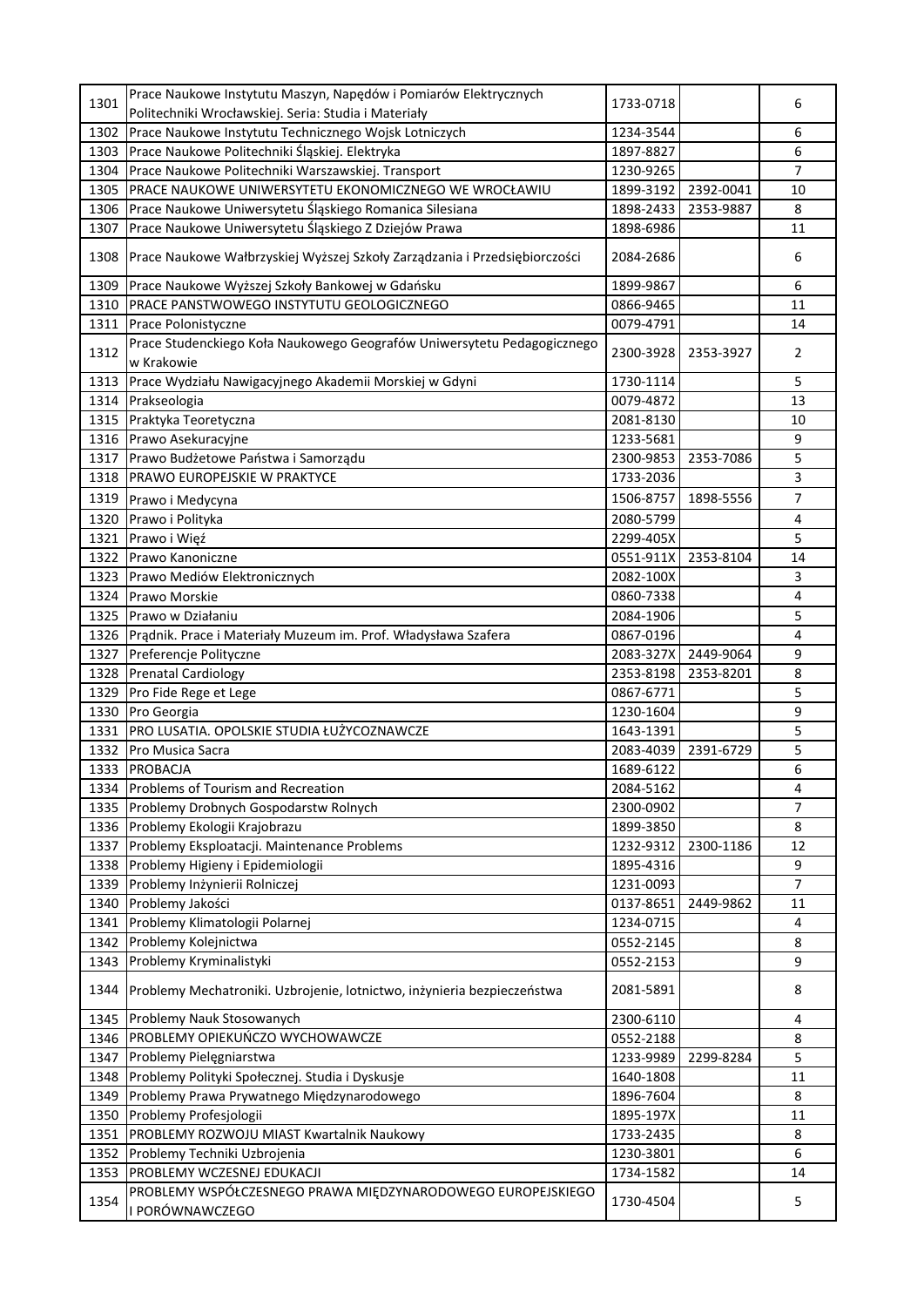| 1355 | Problemy współczesnej kryminalistyki                                         | 1643-2207 |           | 3  |
|------|------------------------------------------------------------------------------|-----------|-----------|----|
| 1356 | Problemy Zarządzania                                                         | 1644-9584 |           | 11 |
| 1357 | Proceedings of ECOpole                                                       | 1898-617X | 2084-4557 | 9  |
| 1358 | <b>Production Engineering Archives</b>                                       | 2353-5156 | 2353-7779 | 5  |
| 1359 | Profilaktyka Społeczna i Resocjalizacja                                      | 2300-3952 |           | 8  |
| 1360 | PROFILE GLEBOKICH OTWOROW WIERTNICZYCH                                       | 1231-9848 |           | 5  |
| 1361 | Progress in Health Sciences                                                  | 2083-1617 | 2083-6260 | 6  |
| 1362 | Progress in Plant Protection                                                 | 1427-4337 | 2084-4883 | 12 |
| 1363 | Progress on Chemistry and Application of Chitin and Its Derivatives          | 1896-5644 |           | 11 |
| 1364 | Prokuratura i Prawo                                                          | 1233-2577 |           | 4  |
| 1365 | Prosopon                                                                     | 1730-0266 | 2450-033X | 6  |
| 1366 | Protetyka Stomatologiczna                                                    | 0033-1783 | 2391-601X | 6  |
| 1367 | PRUTHENIA. Pismo poświęcone Prusom i ludom bałtyjskim                        | 1897-0915 |           | 6  |
| 1368 | Przedsiębiorczość - Edukacja                                                 | 2083-3296 | 2449-9048 | 8  |
| 1369 | Przedsiębiorczość i Zarządzanie                                              | 1733-2486 |           | 14 |
| 1370 | Przedsiębiorstwo & Finanse                                                   | 2084-1361 |           | 8  |
| 1371 | Przedsiębiorstwo i region                                                    | 2080-458X |           | 5  |
|      |                                                                              | 2080-8461 |           | 7  |
| 1372 | Przedsiębiorstwo Przyszłości                                                 |           |           |    |
| 1373 | Przedsiębiorstwo we współczesnej gospodarce - teoria i praktyka (Research on | 2084-6495 |           | 6  |
|      | enterprise in modern economy - theory and practice)                          |           |           |    |
| 1374 | Przegląd Archeologiczny                                                      | 0079-7138 |           | 12 |
| 1375 | Przegląd Archiwalny Instytutu Pamięci Narodowej                              | 1899-1254 |           | 6  |
| 1376 | Przegląd Badań Edukacyjnych                                                  | 1895-4308 | 2392-1544 | 13 |
| 1377 | Przegląd Bezpieczeństwa Wewnętrznego                                         | 2080-1335 |           | 5  |
| 1378 | Przegląd Biblioteczny                                                        | 0033-202X |           | 9  |
| 1379 | Przegląd Biblioterapeutyczny                                                 | 2391-971X |           | 5  |
| 1380 | Przegląd Budowlany                                                           | 0033-2038 |           | 5  |
| 1381 | Przegląd Dermatologiczny                                                     | 0033-2526 | 2084-9893 | 12 |
| 1382 | Przegląd Edukacyjny                                                          | 1231-322X |           | 5  |
| 1383 | Przegląd Elektrotechniczny                                                   | 0033-2097 |           | 14 |
| 1384 | Przegląd Epidemiologiczny                                                    | 0033-2100 |           | 12 |
| 1385 | Przegląd Europejski                                                          | 1641-2478 |           | 14 |
| 1386 | Przegląd Filozoficzny - Nowa Seria                                           | 1230-1493 | 2300-2573 | 11 |
| 1387 | Przegląd Gastroenterologiczny                                                | 1895-5770 | 1897-4317 | 14 |
| 1388 | Przegląd Geodezyjny                                                          | 0033-2127 |           | 5  |
| 1389 | Przegląd Geofizyczny                                                         | 0033-2135 |           | 7  |
|      | 1390 Przegląd Geograficzny                                                   | 0033-2143 |           | 12 |
|      | 1391 Przegląd Geologiczny                                                    | 0033-2151 |           | 12 |
|      | 1392 PRZEGLĄD GEOPOLITYCZNY                                                  | 2080-8836 | 2392-067X | 6  |
| 1393 | Przegląd Górniczy                                                            | 0033-216X |           | 7  |
| 1394 | Przegląd Historyczny                                                         | 0033-2186 |           | 12 |
| 1395 | Przegląd Hodowlany                                                           | 0137-4214 |           | 6  |
| 1396 | PRZEGLĄD HUMANISTYCZNY                                                       | 0033-2194 |           | 12 |
| 1397 | Przegląd Komunikacyjny                                                       | 0033-2232 |           | 8  |
| 1398 | PRZEGLĄD KULTUROZNAWCZY                                                      | 1895-975X | 2084-3860 | 14 |
| 1399 | Przegląd Legislacyjny                                                        | 1426-6989 |           | 8  |
| 1400 | Przegląd Lekarski                                                            | 0033-2240 |           | 10 |
| 1401 | Przegląd Leśniczy                                                            | 0867-7468 |           | 5  |
| 1402 | Przegląd Mechaniczny                                                         | 0033-2259 |           | 8  |
|      | Przegląd Medyczny Uniwersytetu Rzeszowskiego i Narodowego Instytutu          |           |           |    |
| 1403 | Leków w Warszawie                                                            | 2082-369X |           | 7  |
| 1404 | Przegląd Narodowościowy - Review of Nationalities                            | 2084-848X |           | 6  |
| 1405 | Przegląd Nauk Historycznych                                                  | 1644-857X |           | 10 |
| 1406 | Przegląd Nauk Stosowanych                                                    | 2353-8899 |           | 5  |
| 1407 | Przegląd Naukowo - Metodyczny. Edukacja dla Bezpieczeństwa                   | 1899-3524 |           | 8  |
| 1408 | Przegląd Naukowy Disputatio                                                  | 1898-3707 |           | 5  |
| 1409 | Przegląd Naukowy Inżynieria i Kształtowanie Środowiska                       | 1732-9353 |           | 10 |
| 1410 | Przegląd Odlewnictwa                                                         | 0033-2275 |           | 6  |
| 1411 | PRZEGLĄD ORGANIZACJI                                                         | 0137-7221 |           | 13 |
|      |                                                                              |           |           |    |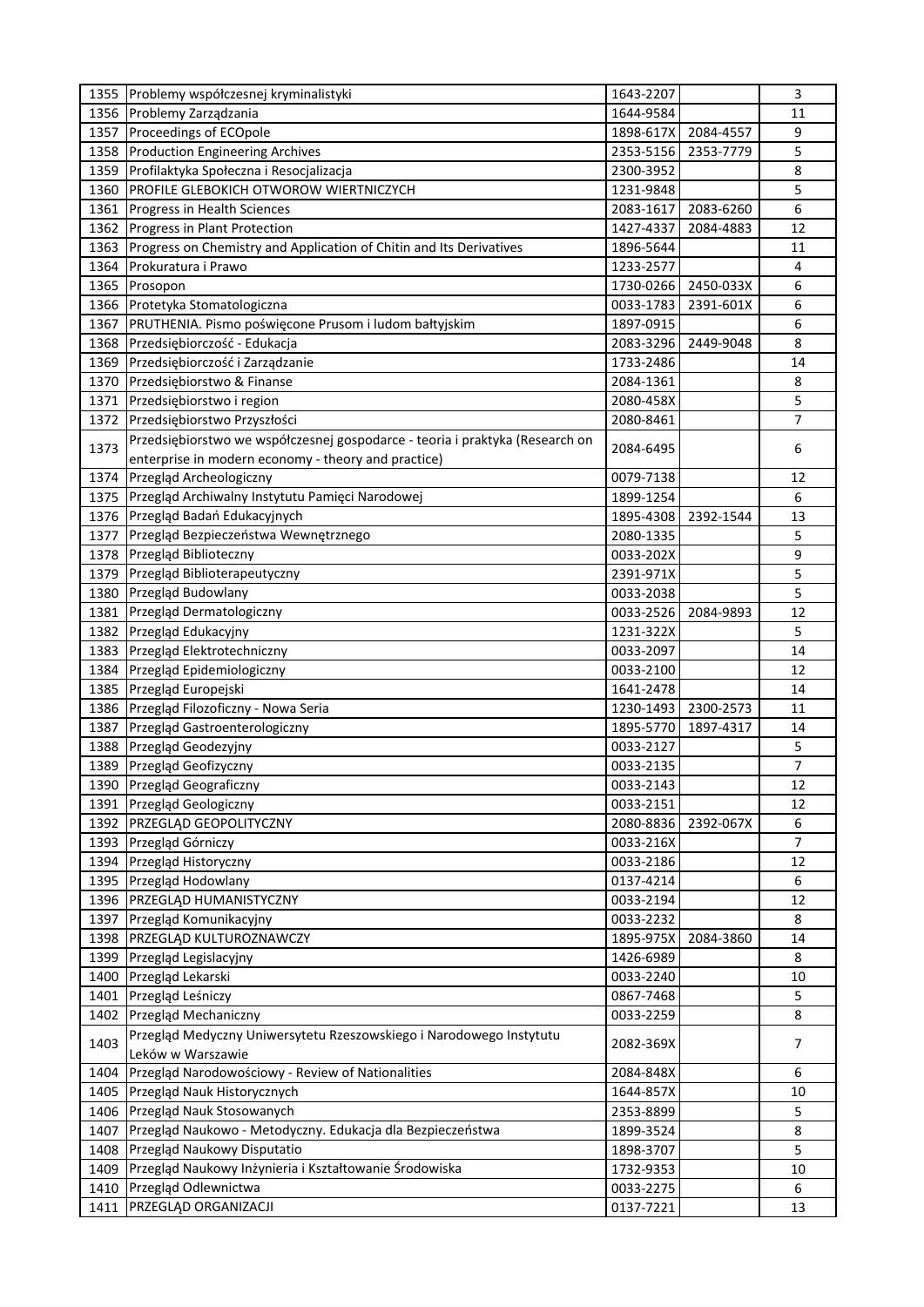| 1412 | Przegląd Orzecznictwa Podatkowego                                                         | 1230-5065 |           | 5            |
|------|-------------------------------------------------------------------------------------------|-----------|-----------|--------------|
| 1413 | Przegląd Papierniczy                                                                      | 0033-2291 | 2449-9498 | 14           |
| 1414 | PRZEGLĄD PEDAGOGICZNY                                                                     | 1897-6557 |           | 8            |
| 1415 | Przegląd Podatkowy                                                                        | 0867-7514 |           | 6            |
| 1416 | Przegląd Podatków Lokalnych i Finansów Samorządowych                                      | 1641-6856 |           | 4            |
| 1417 | PRZEGLĄD POLICYJNY                                                                        | 0867-5708 |           | 8            |
| 1418 | Przegląd Politologiczny                                                                   | 1426-8876 |           | 14           |
| 1419 | Przegląd Polsko-Polonijny                                                                 | 2083-3121 |           | 4            |
| 1420 | Przegląd Prawa Egzekucyjnego                                                              | 1731-030X |           | 6            |
| 1421 | Przegląd Prawa Handlowego                                                                 | 1230-2996 |           | 11           |
| 1422 | Przegląd Prawa i Administracji                                                            | 0137-1134 |           | 9            |
| 1423 | Przegląd Prawa Konstytucyjnego                                                            | 2082-1212 |           | 9            |
| 1424 | Przegląd Prawa Ochrony Środowiska                                                         | 2080-9506 |           | 4            |
| 1425 | PRZEGLĄD PRAWA PUBLICZNEGO                                                                | 1896-8996 |           | 7            |
| 1426 | PRZEGLĄD PRAWA ROLNEGO                                                                    | 1897-7626 |           | 8            |
| 1427 | Przegląd Prawa Wyznaniowego                                                               | 2080-3788 |           | 8            |
| 1428 | Przegląd Prawniczy Europejskiego Stowarzyszenia Studentów Prawa ELSA<br>Poland            | 2299-8055 |           | 3            |
| 1429 | Przegląd Prawniczy Uniwersytetu Warszawskiego                                             | 1644-0242 |           | 4            |
| 1430 | Przegląd Prawno-Ekonomiczny                                                               | 1898-2166 |           | 8            |
| 1431 | Przegląd Przyrodniczy                                                                     | 1230-509X |           | 6            |
| 1432 | Przegląd Psychologiczny                                                                   | 0048-5675 |           | 12           |
| 1433 | Przegląd Rusycystyczny                                                                    | 0137-298X |           | 11           |
| 1434 | Przegląd Sądowy                                                                           | 0867-7255 |           | 11           |
| 1435 | PRZEGLĄD SEJMOWY                                                                          | 1230-5502 |           | 11           |
| 1436 | Przegląd Seksuologiczny                                                                   | 1734-1280 | 2353-8988 | 6            |
| 1437 | PRZEGLĄD SOCJOLOGICZNY                                                                    | 0033-2356 |           | 15           |
| 1438 | PRZEGLĄD SOCJOLOGII JAKOŚCIOWEJ                                                           | 1733-8069 |           | 13           |
| 1439 | Przegląd Solny                                                                            | 2300-9349 |           | 2            |
| 1440 | Przegląd Spawalnictwa                                                                     | 0033-2364 | 2449-7959 | 9            |
| 1441 | PRZEGLĄD STATYSTYCZNY                                                                     | 0033-2372 |           | 14           |
| 1442 | Przegląd Strategiczny                                                                     | 2084-6991 |           | 8            |
| 1443 | Przegląd Techniczny                                                                       | 0137-8783 | 1689-1724 | 4            |
| 1444 | Przegląd Teleinformatyczny                                                                | 2300-5149 | 2353-9836 | 5            |
| 1445 | Przegląd Telekomunikacyjny - Wiadomości Telekomunikacyjne                                 | 1230-3496 | 2449-7487 | 9            |
| 1446 | Przegląd Tomistyczny                                                                      | 0860-0015 |           | 12           |
| 1447 | Przegląd Ustawodawstwa Gospodarczego                                                      | 0137-5490 |           | 8            |
| 1448 | Przegląd Więziennictwa Polskiego                                                          | 1230-4433 |           | 6            |
| 1449 | Przegląd Włókienniczy - Włókno, Odzież, Skóra                                             | 1731-8645 | 2449-9986 | 8            |
| 1450 | Przegląd Wschodnioeuropejski                                                              | 2081-1128 |           | 10           |
| 1451 | PRZEGLĄD ZACHODNI                                                                         | 0033-2437 |           | 12           |
| 1452 | Przegląd Zachodniopomorski                                                                | 0552-4245 |           | 12           |
| 1453 | Przegląd Zbożowo-Młynarski                                                                | 0033-2461 | 2449-9943 | 6            |
| 1454 | Przekładaniec. A Journal of Translation Studies                                           | 1425-6851 | 1689-1864 | 14           |
| 1455 | Przekłady Literatur Słowiańskich                                                          | 1899-9417 | 2353-9763 | 10           |
| 1456 | PRZEMYSŁ FERMENTACYJNY I OWOCOWO-WARZYWNY. FERMENTATION,<br>FRUITS AND VEGETABLE INDUSTRY | 0137-2645 | 2449-9552 | 5            |
| 1457 | Przemysł Spożywczy                                                                        | 0033-250X | 2449-996X | 12           |
| 1458 | Przestrzeń & Regiony                                                                      | 2299-9329 |           | $\mathbf{1}$ |
| 1459 | Przestrzeń i Forma                                                                        | 1895-3247 | 2391-7725 | 9            |
| 1460 | Przestrzeń Społeczna (Social Space)                                                       | 2084-1558 |           | 7            |
| 1461 | Przestrzeń, Ekonomia, Społeczeństwo                                                       | 2299-1263 | 2353-0987 | 5            |
| 1462 | Przeszłość Demograficzna Polski                                                           | 0079-7189 |           | 14           |
| 1463 | Przetwórstwo Tworzyw                                                                      | 1429-0472 |           | 7            |
| 1464 | PrzypadkiMedyczne.pl                                                                      | 2083-0033 | 2084-2708 | 3            |
| 1465 | Przyroda Sudetów                                                                          | 1895-8109 |           | 3            |
| 1466 | Przyszłość. Świat-Europa-Polska                                                           | 1895-0949 | 2391-5307 | 10           |
| 1467 | Psychiatria                                                                               | 1732-9841 | 1733-4594 | 7            |
| 1468 | Psychiatria i Psychologia Kliniczna                                                       | 1644-6313 |           | 10           |
|      |                                                                                           |           |           |              |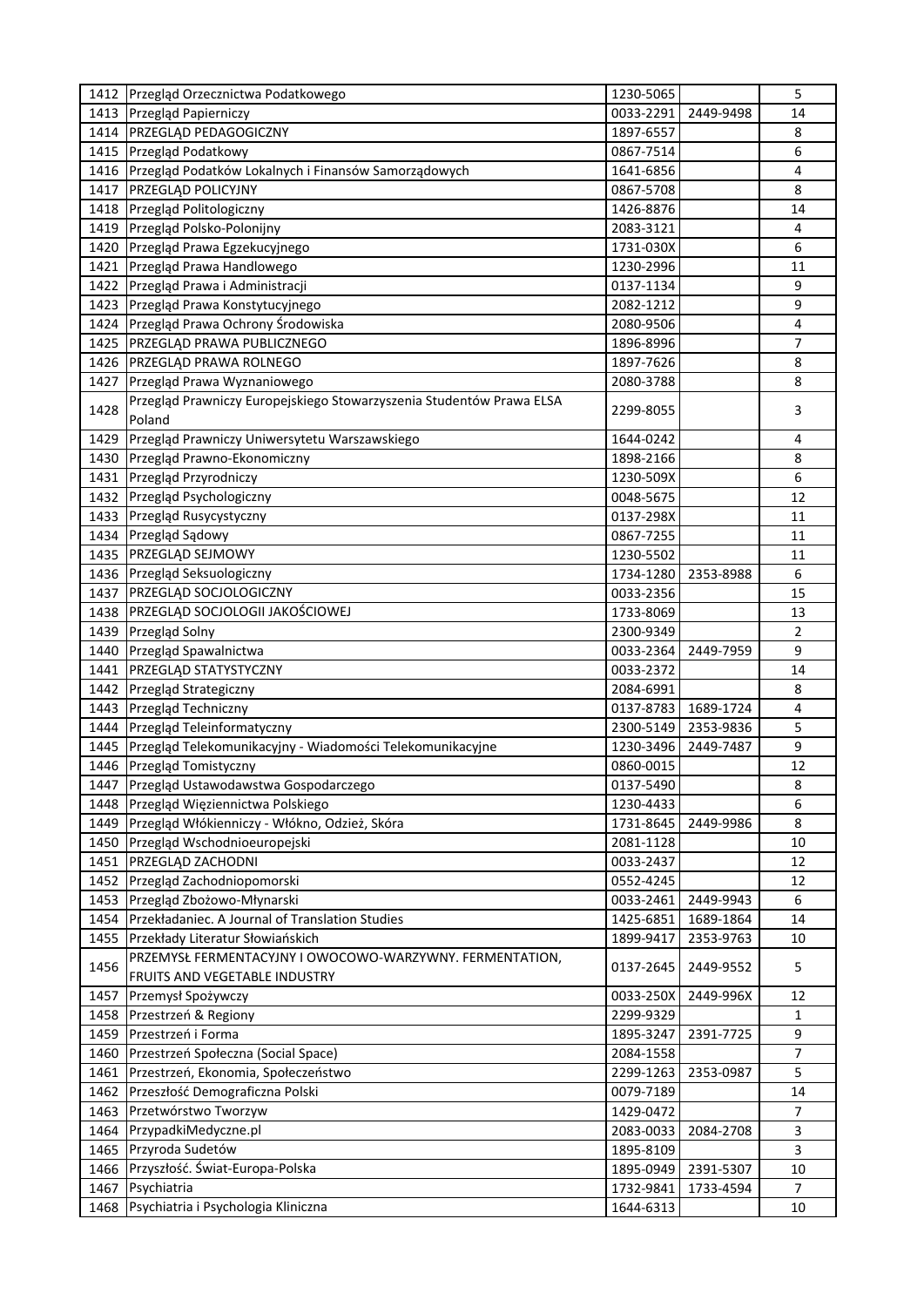| 1469 | Psychiatria i Psychoterapia                                                   | 1895-3166 |           | 6              |
|------|-------------------------------------------------------------------------------|-----------|-----------|----------------|
| 1470 | Psychiatria po Dyplomie                                                       | 1732-1190 | 2449-934X | 3              |
| 1471 | Psychogeriatria Polska                                                        | 1732-2642 |           | 5              |
| 1472 | Psychologia Ekonomiczna                                                       | 2084-137X | 2353-7132 | 8              |
| 1473 | Psychologia Rozwojowa                                                         | 1895-6297 | 2084-3879 | 13             |
| 1474 | PSYCHOLOGIA SPOLECZNA                                                         | 1896-1800 |           | 13             |
| 1475 | PSYCHOLOGIA WYCHOWAWCZA                                                       | 0033-2860 |           | 7              |
| 1476 | PSYCHOLOGIA-ETOLOGIA-GENETYKA                                                 | 1508-583X |           | 8              |
| 1477 | Psychology of Language and Communication                                      | 1234-2238 | 2083-8506 | 12             |
| 1478 | Psychoonkologia                                                               | 1429-8538 | 1644-4116 | 6              |
| 1479 | Psychoterapia                                                                 | 0239-4170 | 2391-5862 | 11             |
| 1480 | Ptaki Śląska                                                                  | 0860-3022 |           | 3              |
| 1481 | PTINT Praktyka i Teoria Informacji Naukowej i Technicznej                     | 1230-5529 |           | 8              |
| 1482 | PULS UCZELNI - HIGHER SCHOOL'S PULSE                                          | 2080-2021 | 2449-9021 | 6              |
| 1483 | Quaestiones Geographicae                                                      | 0137-477X | 2081-6383 | 9              |
| 1484 | Qualitative Sociology Review                                                  | 1733-8077 |           | 12             |
| 1485 |                                                                               | 1896-4133 | 2449-9285 | 7              |
|      | Quart. Kwartalnik Instytutu Historii Sztuki Uniwersytetu Wrocławskiego        |           |           |                |
| 1486 | Racjonalia. Z punktu widzenia humanistyki                                     | 2083-9952 | 2391-6540 | 4              |
| 1487 | Radzyński Rocznik Humanistyczny                                               | 1643-4374 |           | 7              |
| 1488 | Raport                                                                        | 2300-0511 |           | 5              |
| 1489 | <b>REAL ESTATE MANAGEMENT AND VALUATION</b>                                   | 1733-2478 | 2300-5289 | 12             |
| 1490 | Reality of Politics. Estimates - Comments - Forecast                          | 2082-3959 |           | 7              |
| 1491 | Recherches Archeologiques, Nouvelle Serie                                     | 0137-3285 |           | 9              |
| 1492 | Refleksje. Pismo naukowe studentów i doktorantów WNPiD UAM                    | 2081-8270 |           | 3              |
| 1493 | Rehabilitacja Medyczna                                                        | 1427-9622 | 1896-3250 | 11             |
| 1494 | Rehabilitacja w Praktyce                                                      | 1895-4146 |           | 6              |
| 1495 | Rejent                                                                        | 1230-669X |           | 8              |
|      | Religious and Sacred Poetry : An International Quarterly of Religion, Culture |           |           |                |
| 1496 | and Education                                                                 | 2299-9922 | 2391-9418 | 7              |
| 1497 | Reports of Practical Oncology and Radiotherapy                                | 1507-1367 | 2083-4640 | 12             |
| 1498 | Reports on Geodesy and Geoinformatics                                         | 2391-8152 |           | 13             |
| 1499 | Res Facta Nova. Teksty o muzyce współczesnej                                  | 1897-824X |           | 8              |
| 1500 | Res Historica                                                                 | 2082-6060 | 2449-8467 | 12             |
| 1501 | <b>Res Politicae</b>                                                          | 1897-4066 |           | 4              |
| 1502 | Research in Language                                                          | 1731-7533 | 2083-4616 | 12             |
| 1503 | Research in Logistics & Production                                            | 2083-4942 | 2083-4950 | 8              |
| 1504 | RESOCJALIZACJA POLSKA                                                         | 2081-3767 | 2392-2656 | 12             |
| 1505 | Resovia Sacra. Studia Teologiczno-Filozoficzne Diecezji Rzeszowskiej          | 1234-8880 |           | $\overline{7}$ |
| 1506 | Respectus Philologicus                                                        | 1392-8295 | (null)    | 7              |
| 1507 | Reumatologia                                                                  | 0034-6233 | 2084-9834 | 14             |
| 1508 | Review of Comparative Law                                                     | 0860-8156 |           | 5              |
| 1509 | Revista del CESLA                                                             | 1641-4713 | 2081-1160 | 11             |
| 1510 | ReVue - Periodique Multidisciplinaire des Etudiants des Langues Romanes       | 2084-8730 |           | 4              |
| 1511 | Ring                                                                          | 0035-5429 | 2083-3520 | 12             |
| 1512 | Roads and Bridges - Drogi i Mosty                                             | 1643-1618 | 2449-769X | 11             |
| 1513 | ROCZNIK ANDRAGOGICZNY                                                         | 1429-186X | 2391-7571 | 14             |
| 1514 | ROCZNIK ANTROPOLOGII HISTORII                                                 | 2084-1418 |           | 11             |
| 1515 | Rocznik Bezpieczeństwa Międzynarodowego                                       | 1896-8848 |           | 8              |
| 1516 | Rocznik Bialskopodlaski                                                       | 1230-7181 |           | 3              |
| 1517 | Rocznik Bibliologiczno-Prasoznawczy                                           | 2080-4938 |           | $\overline{7}$ |
| 1518 | Rocznik Biblioteki Narodowej                                                  | 0083-7261 | 1689-3182 | 7              |
| 1519 | Rocznik Biblioteki Naukowej PAU i PAN w Krakowie                              | 0079-3140 |           | 6              |
| 1520 | Rocznik Chełmski                                                              | 1425-6665 |           | 5              |
| 1521 | Rocznik Chojeński                                                             | 2080-9565 |           | 8              |
| 1522 | Rocznik Dobrzyński                                                            | 1898-7125 |           | 5              |
| 1523 | Rocznik Elbląski                                                              | 0485-3059 |           | 5              |
| 1524 | Rocznik Filozoficzno - Społeczny Civitas Hominibus                            | 2391-5145 |           | 6              |
|      |                                                                               |           |           |                |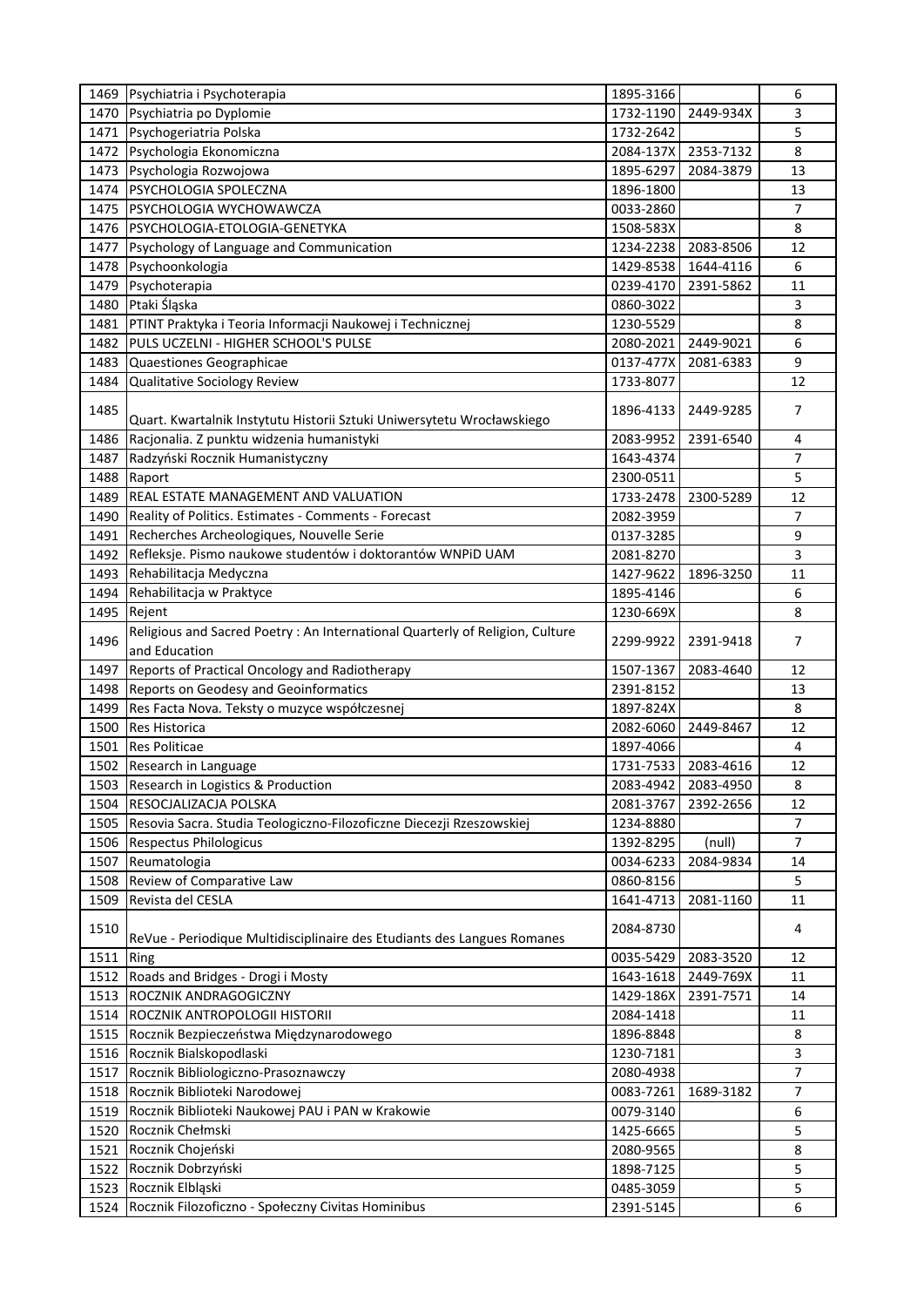|              | 1525 Rocznik Filozoficzny Ignatianum                                                                                  | 2300-1402              |           | 3              |
|--------------|-----------------------------------------------------------------------------------------------------------------------|------------------------|-----------|----------------|
| 1526         | Rocznik Grudziądzki                                                                                                   | 0080-3464              |           | 4              |
| 1527         | Rocznik Historii Filozofii Polskiej                                                                                   | 1689-6289              |           | 4              |
| 1528         | Rocznik Historii Prasy Polskiej                                                                                       | 1509-1074              | 2084-8552 | 11             |
| 1529         | ROCZNIK INSTYTUTU EUROPY ŚRODKOWO-WSCHODNIEJ                                                                          | 1732-1395              |           | 14             |
| 1530         | Rocznik Instytutu Polsko-Rosyjskiego                                                                                  | 2084-1701              |           | 6              |
| 1531         | Rocznik Integracji Europejskiej                                                                                       | 1899-6256              |           | 11             |
| 1532         | Rocznik Kognitywistyczny                                                                                              | 1689-927X              | 2084-3895 | 5              |
| 1533         | ROCZNIK KOLBUSZOWSKI                                                                                                  | 0860-4584              |           | 2              |
| 1534         | Rocznik Komisji Nauk Pedagogicznych PAN                                                                               | 0079-3418              |           | 6              |
| 1535         | Rocznik Komparatystyczny                                                                                              | 2081-8718              | 2353-2831 | 9              |
| 1536         | Rocznik Krakowski                                                                                                     | 0080-3499              |           | 8              |
| 1537         | Rocznik Lubelski                                                                                                      | 0080-3510              |           | 5              |
| 1538         | Rocznik Lubelskiego Towarzystwa Genealogicznego                                                                       | 2080-9212              |           | $\overline{7}$ |
| 1539         | ROCZNIK LUBUSKI                                                                                                       | 0485-3083              |           | 11             |
| 1540         | Rocznik Łódzki                                                                                                        | 0080-3502              |           | 8              |
| 1541         | Rocznik Muzeum "Górnośląski Park Etnograficzny w Chorzowie"                                                           | 2353-2734              |           | 3              |
| 1542         | Rocznik Muzeum Narodowego w Kielcach                                                                                  | 0137-2866              |           | 7              |
| 1543         | Rocznik Muzeum Papiernictwa                                                                                           | 1897-7685              |           | 3              |
|              |                                                                                                                       |                        |           | 4              |
| 1544         | Rocznik Muzeum Wsi Mazowieckiej w Sierpcu<br>Rocznik Naukowy / Akademii Wychowania Fizycznego i Sportu im. Jędrzeja   | 2084-2732              |           |                |
| 1545         | Śniadeckiego/                                                                                                         | 1730-7953              |           | 6              |
| 1546         | Rocznik Naukowy Kujawsko-Pomorskiej Szkoły Wyższej w Bydgoszczy.<br>Transdyscyplinarne Studia o Kulturze (i) Edukacji | 1896-5903              |           | 5              |
| 1547         | Rocznik Naukowy Wydziału Zarządzania w Ciechanowie                                                                    | 1897-4716              | 2449-9080 | 7              |
| 1548         | Rocznik Orientalistyczny                                                                                              | 0080-3545              |           | 13             |
| 1549         | Rocznik Orzecznictwa i Piśmiennictwa z Zakresu Prawa Spółdzielczego                                                   | 2083-8247              |           | $\mathbf{1}$   |
| 1550         | Rocznik Pedagogiczny                                                                                                  | 0137-9585              |           | 13             |
| 1551         | Rocznik Polskiego Towarzystwa Dendrologicznego                                                                        | 2080-4164              | 2300-8326 | $\overline{7}$ |
| 1552         | Rocznik Polskiego Towarzystwa Heraldycznego, nowa seria                                                               | 1230-803X              |           | $\overline{7}$ |
| 1553         | Rocznik Polsko-Niemiecki                                                                                              | 1230-4360              |           | 12             |
| 1554         | Rocznik Prasoznawczy                                                                                                  | 1897-5496              |           | $\overline{7}$ |
| 1555         | ROCZNIK PRZEKŁADOZNAWCZY. Studia nad teorią, praktyką i dydaktyką<br>przekładu                                        | 1896-4362              | 2392-1552 | 7              |
| 1556         | Rocznik Przemyski zeszyt Historia                                                                                     | 2449-7347              |           | 5              |
| 1557         | Rocznik Przemyski zeszyt Historia Wojskowości                                                                         | 2449-7355              |           | 4              |
| 1558         | Rocznik Przemyski. Literatura i Język.                                                                                |                        |           | 7              |
| 1559         | Rocznik Samorządowy                                                                                                   | 0137-4168<br>2300-2662 |           | 4              |
|              |                                                                                                                       |                        |           | 3              |
| 1560         | Rocznik Skrzatuski.                                                                                                   | 2300-8296              |           |                |
| 1561         | Rocznik Slawistyczny - Revue Slavistique                                                                              | 0080-3588              |           | 13             |
| 1562         | Rocznik Strategiczny                                                                                                  | 2300-2654              |           | 8              |
| 1563         | Rocznik Świętokrzyski seria B - nauki przyrodnicze                                                                    | 1427-5929              |           | 5              |
| 1564         | Rocznik Teologiczny                                                                                                   | 0239-2550              |           | 9              |
| 1565         | Rocznik Teologii Katolickiej                                                                                          | 1644-8855              |           | 10             |
| 1566         | Rocznik Tomistyczny                                                                                                   | 2300-1976              |           | $\overline{7}$ |
| 1567         | Rocznik Toruński                                                                                                      | 0557-2177              |           | 5              |
| 1568         | Rocznik Towarzystwa Naukowego Płockiego                                                                               | 0860-5637              |           | 8              |
| 1569         | Roczniki Administracji i Prawa                                                                                        | 1644-9126              |           | 7              |
| 1570         | Roczniki Biblioteczne                                                                                                 | 0080-3626              |           | $\overline{7}$ |
| 1571         | Roczniki Bieszczadzkie                                                                                                | 1233-1910              |           | 8              |
| 1572<br>1573 | Roczniki Dziejów Społecznych i Gospodarczych<br>Roczniki Ekonomiczne Kujawsko-Pomorskiej Szkoły Wyższej w Bydgoszczy  | 0080-3634<br>1899-9573 |           | 15<br>7        |
| 1574         | Roczniki Ekonomii i Zarządzania                                                                                       | 2081-1837              |           | 6              |
| 1575         | Roczniki Filozoficzne                                                                                                 | 0035-7685              | 2450-002X | 14             |
| 1576         | Roczniki Geomatyki [Annals of Geomatics]                                                                              | 1731-5522              | 2449-8963 | 10             |
| 1577         | Roczniki Historii Socjologii                                                                                          | 2084-2031              |           | 5              |
| 1578         | Roczniki Historyczne                                                                                                  | 0324-8585              |           | 12             |
| 1579         | Roczniki Humanistyczne                                                                                                | 0035-7707              |           | 15             |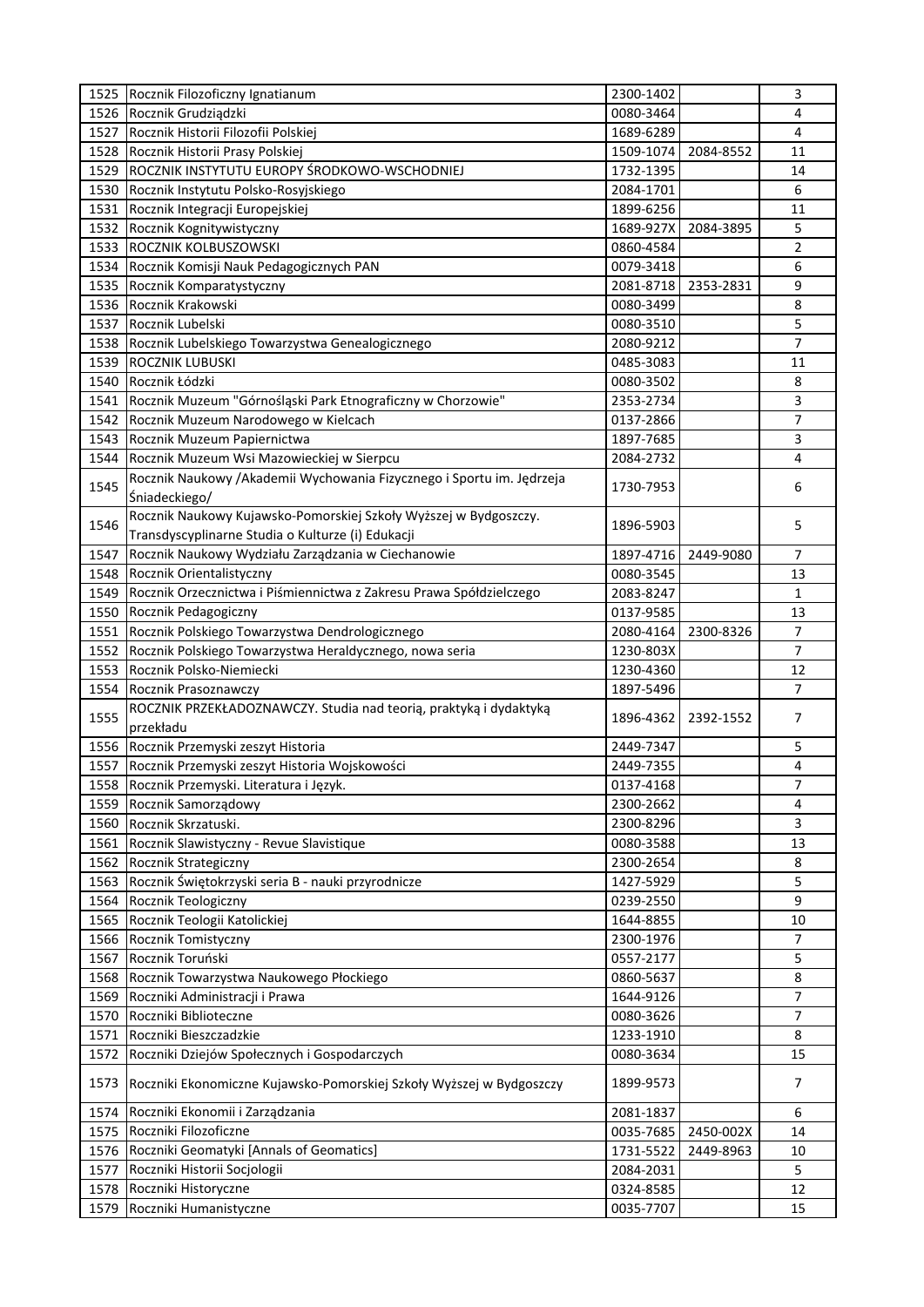| 1580 | Roczniki Inżynierii Budowlanej                                                     | 1505-8425 |           | 5              |
|------|------------------------------------------------------------------------------------|-----------|-----------|----------------|
| 1581 | Roczniki Kolegium Analiz Ekonomicznych                                             | 1232-4671 |           | 9              |
| 1582 | Roczniki Kulturoznawcze                                                            | 2082-8578 |           | $\overline{7}$ |
| 1583 | Roczniki Nauk Prawnych                                                             | 1507-7896 |           | 10             |
| 1584 | Roczniki Nauk Społecznych                                                          | 0137-4176 |           | 13             |
| 1585 | Roczniki Naukowe Ekonomii Rolnictwa i Rozwoju Obszarów Wiejskich                   | 2353-4362 |           | 14             |
| 1586 | ROCZNIKI NAUKOWE POLSKIEGO TOWARZYSTWA ZOOTECHNICZNEGO                             | 1733-7305 |           | 7              |
| 1587 | Roczniki Naukowe Polskiego Związku Wędkarskiego                                    | 0860-648X |           | 6              |
| 1588 | Roczniki Naukowe Stowarzyszenia Ekonomistów Rolnictwa i Agrobiznesu                | 1508-3535 |           | 10             |
| 1589 | Roczniki Naukowe Wyższej Szkoły Bankowej w Toruniu                                 | 1643-8175 |           | 8              |
| 1590 | Roczniki Naukowe Wyższej Szkoły Wychowania Fizycznego i Turystyki w<br>Białymstoku | 2081-1063 |           | 6              |
| 1591 | Roczniki Naukowe Zootechniki                                                       | 0137-1657 |           | 7              |
| 1592 | Roczniki Państwowego Zakładu Higieny                                               | 0035-7715 |           | 14             |
| 1593 | Roczniki Pedagogiczne                                                              | 2080-850X |           | 8              |
| 1594 | Roczniki Psychologiczne                                                            | 1507-7888 |           | 12             |
| 1595 | Roczniki Socjologii Morskiej                                                       | 0860-6552 |           | 6              |
| 1596 | Roczniki Socjologii Rodziny                                                        | 0867-2059 |           | 4              |
| 1597 | Roczniki Teologiczne                                                               | 2353-7272 |           | 12             |
| 1598 | Roczniki Warszawskiej Szkoły Zdrowia                                               | 1643-319X |           | 3              |
| 1599 | Roczniki Wydziału Nauk Prawnych i Ekonomicznych KUL                                | 1896-6365 |           | 3              |
| 1600 | RODZINA I PRAWO                                                                    | 1895-5797 |           | 2              |
|      | Rola informatyki w naukach ekonomicznych i społecznych. Innowacje i                |           |           |                |
| 1601 | implikacje interdyscyplinarne                                                      | 2081-478X | 2084-834X | 4              |
| 1602 | ROMANICA CRACOVIENSIA                                                              | 1732-8705 | 2084-3917 | 10             |
| 1603 | Romanica Wratislaviensia                                                           | 0557-2665 |           | 13             |
| 1604 | Rośliny Oleiste - Oilseed Crops                                                    | 1233-8273 | 2084-5057 | $\overline{7}$ |
| 1605 | Rozprawy Komisji Językowej                                                         | 0084-2990 |           | 8              |
| 1606 | Rozprawy Komisji Językowej                                                         | 0076-0390 |           | 8              |
| 1607 | ROZPRAWY MUZEUM NARODOWEGO W KRAKOWIE                                              | 1508-4302 |           | 6              |
| 1608 | Rozprawy Naukowe Akademii Wychowania Fizycznego we Wrocławiu                       | 0239-4375 |           | 8              |
| 1609 | Rozprawy Naukowe i Zawodowe Państwowej Wyższej Szkoły Zawodowej w<br>Elblągu       | 1895-8117 |           | 5              |
| 1610 | Rozprawy Społeczne                                                                 | 2081-6081 |           | 8              |
| 1611 | ROZPRAWY UBEZPIECZENIOWE                                                           | 1896-3641 |           | 7              |
|      | 1612 Rozprawy z Dziejów Oświaty                                                    | 0080-4754 |           | 10             |
| 1613 | Rozwój Regionalny i Polityka Regionalna                                            | 1898-8326 |           | 9              |
| 1614 | Ruch Biblijny i Liturgiczny                                                        | 0209-0872 | 2391-8497 | 11             |
| 1615 | Ruch Filozoficzny                                                                  | 0035-9599 |           | 6              |
| 1616 | Ruch Prawniczy, Ekonomiczny i Socjologiczny                                        | 0035-9629 |           | 11             |
| 1617 | Rudy i Metale Nieżelazne                                                           | 0035-9696 |           | 8              |
| 1618 | Rusycystyczne Studia Literaturoznawcze                                             | 0208-5038 | 2353-9674 | 5              |
| 1619 | Rynek - Społeczeństwo - Kultura                                                    | 2300-5491 | 2449-948X | 6              |
| 1620 | Rynek Energii                                                                      | 1425-5960 |           | 11             |
| 1621 | Rynek Instalacyjny                                                                 | 1230-9540 |           | 6              |
| 1622 | Rzeczoznawca Majątkowy                                                             | 1233-054X |           | 4              |
| 1623 | Rzeszowskie Studia Socjologiczne                                                   | 2299-6044 |           | 1              |
| 1624 | Sacrum et Decorum. Materiały i studia z historii sztuki sakralnej                  | 1689-5010 |           | 8              |
| 1625 | <b>SAECULUM CHRISTIANUM</b>                                                        | 1232-1575 |           | 8              |
| 1626 | Salvatoris Mater                                                                   | 1507-1669 |           | 6              |
| 1627 | SAMORZĄD TERYTORIALNY                                                              | 0867-4973 |           | 11             |
| 1628 | Schedae Informaticae                                                               | 0860-0295 | 2083-8476 | 11             |
| 1629 | Schulz/Forum                                                                       | 2300-5823 |           | 5              |
| 1630 | Scientia et Fides                                                                  | 2300-7648 | 2353-5636 | 9              |
| 1631 |                                                                                    | 2084-6770 |           | 8              |
|      | Scientific Bulletin of Chełm - Section of Pedagogy                                 |           |           |                |
| 1632 | Scientific Issues of Jan Długosz University in Częstochowa. Mathematics            | 1896-0286 |           | 7              |
| 1633 | Scientific Journal of University of Szczecin "Service Management"                  | 1898-0511 | 2353-2858 | 13             |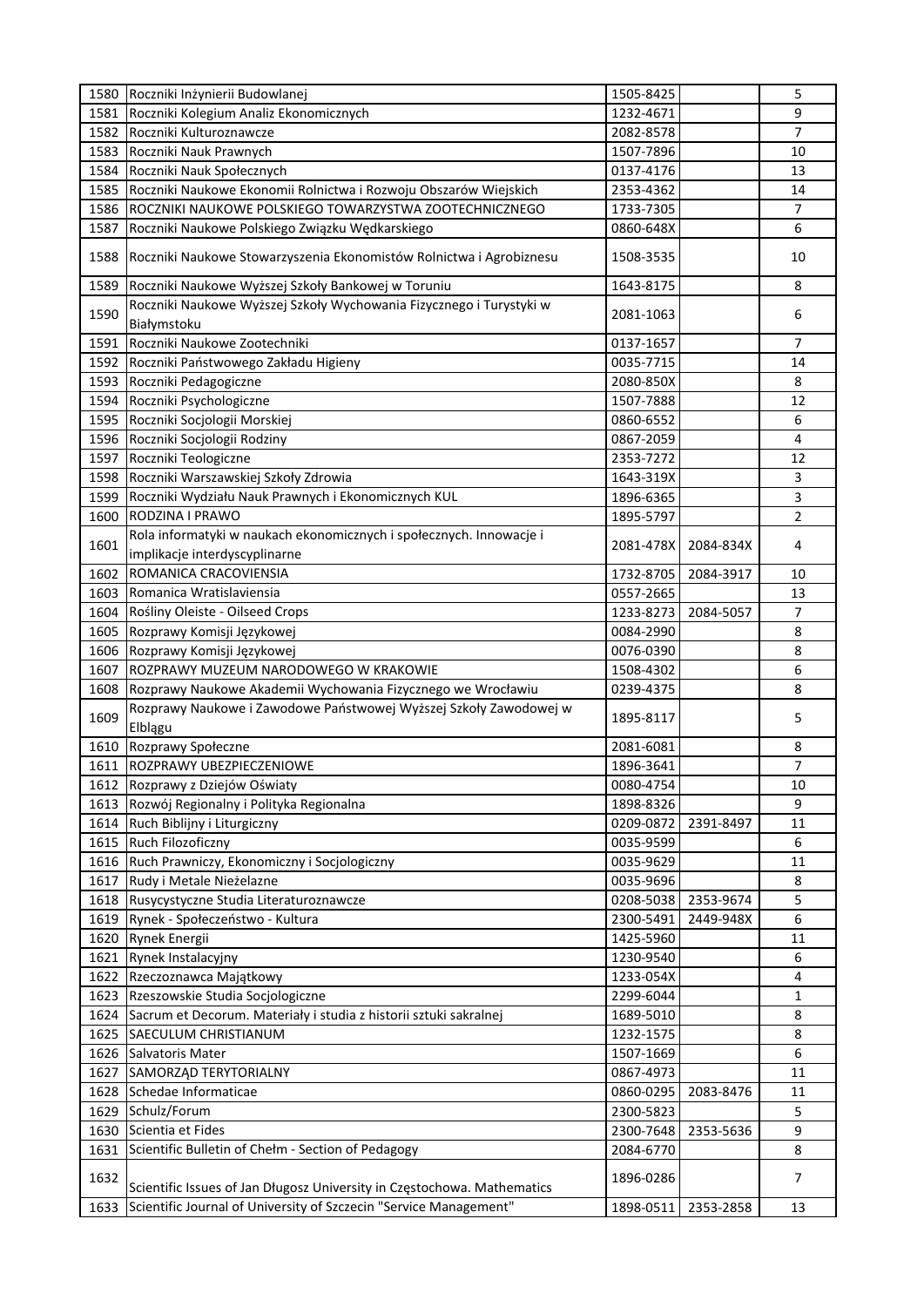| 1634 | Scientific Review of Physical Culture                                                      | 2083-859X | 2083-8581 | 6              |
|------|--------------------------------------------------------------------------------------------|-----------|-----------|----------------|
| 1635 | Scripta Biblica et Orientalia                                                              | 2081-8416 |           | 3              |
|      | 1636 SCRIPTA CLASSICA                                                                      | 1732-3509 | 2353-9771 | 6              |
| 1637 | Scripta Judaica Cracoviensia                                                               | 1733-5760 | 2084-3925 | 13             |
| 1638 | SCRIPTA NEOPHILOLOGICA POSNANIENSIA                                                        | 1509-4146 |           | 6              |
| 1639 | Scripta Philosophica. Zeszyty Naukowe Doktorantów Wydziału Filozofii KUL                   | 2300-9357 |           | 6              |
| 1640 | Scriptura Sacra                                                                            | 1428-7218 | 2391-9396 | 5              |
| 1641 | Securitologia                                                                              | 1898-4509 | 2449-7436 | 7              |
| 1642 | Security and Defence Quarterly                                                             | 2300-8741 |           | 7              |
| 1643 | Security Dimensions: International & National Studies                                      | 2353-7000 |           | 7              |
| 1644 | Security Economy & Law. Scientific Journal for Students and PhD. Candidates                | 2353-0669 |           | 5              |
| 1645 | Seksuologia Polska                                                                         | 1731-6677 | 1731-9544 | 8              |
| 1646 | Semina Scientiarum                                                                         | 1644-3365 | 2391-6850 | $\overline{7}$ |
| 1647 | Seminare. Poszukiwania naukowe                                                             | 1232-8766 |           | 15             |
| 1648 | Sensus Historiae                                                                           | 2082-0860 |           | 11             |
| 1649 | Silesian Journal of Legal Studies                                                          | 2080-1912 |           | $\overline{7}$ |
| 1650 | <b>SILVA IAPONICARUM</b>                                                                   | 1734-4328 |           | $\overline{7}$ |
| 1651 | Slavia Antiqua. Rocznik poświęcony starożytnościom słowiańskim                             | 0080-9993 |           | 11             |
|      | Slavia Meridionalis                                                                        |           |           |                |
| 1652 |                                                                                            | 1233-6173 | 2392-2400 | 14             |
| 1653 | Slavia Occidentalis                                                                        | 0081-0002 |           | 10             |
| 1654 | Slavia Orientalis                                                                          | 0037-6744 |           | 12             |
| 1655 | Słowo Krzyża. Rocznik poświęcony teologii krzyża oraz duchowości i historii<br>pasjonistów | 1897-7618 |           | 2              |
| 1656 | Słowo. Studia językoznawcze                                                                | 2082-6931 |           | 7              |
| 1657 | Słupskie Prace Biologiczne                                                                 | 1734-0926 |           | 7              |
| 1658 | Słupskie Prace Geograficzne                                                                | 1641-8468 |           | 6              |
| 1659 | Słupskie Studia Historyczne                                                                | 1641-9650 |           | 9              |
| 1660 | Societas et lus                                                                            | 2299-9930 | 2300-1658 | $\overline{2}$ |
| 1661 | SOCIETAS/COMMUNITAS                                                                        | 1895-6890 |           | 12             |
| 1662 | Socjolingwistyka                                                                           | 0208-6808 |           | 10             |
| 1663 | Soil Science Annual                                                                        | 2300-4967 | 2300-4975 | 14             |
| 1664 | Sosnowieckie Studia Teologiczne                                                            | 1642-8846 |           | 3              |
| 1665 | Sowiniec                                                                                   | 1425-1965 | 2449-8718 | 6              |
| 1666 | Space-Society-Economy                                                                      | 1733-3180 |           | $\prime$       |
| 1667 | Społeczeństwo i Edukacja                                                                   | 1898-0171 | 2450-0356 | 7              |
|      |                                                                                            |           |           |                |
| 1668 | Społeczeństwo i Ekonomia                                                                   | 2353-8937 | 2449-979X | 9              |
| 1669 | SPOŁECZEŃSTWO I POLITYKA. Pismo Edukacyjne                                                 | 1733-8050 |           | 8              |
| 1670 | Społeczeństwo i Rodzina                                                                    | 1734-6614 |           | 11             |
| 1671 | Społeczeństwo. Edukacja. Język                                                             | 2353-1266 | 2449-7983 | 4              |
| 1672 | Społeczeństwo. Studia, prace badawcze i dokumenty z zakresu nauki społecznej<br>Kościoła   | 1426-4196 |           | 4              |
| 1673 | Sprawozdania Archeologiczne                                                                | 0081-3834 |           | 15             |
| 1674 | SPRAWY MIEDZYNARODOWE                                                                      | 0038-853X |           | 12             |
| 1675 | Sprawy Narodowościowe. Seria nowa                                                          | 1230-1698 | 2392-2427 | 14             |
| 1676 | Stal, Metale & Nowe Technologie                                                            | 1895-6408 |           | 3              |
| 1677 | <b>STAN RZECZY</b>                                                                         | 2083-3059 |           | 6              |
| 1678 | Standardy Medyczne Pediatria                                                               | 2080-5438 |           | 8              |
| 1679 | Standardy Medyczne Problemy Chirurgii Dziecięcej                                           | 1641-4039 |           | 1              |
| 1680 | STATISTICS IN TRANSITION                                                                   | 1234-7655 | 2450-0291 | 15             |
| 1681 | Steciana                                                                                   | 1689-653X |           | 7              |
| 1682 | Stomatologia Estetyczna                                                                    | 2083-4055 |           | 7              |
| 1683 | Stomatologia Współczesna                                                                   | 1231-3254 |           | 4              |
| 1684 | Stosunki Międzynarodowe-International Relations                                            | 0209-0961 |           | 12             |
|      | <b>Structure and Environment</b>                                                           | 2081-1500 |           | 9              |
| 1685 |                                                                                            |           |           |                |
| 1686 | Studenckie Prace Prawnicze, Administratywistyczne i Ekonomiczne                            | 1733-5779 |           | 7              |
| 1687 | Studenckie Zeszyty Naukowe                                                                 | 1506-8285 | 2449-8262 | 7              |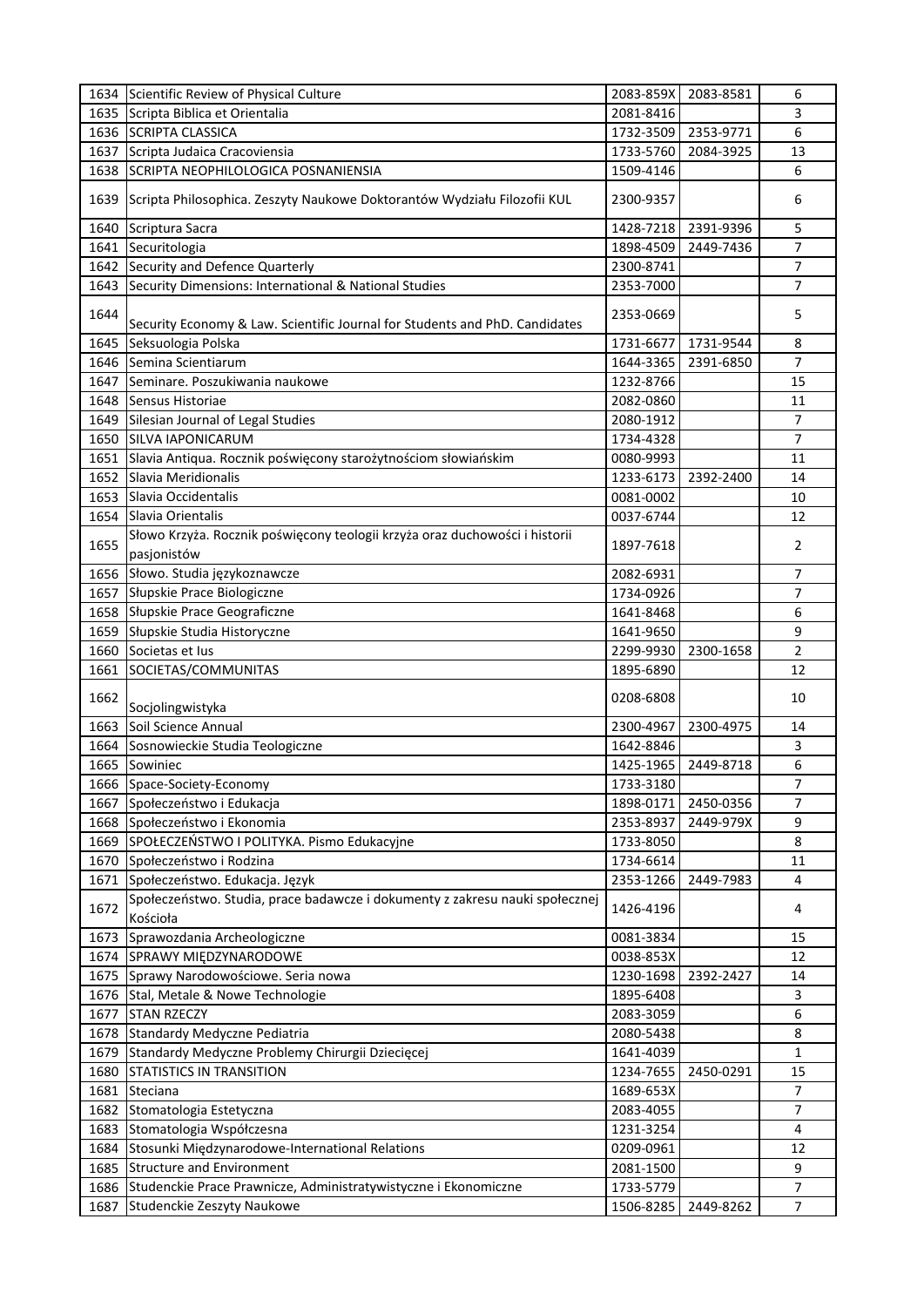| Studi polacco-italiani di Toruń / Toruńskie studia polsko-włoskie<br>1689<br>2083-1986<br>2391-7865<br>Studia z zakresu nauk prawnoustrojowych. Miscellanea<br>1690<br>1899-4601<br>2449-9005<br>Studia Administracyjne<br>1691<br>2080-5209<br>1692<br>0081-6272<br>2082-5102<br>Studia Anglica Posnaniensia. An International Review of English Studies<br>1693<br>Studia Anglica Resoviensia<br>1898-8709<br>1694<br>Studia Antyczne i Mediewistyczne<br>0039-3231<br><b>STUDIA BAS</b><br>1695<br>2080-2404<br>2082-0658<br>Studia Bezpieczeństwa Narodowego<br>2082-2677<br>1696<br>2449-8270<br>1697<br>Studia Białorutenistyczne<br>1898-0457<br><b>STUDIA BOBOLANUM</b><br>1698<br>1642-5650<br>1699<br>Studia Bydgoskie<br>1898-9837 | 9<br>5<br>4<br>14<br>7<br>9<br>9<br>3<br>9<br>8<br>3<br>9<br>4 |
|-----------------------------------------------------------------------------------------------------------------------------------------------------------------------------------------------------------------------------------------------------------------------------------------------------------------------------------------------------------------------------------------------------------------------------------------------------------------------------------------------------------------------------------------------------------------------------------------------------------------------------------------------------------------------------------------------------------------------------------------------|----------------------------------------------------------------|
|                                                                                                                                                                                                                                                                                                                                                                                                                                                                                                                                                                                                                                                                                                                                               |                                                                |
|                                                                                                                                                                                                                                                                                                                                                                                                                                                                                                                                                                                                                                                                                                                                               |                                                                |
|                                                                                                                                                                                                                                                                                                                                                                                                                                                                                                                                                                                                                                                                                                                                               |                                                                |
|                                                                                                                                                                                                                                                                                                                                                                                                                                                                                                                                                                                                                                                                                                                                               |                                                                |
|                                                                                                                                                                                                                                                                                                                                                                                                                                                                                                                                                                                                                                                                                                                                               |                                                                |
|                                                                                                                                                                                                                                                                                                                                                                                                                                                                                                                                                                                                                                                                                                                                               |                                                                |
|                                                                                                                                                                                                                                                                                                                                                                                                                                                                                                                                                                                                                                                                                                                                               |                                                                |
|                                                                                                                                                                                                                                                                                                                                                                                                                                                                                                                                                                                                                                                                                                                                               |                                                                |
|                                                                                                                                                                                                                                                                                                                                                                                                                                                                                                                                                                                                                                                                                                                                               |                                                                |
|                                                                                                                                                                                                                                                                                                                                                                                                                                                                                                                                                                                                                                                                                                                                               |                                                                |
|                                                                                                                                                                                                                                                                                                                                                                                                                                                                                                                                                                                                                                                                                                                                               |                                                                |
| Studia Ceranea. Journal of the Waldemar Ceran Research Centre for the History<br>1700<br>2084-140X<br>2449-8378<br>and Culture of the Mediterranean Area and South-East Europe                                                                                                                                                                                                                                                                                                                                                                                                                                                                                                                                                                |                                                                |
| 1701 Studia Choreologica<br>1508-1354                                                                                                                                                                                                                                                                                                                                                                                                                                                                                                                                                                                                                                                                                                         |                                                                |
| Studia Demograficzne<br>1702<br>0039-3134<br>2300-2549                                                                                                                                                                                                                                                                                                                                                                                                                                                                                                                                                                                                                                                                                        | 13                                                             |
| 1703<br><b>STUDIA DYDAKTYCZNE</b><br>1230-1760                                                                                                                                                                                                                                                                                                                                                                                                                                                                                                                                                                                                                                                                                                | 6                                                              |
| 1704<br>Studia Ecologiae et Bioethicae<br>1733-1218                                                                                                                                                                                                                                                                                                                                                                                                                                                                                                                                                                                                                                                                                           | 11                                                             |
| 1705<br>Studia edukacyjne<br>1233-6688                                                                                                                                                                                                                                                                                                                                                                                                                                                                                                                                                                                                                                                                                                        | 13                                                             |
| 1706<br>Studia Ekonomiczne<br>0239-6416<br>2084-4395                                                                                                                                                                                                                                                                                                                                                                                                                                                                                                                                                                                                                                                                                          | 13                                                             |
| 1897-7480<br>1707<br>Studia Ekonomiczne Regionu Łódzkiego                                                                                                                                                                                                                                                                                                                                                                                                                                                                                                                                                                                                                                                                                     | 7                                                              |
| Studia Ekonomiczne. Zeszyty Naukowe Uniwersytetu Ekonomicznego w<br>1708<br>2083-8611<br>Katowicach                                                                                                                                                                                                                                                                                                                                                                                                                                                                                                                                                                                                                                           | 10                                                             |
| 1709<br>Studia Elbląskie<br>1507-9058                                                                                                                                                                                                                                                                                                                                                                                                                                                                                                                                                                                                                                                                                                         | 4                                                              |
| 1710<br>Studia Ełckie<br>1896-6896<br>2353-1274                                                                                                                                                                                                                                                                                                                                                                                                                                                                                                                                                                                                                                                                                               | $\overline{7}$                                                 |
| 1711<br>Studia Etymologica Cracoviensia<br>1427-8219<br>2084-3836                                                                                                                                                                                                                                                                                                                                                                                                                                                                                                                                                                                                                                                                             | 11                                                             |
| Studia Europaea Gnesnensia<br>1712<br>2082-5951                                                                                                                                                                                                                                                                                                                                                                                                                                                                                                                                                                                                                                                                                               | 13                                                             |
| Studia Europejskie<br>1428-149X<br>1713                                                                                                                                                                                                                                                                                                                                                                                                                                                                                                                                                                                                                                                                                                       | 12                                                             |
| 1714 Studia Filmoznawcze<br>0860-116X                                                                                                                                                                                                                                                                                                                                                                                                                                                                                                                                                                                                                                                                                                         | 9                                                              |
| 2300-5459<br>1715 Studia Filologiczne Uniwersytetu Jana Kochanowskiego<br>2450-0380                                                                                                                                                                                                                                                                                                                                                                                                                                                                                                                                                                                                                                                           | 6                                                              |
| Studia Gdańskie<br>1716<br>0137-4338                                                                                                                                                                                                                                                                                                                                                                                                                                                                                                                                                                                                                                                                                                          | 9                                                              |
| Studia Gdańskie. Wizje i rzeczywistość<br>1717<br>1731-8440                                                                                                                                                                                                                                                                                                                                                                                                                                                                                                                                                                                                                                                                                   | 6                                                              |
| Studia Geohistorica<br>1718<br>2300-2875                                                                                                                                                                                                                                                                                                                                                                                                                                                                                                                                                                                                                                                                                                      | 7                                                              |
| STUDIA GEOMORPHOLOGICA CARPATHO-BALCANICA<br>0081-6434<br>1719                                                                                                                                                                                                                                                                                                                                                                                                                                                                                                                                                                                                                                                                                | 12                                                             |
| 1720 Studia Geotechnica et Mechanica<br>0137-6365<br>2083-831X                                                                                                                                                                                                                                                                                                                                                                                                                                                                                                                                                                                                                                                                                | 12                                                             |
| STUDIA GERMANICA GEDANENSIA<br>1721<br>1230-6045                                                                                                                                                                                                                                                                                                                                                                                                                                                                                                                                                                                                                                                                                              | 8                                                              |
| 1722 Studia Germanica Posnaniensia<br>0137-2467                                                                                                                                                                                                                                                                                                                                                                                                                                                                                                                                                                                                                                                                                               | $\overline{7}$                                                 |
| 1723 Studia Gilsoniana<br>2300-0066                                                                                                                                                                                                                                                                                                                                                                                                                                                                                                                                                                                                                                                                                                           | 7                                                              |
| 1724 Studia Gnesnensia<br>0239-9407                                                                                                                                                                                                                                                                                                                                                                                                                                                                                                                                                                                                                                                                                                           | $\overline{4}$                                                 |
| 1725<br>Studia Historica Gedanensia<br>2081-3309<br>2391-6001                                                                                                                                                                                                                                                                                                                                                                                                                                                                                                                                                                                                                                                                                 | 8                                                              |
| 0025-1429<br>1726 Studia Historyczne                                                                                                                                                                                                                                                                                                                                                                                                                                                                                                                                                                                                                                                                                                          | 12                                                             |
| 1727 Studia Humana<br>2299-0518                                                                                                                                                                                                                                                                                                                                                                                                                                                                                                                                                                                                                                                                                                               | $\overline{7}$                                                 |
| 1728 Studia Humanistyczne AGH<br>2084-3364<br>2300-7109                                                                                                                                                                                                                                                                                                                                                                                                                                                                                                                                                                                                                                                                                       | 10                                                             |
| 1729 Studia Humanistyczno-Społeczne<br>2081-2493                                                                                                                                                                                                                                                                                                                                                                                                                                                                                                                                                                                                                                                                                              | 10                                                             |
| Studia i analizy europejskie<br>1730<br>2081-5530<br>2300-536X                                                                                                                                                                                                                                                                                                                                                                                                                                                                                                                                                                                                                                                                                | 5                                                              |
| Studia i Badania Naukowe<br>1897-2829<br>1731                                                                                                                                                                                                                                                                                                                                                                                                                                                                                                                                                                                                                                                                                                 | 5                                                              |
| 1732 Studia i materiały<br>2391-5366                                                                                                                                                                                                                                                                                                                                                                                                                                                                                                                                                                                                                                                                                                          | 4                                                              |
| STUDIA I MATERIAŁY CENTRUM EDUKACJI PRZYRODNICZO-LEŚNEJ<br>1733<br>1509-1414                                                                                                                                                                                                                                                                                                                                                                                                                                                                                                                                                                                                                                                                  | 7                                                              |
| Studia i Materiały do Badań nad Neolitem i Wczesną Epoką Brązu na Mazowszu<br>1734<br>2084-4042<br>i Podlasiu                                                                                                                                                                                                                                                                                                                                                                                                                                                                                                                                                                                                                                 | 4                                                              |
| Studia i Materiały Instytutu Transportu i Handlu Morskiego<br>1735<br>2080-6302                                                                                                                                                                                                                                                                                                                                                                                                                                                                                                                                                                                                                                                               | $\overline{7}$                                                 |
| 1736<br>Studia i Materiały Ośrodka Kultury Leśnej<br>0860-830X                                                                                                                                                                                                                                                                                                                                                                                                                                                                                                                                                                                                                                                                                | 2                                                              |
| 1737<br>Studia i Materiały. Miscellanea Oeconomicae<br>2081-2345                                                                                                                                                                                                                                                                                                                                                                                                                                                                                                                                                                                                                                                                              | 9                                                              |
| STUDIA I MATERIAŁY. WYDZIAŁ ZARZĄDZANIA UNIWERSYTETU<br>1738<br>1733-9758<br>WARSZAWSKIEGO                                                                                                                                                                                                                                                                                                                                                                                                                                                                                                                                                                                                                                                    | 9                                                              |
| 1234-8872<br>1739<br>Studia i Prace Kolegium Zarządzania i Finansów                                                                                                                                                                                                                                                                                                                                                                                                                                                                                                                                                                                                                                                                           | 12                                                             |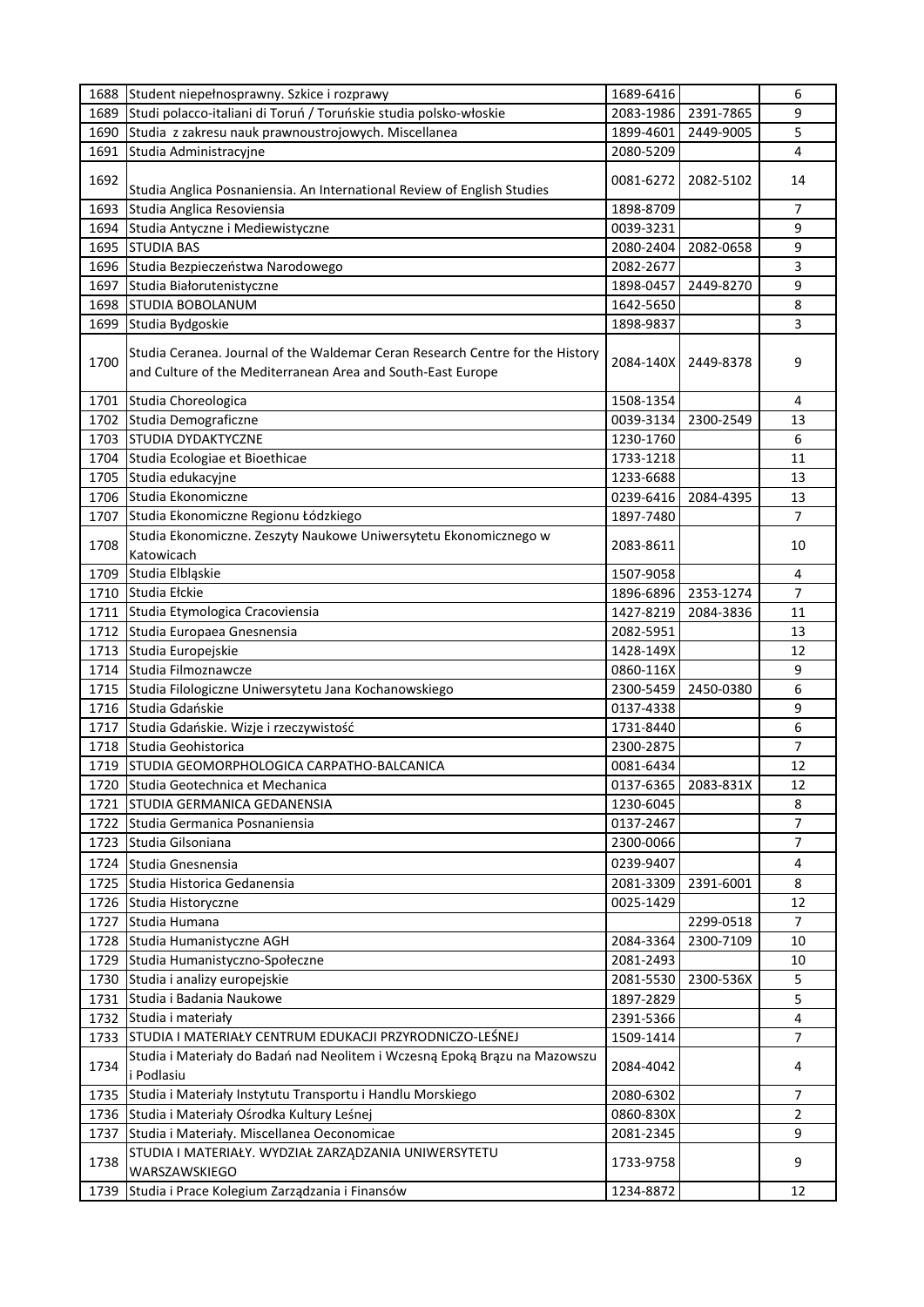| 1740 | STUDIA I PRACE WYDZIAŁU NAUK EKONOMICZNYCH I ZARZĄDZANIA                                      | 2080-4881 | 2300-4096 | 9              |
|------|-----------------------------------------------------------------------------------------------|-----------|-----------|----------------|
|      | UNIWERSYTETU SZCZECIŃSKIEGO                                                                   |           |           |                |
| 1741 | Studia i Szkice Slawistyczne                                                                  | 1644-4191 |           | 5              |
| 1742 | Studia Iberystyczne                                                                           | 2082-8594 | 2391-7636 | 10             |
| 1743 | Studia Indologiczne                                                                           | 1232-4663 |           | $\overline{2}$ |
| 1744 | <b>STUDIA INFORMATICA</b>                                                                     | 1642-0489 |           | 9              |
| 1745 | STUDIA INFORMATICA. SYSTEMS AND INFORMATION TECHNOLOGY. SYSTEMY I<br>TECHNOLOGIE INFORMACYJNE | 1731-2264 |           | 6              |
| 1746 | Studia Interkulturowe Europy Środkowo-Wschodniej                                              | 1898-4215 |           | 8              |
| 1747 | <b>STUDIA IURIDICA</b>                                                                        | 0137-4346 |           | 11             |
| 1748 | <b>STUDIA IURIDICA AGRARIA</b>                                                                | 1642-0438 |           | 6              |
|      |                                                                                               |           |           |                |
| 1749 | Studia Iuridica Lublinensia                                                                   | 1731-6375 | 2449-8289 | 8              |
| 1750 | Studia Iuridica Toruniensia                                                                   | 1689-5258 | 2391-7873 | 5              |
| 1751 | Studia Językoznawcze. Synchroniczne i diachroniczne aspekty badań polszczyzny                 | 1730-4180 |           | 11             |
| 1752 | Studia Judaica. Półrocznik                                                                    | 1506-9729 |           | 10             |
| 1753 | Studia Kaliskie                                                                               | 2083-9243 |           | $\overline{2}$ |
| 1754 | Studia Katechetyczne                                                                          | 0138-0672 |           | 5              |
| 1755 | Studia Komitetu Przestrzennego Zagospodarowania Kraju PAN                                     | 0079-3507 |           | 9              |
|      | 1756 Studia Koszalińsko-Kołobrzeskie                                                          | 1230-0780 |           | 9              |
| 1757 | Studia Kulturowo-Edukacyjne                                                                   | 2084-4832 |           | 2              |
| 1758 | Studia Kulturoznawcze                                                                         | 2084-2988 |           | 7              |
| 1759 | Studia Lednickie                                                                              | 0860-7893 | 2353-7906 | 6              |
| 1760 | Studia Leopoliensia                                                                           | 2353-6632 |           | 6              |
|      |                                                                                               |           |           |                |
| 1761 | Studia Limnologica et Telmatologica                                                           | 1897-645X |           | 5              |
| 1762 | Studia Linguistica                                                                            | 0137-1169 |           | 9              |
| 1763 | Studia Linguistica Universitatis Iagellonicae Cracoviensis                                    | 1897-1059 | 2083-4624 | 14             |
| 1764 | Studia Litteraria et Historica                                                                |           | 2299-7571 | 8              |
| 1765 | Studia Litteraria Universitatis Iagellonicae Cracoviensis                                     | 1897-3035 | 2084-3933 | 14             |
| 1766 | Studia Loviciensia. Łowickie Studia Teologiczne                                               | 1509-2380 |           | 3              |
| 1767 | Studia Lubuskie                                                                               | 1733-8271 |           | 4              |
| 1768 | Studia Łomżyńskie                                                                             | 0860-7249 |           | $\overline{2}$ |
| 1769 | Studia Maritima                                                                               | 0137-3587 | 2353-303X | 11             |
| 1770 | <b>STUDIA MAZOWIECKIE</b>                                                                     | 1231-2797 |           | 6              |
| 1771 | STUDIA MEDIOZNAWCZE                                                                           | 1641-0920 |           | 12             |
| 1772 | Studia Medyczne                                                                               | 1899-1874 | 2300-6722 | 10             |
|      | 1773 Studia Metodologiczne                                                                    | 0039-324X |           | 3              |
| 1774 | Studia Miejskie                                                                               | 2082-4793 |           | 10             |
| 1775 | Studia Migracyjne - Przegląd Polonijny                                                        | 2081-4488 |           | 13             |
|      | Studia nad Autorytaryzmem i Totalitaryzmem. Studia nad Faszyzmem i                            |           |           |                |
| 1776 | Zbrodniami Hitlerowskimi                                                                      | 0137-1126 |           | 14             |
| 1777 | Studia nad Rodziną                                                                            | 1429-2416 |           | 8              |
| 1778 | Studia Nauk Teologicznych PAN                                                                 | 1896-3226 |           | 12             |
|      | Studia Neofilologiczne. Prace Naukowe Akademii im. Jana Długosza w                            |           |           |                |
| 1779 | Częstochowie                                                                                  | 1897-4244 |           | 7              |
| 1780 | STUDIA NIEMCOZNAWCZE                                                                          | 0208-4597 |           | 12             |
| 1781 | Studia Norwidiana                                                                             | 0860-0562 |           | 13             |
| 1782 | Studia o Książce i Informacji                                                                 | 0524-4471 |           | $\overline{7}$ |
| 1783 | Studia Obszarów Wiejskich                                                                     | 1642-4689 |           | 12             |
| 1784 | STUDIA OECONOMICA POSNANIENSIA                                                                | 2300-5254 | 2449-9099 | 10             |
| 1785 | Studia Oecumenica                                                                             | 1643-2762 | 2391-940X | 13             |
| 1786 | Studia Orientalne                                                                             | 2299-1999 |           | 6              |
| 1787 | Studia Paedagogica Ignatiana. Rocznik Wydziału Pedagogicznego Akademii                        | 2299-4890 |           | 8              |
|      | Ignatianum w Krakowie                                                                         |           |           |                |
| 1788 | Studia Paradyskie                                                                             | 0860-8539 |           | 7              |
| 1789 | Studia Pastoralne                                                                             | 1734-4433 |           | 5              |
| 1790 | Studia Pawa Prywatnego                                                                        | 1895-1279 |           | 9              |
| 1791 | Studia Pedagogiczne                                                                           | 0081-6795 |           | 10             |
| 1792 | Studia Pedagogiczne. Problemy społeczne, edukacyjne i artystyczne                             | 1730-6795 | 2449-8971 | 9              |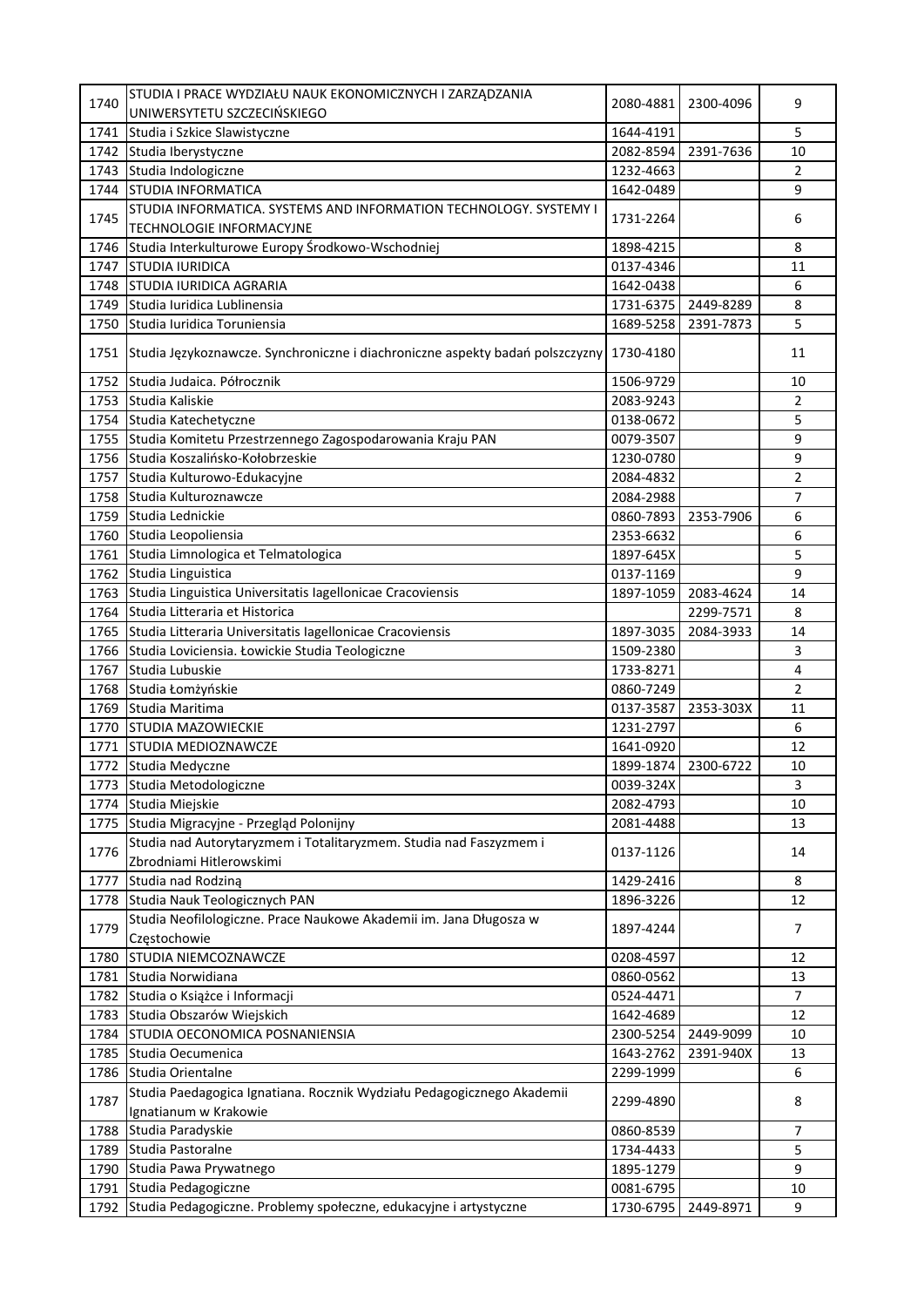|      | 1793 Studia Pelplińskie                                             |           | 0239-4456 2391-8713 | 7              |
|------|---------------------------------------------------------------------|-----------|---------------------|----------------|
| 1794 | Studia Periegetica                                                  | 1897-9262 |                     | 6              |
| 1795 | Studia Philosophiae Christianae                                     | 0585-5470 |                     | 11             |
| 1796 | STUDIA PHILOSOPHICA WRATISLAVIENSIA                                 | 1895-8001 |                     | 10             |
| 1797 | Studia Podlaskie                                                    | 0867-1370 |                     | 6              |
| 1798 | Studia Politica Germanica                                           | 2299-372X |                     | 2              |
| 1799 | Studia Politicae Universitatis Silesiensis                          | 1895-3492 |                     | 7              |
| 1800 | Studia Politologica Ucraino-Polona                                  | 2312-8933 |                     | 2              |
| 1801 | Studia Politologiczne                                               | 1640-8888 |                     | 13             |
| 1802 | Studia Polityczne                                                   | 1230-3135 |                     | 13             |
| 1803 | Studia Polonijne                                                    | 0137-5210 |                     | 10             |
| 1804 | Studia Poradoznawcze                                                | 2299-4971 |                     | 9              |
| 1805 | <b>STUDIA PRAGMALINGWISTYCZNE</b>                                   | 2080-5853 |                     | $\overline{2}$ |
| 1806 | Studia Prawa Publicznego                                            | 2300-3936 |                     | 7              |
| 1807 | STUDIA PRAWNICZE (PAN)                                              | 0039-3312 |                     | 11             |
| 1808 | Studia Prawnicze i Administracyjne                                  | 2081-8025 | 2449-9722           | 7              |
| 1809 | Studia Prawnicze KUL                                                | 1897-7146 |                     | 8              |
| 1810 | Studia Prawnicze. Rozprawy i materiały                              | 1689-8052 |                     | 7              |
| 1811 | Studia Prawno-Ekonomiczne                                           | 0081-6841 |                     | 12             |
| 1812 | <b>STUDIA PRAWNOUSTROJOWE</b>                                       | 1644-0412 |                     | 9              |
| 1813 | Studia Psychologica                                                 | 1642-2473 | 2449-5360           | 8              |
| 1814 | Studia Psychologiczne                                               | 0081-685X | 2300-8520           | 10             |
| 1815 | Studia Quaternaria                                                  | 1641-5558 | 2300-0384           | 14             |
| 1816 | Studia Redemptorystowskie                                           | 1731-710X |                     | 9              |
| 1817 | Studia Regionalia                                                   | 0860-3375 |                     | $\overline{7}$ |
| 1818 | Studia Regionalne i Lokalne                                         | 1509-4995 |                     | 14             |
| 1819 | Studia Religiologica - Zeszyty Naukowe Uniwersytetu Jagiellońskiego |           | 2084-4077           | 12             |
| 1820 | Studia romanica posnaniensia                                        | 0137-2475 | 2084-4158           | 14             |
| 1821 | Studia Romologica                                                   | 1689-4758 |                     | 9              |
| 1822 | Studia Rusycystyczne Uniwersytetu Jana Kochanowskiego               | 2084-4026 |                     | 6              |
| 1823 | Studia Salvatoriana Polonica                                        | 1898-3596 |                     | 5              |
| 1824 | Studia Sandomierskie Teologia Filozofia Historia                    | 0208-7626 |                     | 7              |
| 1825 | Studia Slavica                                                      | 1803-5663 |                     | 8              |
| 1826 | Studia Słowianoznawcze                                              | 1644-9657 |                     | 4              |
| 1827 | Studia Socialia Cracoviensia                                        | 2080-6604 | 2391-6710           | 7              |
| 1828 | Studia Socjologiczne                                                | 0039-3371 |                     | 14             |
|      | 1829 STUDIA SPOŁECZNE                                               | 2081-0008 | 2449-9714           | 5              |
| 1830 | Studia Śląskie                                                      | 0039-3355 |                     | 11             |
| 1831 | Studia Teologiczne Białystok Drohiczyn Łomża                        | 0239-801X |                     | $\overline{7}$ |
| 1832 | Studia Teologiczno-Historyczne Śląska Opolskiego                    | 0137-3420 | 2391-937X           | $\overline{7}$ |
| 1833 | Studia Theologica Varsaviensia                                      | 0585-5594 |                     | 11             |
| 1834 | Studia Translatorica                                                | 2084-3321 |                     | $\overline{7}$ |
| 1835 | STUDIA UCRAINICA VARSOVIENSIA                                       | 2299-7237 |                     | 3              |
| 1836 | Studia Ukrainica Posnaniensia                                       | 2300-4754 |                     | 6              |
| 1837 | Studia Warmińskie                                                   | 0137-6624 |                     | 10             |
| 1838 | Studia Włocławskie                                                  | 1506-5316 | 2449-8777           | 6              |
| 1839 | STUDIA WSCHODNIOSŁOWIAŃSKIE                                         | 1642-557X |                     | 10             |
| 1840 | Studia Wyborcze                                                     | 1898-0082 |                     | 9              |
| 1841 | Studia z architektury nowoczesnej/ Studies on modern architecture   | 2084-0713 |                     | 3              |
| 1842 | Studia z Automatyki i Informatyki                                   | 0867-3977 |                     | 5              |
| 1843 | Studia z Dziejów Państwa i Prawa Polskiego                          | 1733-0335 |                     | 10             |
| 1844 | Studia z dziejów polskiej historiografii wojskowej                  | 1234-2041 |                     | 6              |
| 1845 | Studia z dziejów średniowiecza                                      | 2084-4492 |                     | 9              |
| 1846 | Studia z Filologii Polskiej i Słowiańskiej                          | 0081-7090 | 2392-2435           | 14             |
| 1847 | Studia z Filozofii Polskiej                                         | 1897-8584 |                     | 5              |
| 1848 | Studia z Geografii Politycznej i Historycznej                       | 2300-0562 |                     | 8              |
| 1849 | Studia z Historii Filozofii                                         | 2083-1978 | 2391-775X           | 9              |
| 1850 | Studia z Historii Społeczno-Gospodarczej XIX i XX wieku             | 2080-8313 |                     | $\bf 8$        |
| 1851 | Studia z Kognitywistyki i Filozofii Umysłu                          | 2082-7083 |                     | 5              |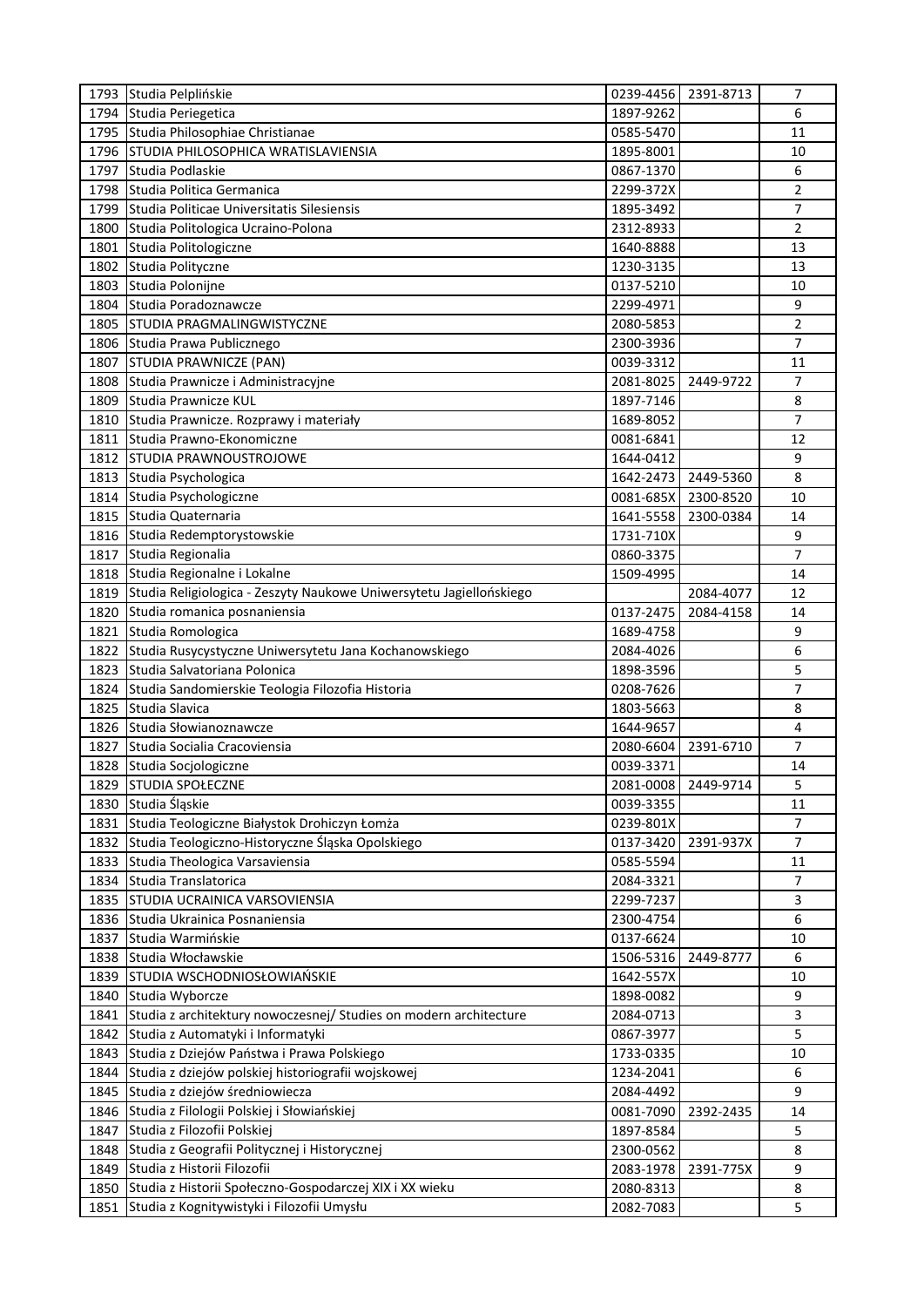| 1852 | Studia z Prawa Wyznaniowego                                                 | 2081-8882 |           | 7              |
|------|-----------------------------------------------------------------------------|-----------|-----------|----------------|
| 1853 | Studia z Teorii Wychowania                                                  | 2083-0998 |           | 8              |
| 1854 | Studia z zakresu prawa pracy i polityki społecznej                          | 1429-9585 |           | $\overline{4}$ |
|      | Studia z Zakresu Prawa, Administracji i Zarządzania Uniwersytetu Kazimierza |           |           |                |
| 1855 | Wielkiego w Bydgoszczy                                                      | 2299-6338 |           | 2              |
| 1856 | Studia Zachodnie                                                            | 1428-0663 |           | 9              |
| 1857 | Studia Zarządzania i Finansów Wyższej Szkoły Bankowej w Poznaniu            | 2084-0152 |           | 6              |
| 1858 | Studia Żydowskie. Almanach                                                  | 2083-5574 |           | 4              |
|      |                                                                             |           |           |                |
| 1859 | Studies & Proceedings of Polish Association for Knowledge Management        | 2451-4543 |           | 8              |
| 1860 | <b>Studies in Ancient Art and Civilization</b>                              | 0083-4300 | 2449-867X | 13             |
| 1861 | Studies in Polish Linguistics                                               | 1732-8160 | 2300-5920 | 13             |
| 1862 | Studies in Second Language Learning and Teaching                            | 2083-5205 | 2084-1965 | 13             |
| 1863 | <b>Studies in Sport Humanities</b>                                          | 2300-6412 |           | 9              |
| 1864 | Studies of the Department of African Languages and Cultures                 | 0860-4649 |           | 7              |
| 1865 | <b>STYLES OF COMMUNICATION</b>                                              | 2065-7943 | 2067-564X | 7              |
| 1866 | Stylistyka                                                                  | 1230-2287 |           | 11             |
| 1867 | Symbolae Europaeae                                                          | 1896-8945 |           | 5              |
|      |                                                                             |           |           | 13             |
| 1868 | Symbolae Philologorum Posnaniensium                                         | 0302-7384 |           |                |
| 1869 | Sympozjum                                                                   | 1429-558X |           | 6              |
| 1870 | Symulacja w Badaniach i Rozwoju                                             | 2081-6154 |           | 5              |
| 1871 | <b>SYNERGIES POLOGNE</b>                                                    | 1774-7988 | 2261-3455 | $\overline{7}$ |
| 1872 | Systemy Logistyczne Wojsk                                                   | 1508-5430 |           | 7              |
| 1873 | Systemy Wspomagania w Inżynierii Produkcji                                  | 2391-9361 |           | 6              |
| 1874 | Szkice Archiwalno-Historyczne                                               | 1508-275X |           | 4              |
| 1875 | Szkice Humanistyczne                                                        | 1642-6363 |           | 6              |
| 1876 | Szkło i Ceramika                                                            | 0039-8144 |           | 7              |
| 1877 | SZKOŁA - ZAWÓD - PRACA                                                      | 2082-6087 |           | 6              |
| 1878 | Szkoła Specjalna                                                            | 0137-818X |           | 10             |
| 1879 | Sztuka Ameryki Łacińskiej / Arte de América Latina                          | 2299-260X |           | 3              |
| 1880 | Sztuka Edycji. Studia Tekstologiczne i Edytorskie                           | 2084-7963 | 2391-7903 | 5              |
|      | Sztuka Europy Wschodniej / Искусство Восточной Европы / Art of the East     |           |           |                |
| 1881 | Europe                                                                      | 2353-5709 |           | 4              |
| 1882 |                                                                             | 2080-413X |           |                |
|      | Sztuka i Dokumentacja                                                       |           |           | 8              |
| 1883 | <b>SZTUKA I FILOZOFIA</b>                                                   | 1230-0330 |           | 10             |
| 1884 | Sztuka Implantologii                                                        | 1897-385X | 2392-2834 | 5              |
| 1885 | Sztuka Leczenia                                                             | 1234-7175 | 1898-2026 | $\pmb{4}$      |
| 1886 | Szybkobieżne Pojazdy Gąsienicowe                                            | 0860-8369 |           | 6              |
| 1887 | Śląski Kwartalnik Historyczny Sobótka                                       | 0037-7511 |           | 11             |
| 1888 | Śląski Przegląd Statystyczny                                                | 1644-6739 | 2449-9765 | 9              |
| 1889 | Śląskie Sprawozdania Archeologiczne                                         | 0520-9250 |           | 10             |
| 1890 | Śląskie Studia Historyczno-Teologiczne                                      | 0137-3447 |           | 10             |
| 1891 | <b>ŚLĄSKIE STUDIA POLONISTYCZNE</b>                                         | 2084-0772 |           | $\overline{7}$ |
| 1892 | Średniowiecze Polskie i Powszechne                                          | 2080-492X |           | 10             |
| 1893 | <b>SRODKOWOEUROPEJSKIE STUDIA POLITYCZNE</b>                                | 1731-7517 |           | 14             |
| 1894 | Środowisko Mieszkaniowe                                                     | 1731-2442 |           | 8              |
| 1895 | Świat i Słowo                                                               | 1731-3317 |           | 9              |
| 1896 | <b>ŚWIAT IDEI I POLITYKI</b>                                                | 1643-8442 |           | 5              |
| 1897 | <b>ŚWIAT NIERUCHOMOŚCI</b>                                                  |           |           | 10             |
|      |                                                                             | 1231-8841 |           |                |
| 1898 | Świat Tekstów. Rocznik Słupski                                              | 2083-4721 |           | $\overline{7}$ |
| 1899 | Świdnickie Studia Teologiczne                                               | 1733-8034 |           | $\overline{2}$ |
| 1900 | Świętokrzyskie Studia Archiwalno-Historyczne                                | 2353-1223 |           | 1              |
| 1901 | Tamara - Journal for Critical Organization Inquiry                          | 1532-5555 |           | 10             |
| 1902 | Tarnowskie Studia Historyczne                                               | 2080-6906 |           | 3              |
| 1903 | Tarnowskie Studia Teologiczne                                               | 0239-4472 | 2391-6826 | 4              |
| 1904 | TASK Quarterly : scientific bulletin of Academic Computer Centre in Gdansk  | 1428-6394 |           | 10             |
| 1905 | Teaching English with Technology                                            | 1642-1027 |           | 9              |
| 1906 | Technical Sciences / University of Warmia and Mazury in Olsztyn             | 1505-4675 |           | 11             |
|      |                                                                             |           |           |                |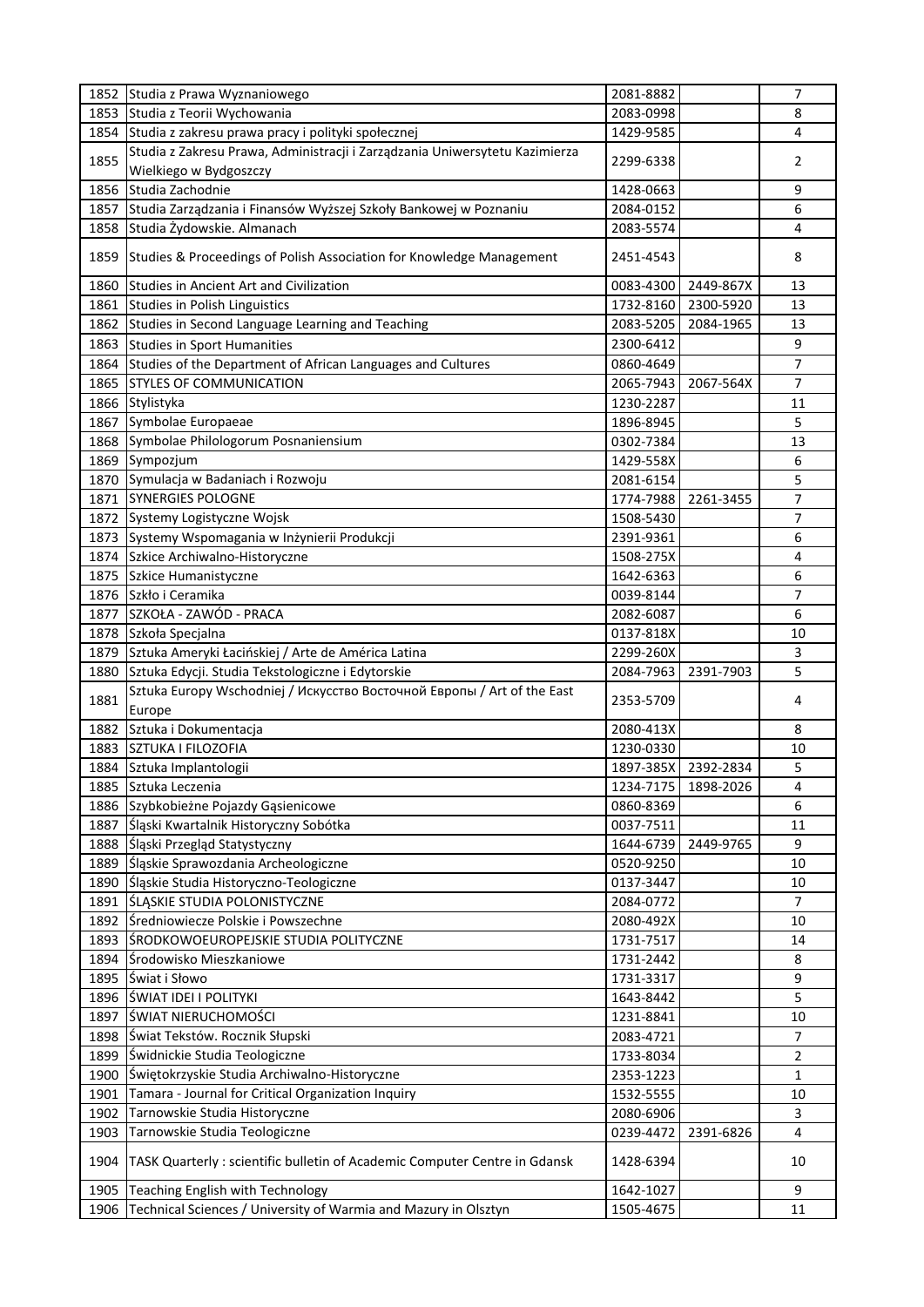| 1907         | Technika Poszukiwań Geologicznych, Geotermia, Zrównoważony Rozwój                                                                | 0304-520X              |           | 6              |
|--------------|----------------------------------------------------------------------------------------------------------------------------------|------------------------|-----------|----------------|
| 1908         | Technika Rolnicza Ogrodnicza Leśna                                                                                               | 1732-1719              |           | 6              |
| 1909         | Technologia i Automatyzacja Montażu                                                                                              | 1230-7661              |           | 7              |
| 1910         | Technologia i Jakość Wyrobów                                                                                                     | 0867-7824              |           | 5              |
| 1911         | Technologia Wody                                                                                                                 | 2080-1467              |           | 5              |
| 1912         | TEKA Archives of the Commission of Medical Sciences                                                                              | 2300-4576              |           | 5              |
| 1913         | TEKA KOMISJI ARCHITEKTURY, URBANISTYKI I STUDIÓW KRAJOBRAZOWYCH<br><b>PAN</b>                                                    | 1895-3980              |           | 9              |
| 1914         | TEKA Komisji Historycznej Polska Akademia Nauk Oddział w Lublinie                                                                | 1733-5388              |           | 7              |
| 1915         | TEKA Komisji Motoryzacji i Energetyki Rolnictwa                                                                                  | 1641-7739              |           | 8              |
| 1916         | Teka Komisji Ochrony i Kształtowania Środowiska Przyrodniczego                                                                   | 1733-4233              |           | 8              |
| 1917         | TEKA Komisji Politologii i Stosunków Międzynarodowych                                                                            | 1896-8279              |           | 11             |
| 1918         | TEKA Komisji Polsko-Ukraińskich Związków Kulturowych                                                                             | 1733-2249              |           | 9              |
| 1919         | TEKA Komisji Prawniczej PAN Oddział w Lublinie                                                                                   | 1899-7694              |           | 11             |
| 1920         | TEKA KOMISJI URBANISTYKI I ARCHITEKTURY Oddział PAN w Krakowie                                                                   | 0079-3450              | 2450-0038 | 5              |
| 1921         | tekst i dyskurs - text und diskurs                                                                                               | 1899-0983              |           | 10             |
| 1922         | Tekstoteka Filozoficzna                                                                                                          | 2299-8152              |           | $\overline{2}$ |
| 1923         | TEKSTUALIA. PALIMPSESTY LITERACKIE ARTYSTYCZNE NAUKOWE                                                                           | 1734-6029              | 2299-9906 | 11             |
| 1924         | Teksty z ulicy. Zeszyt memetyczny                                                                                                | 2081-3961              | 2081-397X | 5              |
| 1925         | Teledetekcja Środowiska                                                                                                          | 0071-8076              |           | 6              |
| 1926         | Telekomunikacja i Techniki Informacyjne                                                                                          | 1640-1549              | 1899-8933 | 5              |
| 1927         | Tematy i Konteksty                                                                                                               | 2299-8365              |           | 12             |
| 1928         | Teologia i Człowiek                                                                                                              | 1731-5638              | 2391-7598 | 10             |
| 1929         | Teologia i Moralność                                                                                                             | 1898-2964              |           | 7              |
| 1930         | Teologia Młodych                                                                                                                 | 2299-9809              |           | $\overline{4}$ |
| 1931         | Teologia Praktyczna                                                                                                              | 1642-6738              |           | 8              |
| 1932         | Teologia w Polsce                                                                                                                | 1732-4572              |           | 12             |
| 1933         | Teologiczne Studia Siedleckie                                                                                                    | 1733-7496              |           | 3              |
| 1934         |                                                                                                                                  | 2299-8454              |           | $\overline{2}$ |
| 1935         | Teoria Muzyki. Studia, interpretacje, dokumentacje                                                                               | 1230-3917              | 1689-4316 | 5              |
|              | Terapia<br>Terminus. Czasopismo Wydziału Polonistyki UJ                                                                          | 2082-0984              | 2084-3844 | 14             |
| 1936<br>1937 | Text Matters: A Journal of Literature, Theory and Culture                                                                        |                        |           | 12             |
|              | The Americanist: Warsaw Journal for the Study of the United States                                                               | 2083-2931<br>1896-2556 | 2084-574X | 4              |
| 1938         |                                                                                                                                  |                        |           | 10             |
| 1939         | The Archives of Automotive Engineering - Archiwum Motoryzacji<br>The Biblical Annals                                             | 1234-754X              | 2084-476X |                |
| 1940         |                                                                                                                                  | 2083-2222              |           | 12             |
| 1941         | The Journal Biuletyn of Polish Society for Geometry and Engineering Graphics                                                     | 1644-9363              |           | 7              |
| 1942         | The Journal of Orthopaedics Trauma Surgery and Related Research                                                                  | 1897-2276              | 2449-9145 | $\overline{7}$ |
| 1943         | The Peculiarity of Man                                                                                                           | 2083-9235              |           | 7              |
| 1944         | The Person and the Challenges: The Journal of Theology, Education, Canon Law<br>and Social Studies Inspired by Pope John Paul II | 2083-8018              | 2391-6559 | $\overline{7}$ |
| 1945         | The Polish Journal of Aviation Medicine and Psychology                                                                           | 2300-2743              | 2353-2270 | 7              |
| 1946         | The Polish Quarterly of International Affairs                                                                                    | 1230-4999              |           | 6              |
| 1947         | THEMIS POLSKA NOVA                                                                                                               | 2084-4522              |           | 4              |
| 1948         | Theologica Wratislaviensia                                                                                                       | 1734-4182              |           | 4              |
| 1949         | <b>Theological Research</b>                                                                                                      | 2300-3588              | 2353-7078 | 5              |
| 1950         | Theoretical and Applied Informatics                                                                                              | 1896-5334              |           | 7              |
| 1951         | <b>Thyroid Research</b>                                                                                                          | 1756-6614              |           | 6              |
| 1952         | <b>Torun International Studies</b>                                                                                               |                        | 2391-7601 | $\overline{7}$ |
| 1953         | Toruński Rocznik Podatkowy                                                                                                       | 2080-9573              |           | 3              |
| 1954<br>1955 | Toruńskie Studia Bibliologiczne<br>TOWAROZNAWCZE PROBLEMY JAKOŚCI. POLISH JOURNAL OF COMMODITY                                   | 2080-1807<br>1733-747X |           | 6<br>9         |
|              | <b>SCIENCE</b>                                                                                                                   |                        |           |                |
| 1956         | TPS-Twój Przegląd Stomatologiczny                                                                                                | 1426-2789              |           | 3              |
| 1957         | Transactions of the Institute of Fluid-Flow Machinery                                                                            | 0079-3205              |           | 7              |
| 1958         | TransCanadiana                                                                                                                   | 1899-0355              | 2392-2990 | 5              |
| 1959         | Transformacje Pismo interdyscyplinarne                                                                                           | 1230-0292              |           | 11             |
| 1960         | Transformacje Prawa Prywatnego                                                                                                   | 1641-1609              |           | 10             |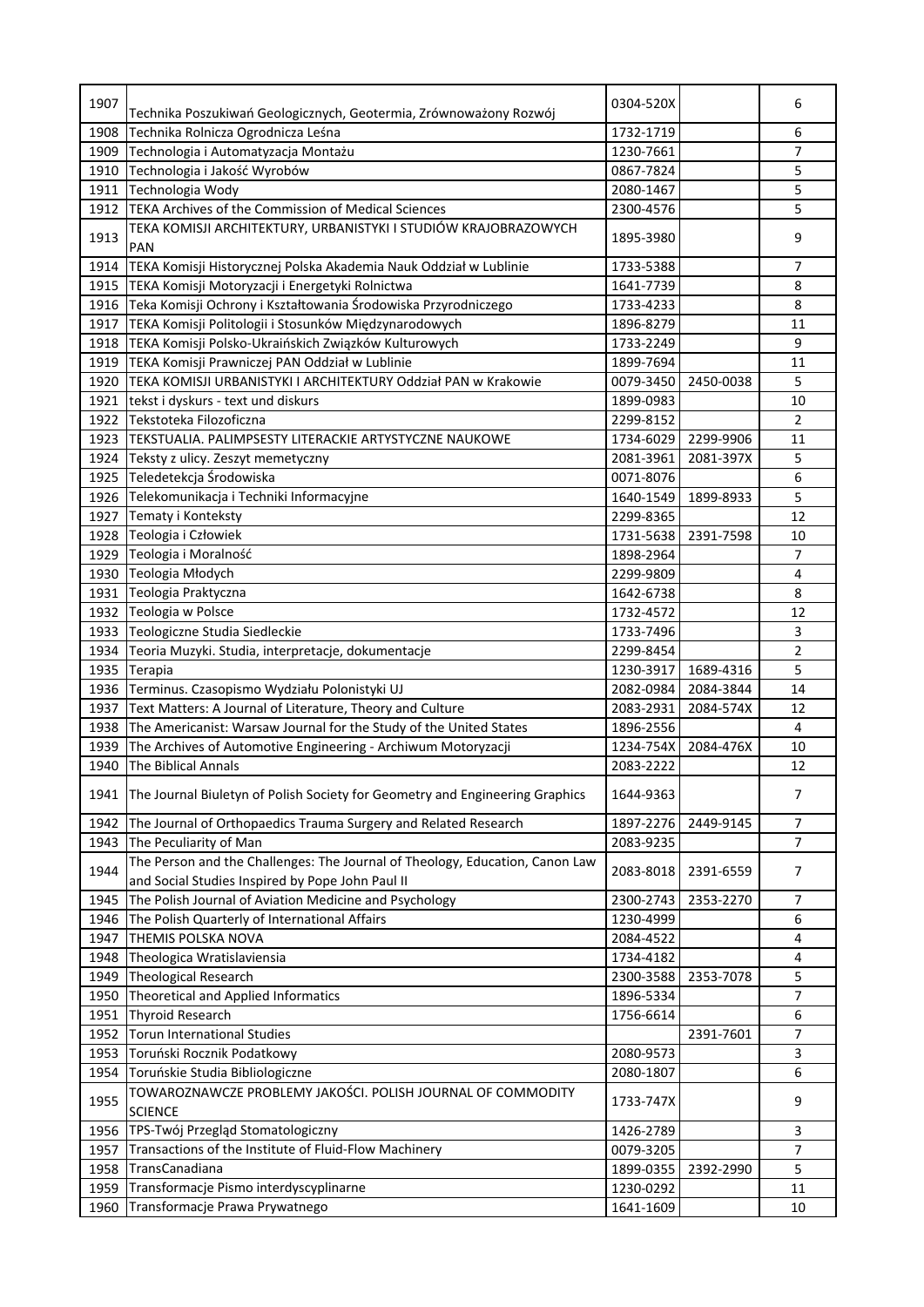| 1961 | TransNav - The International Journal on Marine Navigation and Safety of Sea    | 2083-6473 | 2083-6481 | 12             |
|------|--------------------------------------------------------------------------------|-----------|-----------|----------------|
|      | Transportation                                                                 |           |           |                |
| 1962 | Transport i Komunikacja                                                        | 1732-2774 |           | 3              |
| 1963 | Transport Miejski i Regionalny                                                 | 1732-5153 |           | 7              |
| 1964 | <b>Transport Problems</b>                                                      | 1896-0596 | 2300-861X | 14             |
| 1965 | Transport Przemysłowy i Maszyny Robocze                                        | 1899-5489 |           | 4              |
| 1966 | <b>Transport Samochodowy</b>                                                   | 1731-2795 |           | 3              |
| 1967 | <b>Trends in Sport Sciences</b>                                                | 2299-9590 |           | 9              |
| 1968 | <b>TRIBOLOGIA</b>                                                              | 0208-7774 | 1732-422X | 15             |
| 1969 | <b>Trzeci Sektor</b>                                                           | 1733-2265 |           | 6              |
| 1970 | TTS Technika Transportu Szynowego                                              | 1232-3829 |           | 5              |
| 1971 | Turystyka i Rekreacja                                                          | 1895-3700 |           | 4              |
| 1972 | Turystyka Kulturowa                                                            | 1689-4642 |           | 9              |
| 1973 | Turyzm / Tourism                                                               | 0867-5856 | 2080-6922 | 8              |
| 1974 | Twórczość Ludowa. Kwartalnik Stowarzyszenia Twórców Ludowych                   | 0860-4126 |           | 7              |
| 1975 | U schyłku starożytności. Studia źródłoznawcze                                  | 2080-8097 |           | 8              |
| 1976 | Ubezpieczenia w Rolnictwie. Materiały i Studia                                 | 1507-4757 |           | 5              |
| 1977 | Unia Europejska - perspektywy społeczno-ekonomiczne                            | 2084-5146 |           | 6              |
| 1978 | Unia Europejska.pl                                                             | 2084-2694 |           | 11             |
| 1979 | UNIVERSITAS GEDANENSIS                                                         | 1230-0152 |           | 5              |
| 1980 | Universitatis Iagellonicae Acta Mathematica                                    | 0083-4386 | 2084-3828 | 7              |
| 1981 | Uniwersyteckie Czasopismo Socjologiczne                                        | 2299-2367 |           | $\overline{2}$ |
| 1982 | URBANISTYKA. MIĘDZYUCZELNIANE ZESZYTY NAUKOWE                                  | 1426-7446 |           | 3              |
| 1983 | Verbum Vitae                                                                   | 1644-8561 |           | 7              |
| 1984 | <b>Vibrations in Physical Systems</b>                                          | 0860-6897 |           | 5              |
| 1985 | <b>VOLUMINA JURASSICA</b>                                                      | 1731-3708 |           | 14             |
| 1986 | <b>VOX PATRUM</b>                                                              | 0860-9411 |           | 11             |
| 1987 | W Dobrym Rytmie                                                                | 1896-7892 | 2300-7389 | 4              |
| 1988 | WADOVIANA. PRZEGLĄD HISTORYCZNO-KULTURALNY                                     | 1505-0181 |           | 4              |
| 1989 | Warmińsko-Mazurski Kwartalnik Naukowy, Nauki Społeczne                         | 2084-1140 |           | 5              |
| 1990 | Warsaw East European Review                                                    | 2299-2421 |           | 4              |
| 1991 | Warsaw Forum of Economic Sociology                                             | 2081-9633 |           | 5              |
| 1992 | Warszawskie Studia Pastoralne                                                  | 1895-3204 | 2353-8147 | 8              |
| 1993 | Warszawskie Studia Teologiczne                                                 | 0209-3782 |           | 6              |
|      | Werkwinkel: Journal of Low Countries and South African Studies / Werkwinkel:   |           |           |                |
| 1994 | Tijdschrift voor Nederlandse en Zuid-Afrikaanse Studies / Werkwinkel: Tydskrif | 1896-3307 |           | 11             |
|      | vir Nederlandse en Suid-Afrikaanse Studies                                     |           |           |                |
| 1995 | Weterynaria                                                                    | 2300-5114 |           | 2              |
| 1996 | Weterynaria w Praktyce                                                         | 1732-1999 |           | 3              |
| 1997 | Weterynaria w Terenie                                                          | 1896-7655 |           | 3              |
| 1998 | Wiadomosci Archeologiczne                                                      | 0043-5082 |           | 12             |
| 1999 | <b>WIADOMOŚCI BOTANICZNE</b>                                                   | 0043-5090 |           | 8              |
| 2000 | Wiadomości Chemiczne                                                           | 0043-5104 | 2300-0295 | 7              |
| 2001 | Wiadomości Elektrotechniczne                                                   | 0043-5112 |           | 6              |
| 2002 | WIADOMOŚCI ENTOMOLOGICZNE                                                      | 0138-0737 |           | 6              |
| 2003 | Wiadomości Górnicze                                                            | 0043-5120 |           | 5              |
| 2004 | Wiadomości Historyczne                                                         | 0511-9162 |           | 10             |
| 2005 | Wiadomości Konserwatorskie - Journal of Heritage Conservation                  | 0860-2395 |           | 13             |
| 2006 | Wiadomości Lekarskie                                                           | 0043-5147 |           | 11             |
| 2007 | Wiadomości Melioracyjne i Łąkarskie                                            | 0510-4262 |           | 8              |
| 2008 | Wiadomości Numizmatyczne                                                       | 0043-5155 |           | 12             |
| 2009 | Wiadomości Statystyczne                                                        | 0043-518X |           | 12             |
| 2010 | WIADOMOŚCI ZOOTECHNICZNE                                                       | 1731-8068 |           | $\overline{7}$ |
| 2011 | WIDOK. TEORIE I PRAKTYKI KULTURY WIZUALNEJ                                     | 2300-200X |           | 11             |
| 2012 | Wiedza Obronna                                                                 | 0209-0031 |           | $\overline{2}$ |
| 2013 | Wiek Oświecenia                                                                | 0137-6942 |           | 12             |
| 2014 | Wieki Stare i Nowe                                                             | 1899-1556 | 2353-9739 | 8              |
| 2015 | Wielkopolskie Sprawozdania Archeologiczne                                      | 1734-4549 |           | 4              |
| 2016 | WIELOGŁOS. PISMO WYDZIAŁU POLONISTYKI UJ                                       | 1897-1962 | 2084-395X | 12             |
|      |                                                                                |           |           |                |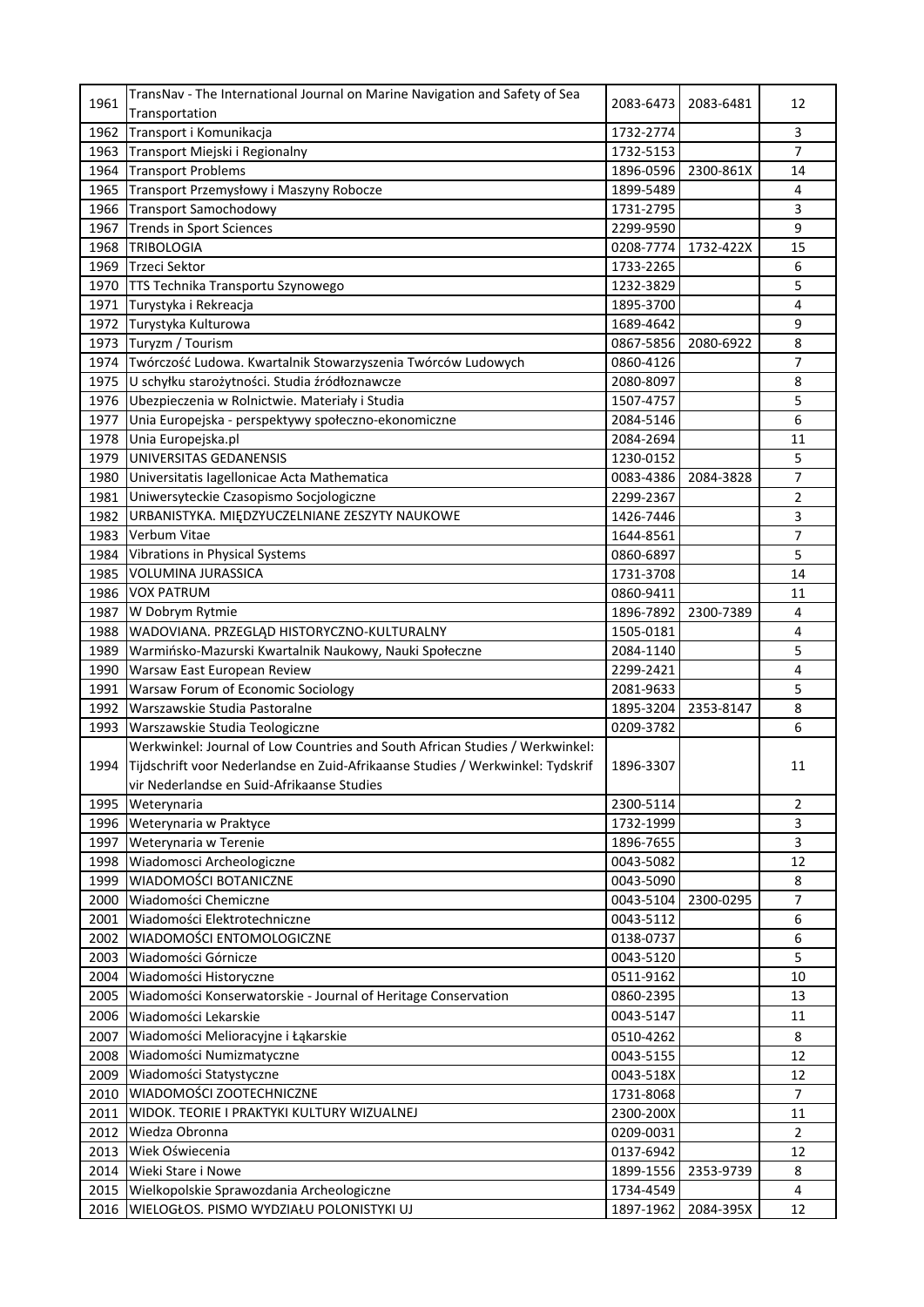| 2017 | WIEŚ I ROLNICTWO                                                           | 0137-1673 |           | 14             |
|------|----------------------------------------------------------------------------|-----------|-----------|----------------|
| 2018 | Władza sądzenia                                                            |           | 2300-1690 | 4              |
| 2019 | Woda-Środowisko-Obszary Wiejskie                                           | 1642-8145 |           | 10             |
| 2020 | WOJSKOWY PRZEGLĄD PRAWNICZY                                                | 0137-7272 |           | 5              |
| 2021 | Wolność i Solidarność                                                      | 2082-6826 |           | 3              |
| 2022 | <b>World Scientific News</b>                                               |           | 2392-2192 | 6              |
| 2023 | Wratislaviensium Studia Classica olim Classica Wratislaviensia             | 0578-4387 | 2449-6901 | 7              |
| 2024 | Wroclaw Review of Law, Administration & Economics                          |           | 2084-1264 | 6              |
| 2025 | Wrocławski Przegląd Teologiczny                                            | 1231-1731 |           | 7              |
| 2026 | Wrocławski Rocznik Historii Mówionej                                       | 2084-0578 |           | 5              |
| 2027 | Wrocławskie Studia Erazmiańskie                                            | 2080-332X |           | 6              |
| 2028 | Wrocławskie Studia Politologiczne                                          |           |           | 7              |
|      |                                                                            | 1643-0328 |           | 3              |
| 2029 | WROCŁAWSKIE STUDIA SĄDOWE                                                  | 2084-0454 |           |                |
| 2030 | Wrocławskie Studia Wschodnie                                               | 1429-4168 |           | 13             |
| 2031 | Wrocławsko-Lwowskie Zeszyty Prawnicze Вроцлавсько-львівський               | 2082-4939 |           | 7              |
|      | юридичний збірник                                                          |           |           |                |
| 2032 | Wschodni Rocznik Humanistyczny                                             | 1731-982X |           | 7              |
| 2033 | Wschodnioznawstwo                                                          | 2082-7695 |           | 9              |
| 2034 | Współczesna Gospodarka                                                     | 2082-677X |           | 9              |
| 2035 | Współczesna Onkologia                                                      | 1428-2526 | 1897-4309 | 14             |
| 2036 | Współczesne Pielęgniarstwo i Ochrona Zdrowia                               | 2084-4212 |           | 1              |
| 2037 | Współczesne Problemy Zarządzania                                           | 1689-7293 |           | 5              |
| 2038 | Współczesne problemy zarządzania                                           | 2300-5157 | 2450-0305 | 4              |
| 2039 | Wszechświat pismo przyrodnicze                                             | 0043-9592 |           | 2              |
| 2040 | Wycena. Wartość, Obrót, Zarządzanie Nieruchomościami                       | 1230-8781 |           | 2              |
| 2041 | Wychowanie na co Dzień                                                     | 1230-7785 |           | 4              |
| 2042 | Wychowanie w Rodzinie                                                      | 2082-9019 | 2300-5866 | 10             |
| 2043 | YEARBOOK OF ANTITRUST AND REGULATORY STUDIES                               | 1689-9024 |           | 10             |
| 2044 | Yearbook of Conrad Studies (Poland)                                        | 1899-3028 | 2084-3941 | 8              |
| 2045 | Yearbook of Eastern European Studies                                       | 2300-5424 |           | 5              |
| 2046 | YEARBOOK OF POLISH EUROPEAN STUDIES                                        | 1428-1503 |           | 10             |
| 2047 | Z Badań nad Książką i Księgozbiorami Historycznymi                         | 1897-0788 |           | 9              |
| 2048 | Z badań nad wpływem antropopresji na środowisko                            | 1895-6785 |           | $\overline{4}$ |
| 2049 | Z Teorii i Praktyki Dydaktycznej Języka Polskiego                          | 0208-5011 | 2353-9577 | 9              |
| 2050 | Z Zagadnień Nauk Sądowych                                                  | 1230-7483 |           | 14             |
| 2051 | Z zagadnień zabezpieczenia społecznego                                     | 2081-2310 | 2084-4387 | 3              |
|      | Zabawy i Zabawki. Studia Antropologiczne                                   |           |           |                |
| 2052 |                                                                            | 1428-2259 |           | 5              |
| 2053 | Zabezpieczenie Społeczne. Teoria, Prawo, Praktyka. Zeszyty Naukowe Zakładu | 2299-2332 |           | 3              |
|      | Zabezpieczenia Społecznego IPS UW                                          |           |           |                |
| 2054 | ZAGADNIENIA DORADZTWA ROLNICZEGO                                           | 1232-3578 |           | 10             |
| 2055 | Zagadnienia Ekonomiki Rolnej                                               | 0044-1600 | 2392-3458 | 15             |
| 2056 | Zagadnienia Informacji Naukowej                                            | 0324-8194 | 2392-2648 | 8              |
| 2057 | Zagadnienia Rodzajow Literackich/ Problems of Literary Genres              | 0084-4446 |           | 14             |
| 2058 | Zagłada Żydów. Studia i Materiały                                          | 1895-247X |           | 11             |
| 2059 | Zamojskie Studia i Materiały Seria: Fizjoterapia                           | 1507-9090 |           | 4              |
| 2060 | Zamojskie Studia i Materiały. Seria: Pedagogika                            | 2084-5405 |           | $\overline{7}$ |
| 2061 | Zapiski Historyczne. Poświęcone Historii Pomorza i Krajów Bałtyckich       | 0044-1791 | 2449-8637 | 15             |
| 2062 | Zarządzanie Biblioteką                                                     | 2081-1004 |           | 5              |
| 2063 | Zarządzanie Finansami i Rachunkowość                                       | 2300-9683 |           | 6              |
| 2064 | Zarządzanie i Edukacja                                                     | 1428-474X |           | 5              |
| 2065 | Zarządzanie i Finanse                                                      | 2084-5189 |           | 10             |
| 2066 | Zarządzanie Innowacyjne w Gospodarce i Biznesie                            | 1895-5088 | 2391-5129 | 6              |
| 2067 | Zarządzanie Jakością                                                       | 1734-3534 |           | 3              |
| 2068 | Zarządzanie mediami                                                        | 2353-5938 | 2354-0214 | 6              |
| 2069 | Zarządzanie ochroną przyrody w lasach                                      | 2081-1438 | 2391-4106 | 5              |
| 2070 | Zarządzanie Przedsiębiorstwem                                              | 1643-4773 |           | 7              |
| 2071 | Zarządzanie Publiczne                                                      | 1898-3529 |           | 14             |
|      | ZARZĄDZANIE PUBLICZNE. ZESZYTY NAUKOWE INSTYTUTU SPRAW                     |           |           |                |
| 2072 | PUBLICZNYCH UJ                                                             | 1896-0200 | 2084-3968 | 11             |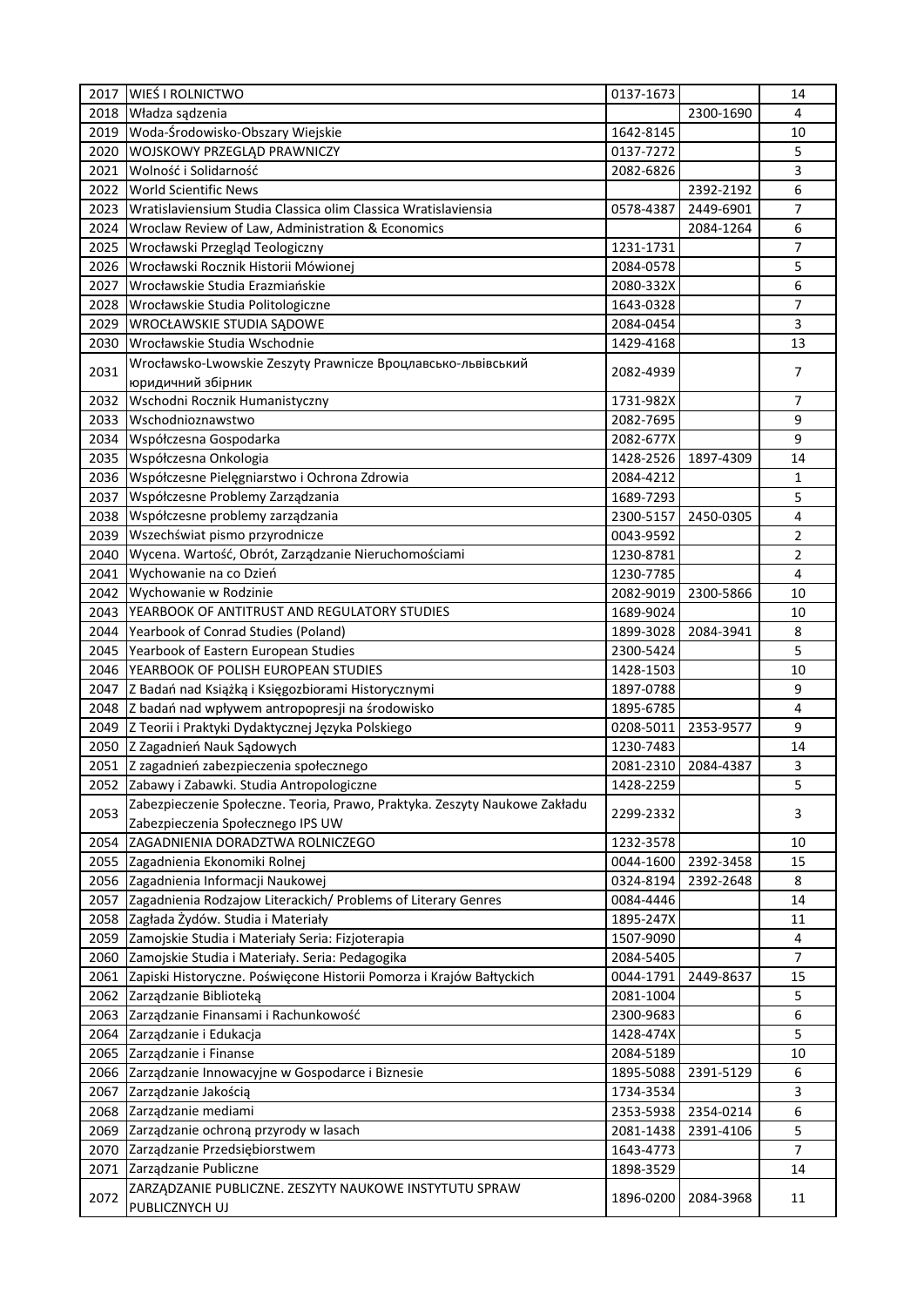|      | 2073 Zarządzanie w kulturze                                                  | 1896-8201 | 2084-3976 | 14             |
|------|------------------------------------------------------------------------------|-----------|-----------|----------------|
| 2074 | ZARZĄDZANIE ZASOBAMI LUDZKIMI                                                | 1641-0874 |           | 13             |
|      | 2075 Zarządzanie. Teoria i praktyka                                          | 2081-1586 | 2449-9730 | 5              |
| 2076 | Zdrowie i Społeczeństwo                                                      | 2082-2804 |           | 3              |
| 2077 | Zdrowie Publiczne                                                            | 0044-2011 | 2083-4829 | 8              |
| 2078 | Zeitschrift des Verbandes Polnischer Germanisten                             |           | 2353-4893 | 7              |
|      | Zeszyt Naukowy Uniwesytetu Szczecińskiego. Współczesne Problemy              |           |           |                |
| 2079 | Ekonomiczne. Globalizacja. Liberalizacja. Etyka                              | 2081-9579 | 2353-2815 | 6              |
| 2080 | Zeszyt Naukowy Wyższej Szkoły Zarządzania i Bankowości w Krakowie            | 1897-659X | 2300-6285 | 9              |
| 2081 | Zeszyt Studencki Kół Naukowych Wydziału Prawa i Administracji UAM            | 2299-2774 |           | 2              |
| 2082 | Zeszyty Artystyczne                                                          | 1232-6682 |           | 5              |
| 2083 | <b>ZESZYTY CHOJNICKIE</b>                                                    | 1509-3050 |           | 2              |
|      |                                                                              | 1429-5911 |           | 2              |
| 2084 | Zeszyty Chorzowskie                                                          |           |           |                |
| 2085 | Zeszyty Cyrylo-Metodiańskie                                                  |           | 2449-8297 | 6              |
| 2086 | Zeszyty Etnologii Wrocławskiej                                               | 1642-0977 | 2084-560X | 7              |
| 2087 | Zeszyty Formacji Katechetów                                                  | 1642-090X |           | 6              |
| 2088 | Zeszyty Gdyńskie                                                             | 1896-3463 |           | 3              |
| 2089 | Zeszyty Historyczne WiN-u                                                    | 1230-106X |           | $\overline{2}$ |
| 2090 | Zeszyty Historyczno-Teologiczne. Rocznik Zmartwychwstańców                   | 1732-0356 |           | 6              |
| 2091 | Zeszyty Kaliskiego Towarzystwa Przyjaciół Nauk                               | 1426-6547 |           | 6              |
| 2092 | <b>ZESZYTY KOMIKSOWE</b>                                                     | 1733-3008 |           | 4              |
| 2093 | Zeszyty Łużyckie                                                             | 0867-6364 |           | 12             |
| 2094 | Zeszyty Naukowe                                                              | 1897-2500 |           | 7              |
| 2095 | Zeszyty Naukowe                                                              | 1734-4468 |           | 6              |
| 2096 | <b>ZESZYTY NAUKOWE</b>                                                       | 1641-9723 |           | 4              |
| 2097 | Zeszyty Naukowe                                                              | 1642-9613 | 2300-5475 | 4              |
|      | Zeszyty Naukowe Wyższa Szkoła Oficerska Wojsk Lądowych imienia generała      |           |           |                |
| 2098 | Tadeusza Kościuszki                                                          | 1731-8157 | 2300-0090 | 8              |
| 2099 |                                                                              | 2300-3170 |           | 3              |
|      | Zeszyty Naukowe (Wyższa Szkoła Agrobiznesu w Łomży)                          |           |           |                |
| 2100 | Zeszyty Naukowe / Almamer Szkoła Wyższa                                      | 2299-5722 | 2300-8083 | 5              |
| 2101 | Zeszyty Naukowe Akademii Marynarki Wojennej                                  | 0860-889X | 2300-5300 | 7              |
| 2102 | Zeszyty Naukowe Akademii Morskiej w Gdyni                                    | 1644-1818 |           | 7              |
| 2103 | Zeszyty Naukowe Akademii Morskiej w Szczecinie                               | 1733-8670 | 2392-0378 | 8              |
| 2104 | Zeszyty Naukowe Akademii Obrony Narodowej                                    | 0867-2245 | 2299-6753 | 8              |
| 2105 | Zeszyty Naukowe Centrum Badań im. Edyty Stein                                | 1895-2984 |           | 4              |
| 2106 | Zeszyty Naukowe Collegium Balticum                                           | 2391-9094 |           | 5              |
| 2107 | Zeszyty Naukowe Dolnośląskiej Wyższej Szkoły Przedsiębiorczości i Techniki w |           |           | 7              |
|      | Polkowicach. Studia z Nauk Społecznych                                       | 2082-7547 |           |                |
|      | Zeszyty Naukowe Dolnośląskiej Wyższej Szkoły Przedsiębiorczości i Techniki.  |           |           |                |
| 2108 | Studia z Nauk Technicznych                                                   | 2299-3355 |           | 4              |
| 2109 | Zeszyty Naukowe Ekonomia i Zarządzanie                                       | 1896-8147 |           | $\overline{2}$ |
| 2110 | Zeszyty Naukowe Gdańskiej Szkoły Wyższej                                     | 1896-2505 |           | 5              |
|      |                                                                              |           |           |                |
| 2111 | Zeszyty Naukowe Instytutu Administracji Akademii im. Jana Długosza w         | 1730-2889 |           | 3              |
|      | Częstochowie, Gubernaculum et Administratio, Historia, Prawo, Administracja  |           |           |                |
|      |                                                                              |           |           |                |
| 2112 | Zeszyty Naukowe Instytutu Gospodarki Surowcami Mineralnymi i Energią PAN     | 2080-0819 |           | 9              |
|      |                                                                              |           |           |                |
| 2113 | Zeszyty Naukowe Instytutu Ogrodnictwa                                        | 2300-5882 |           | 6              |
| 2114 | Zeszyty Naukowe Instytutu Pojazdów / Politechnika Warszawska                 | 1642-347X |           | 8              |
| 2115 |                                                                              | 2082-6702 |           | 7              |
|      | Zeszyty Naukowe Inżynieria Lądowa i Wodna w Kształtowaniu Środwiska          |           |           |                |
| 2116 | Zeszyty Naukowe KUL                                                          | 0044-4405 |           | 10             |
| 2117 | Zeszyty Naukowe Małopolskiej Wyższej Szkoły Ekonomicznej w Tarnowie          | 1506-2635 |           | 9              |
|      |                                                                              |           |           |                |
| 2118 | Zeszyty Naukowe Muzeum Budownictwa Ludowego Park Etnograficzny w             | 2083-5523 |           | 4              |
|      | Olsztynku                                                                    |           |           |                |
| 2119 | Zeszyty Naukowe Ochrony Zdrowia Zdrowie Publiczne i Zarządzanie              | 1731-7398 | 2084-2627 | 11             |
| 2120 | Zeszyty Naukowe OstrołęckiegoTowarzystwa Naukowego                           | 0860-9608 |           | 9              |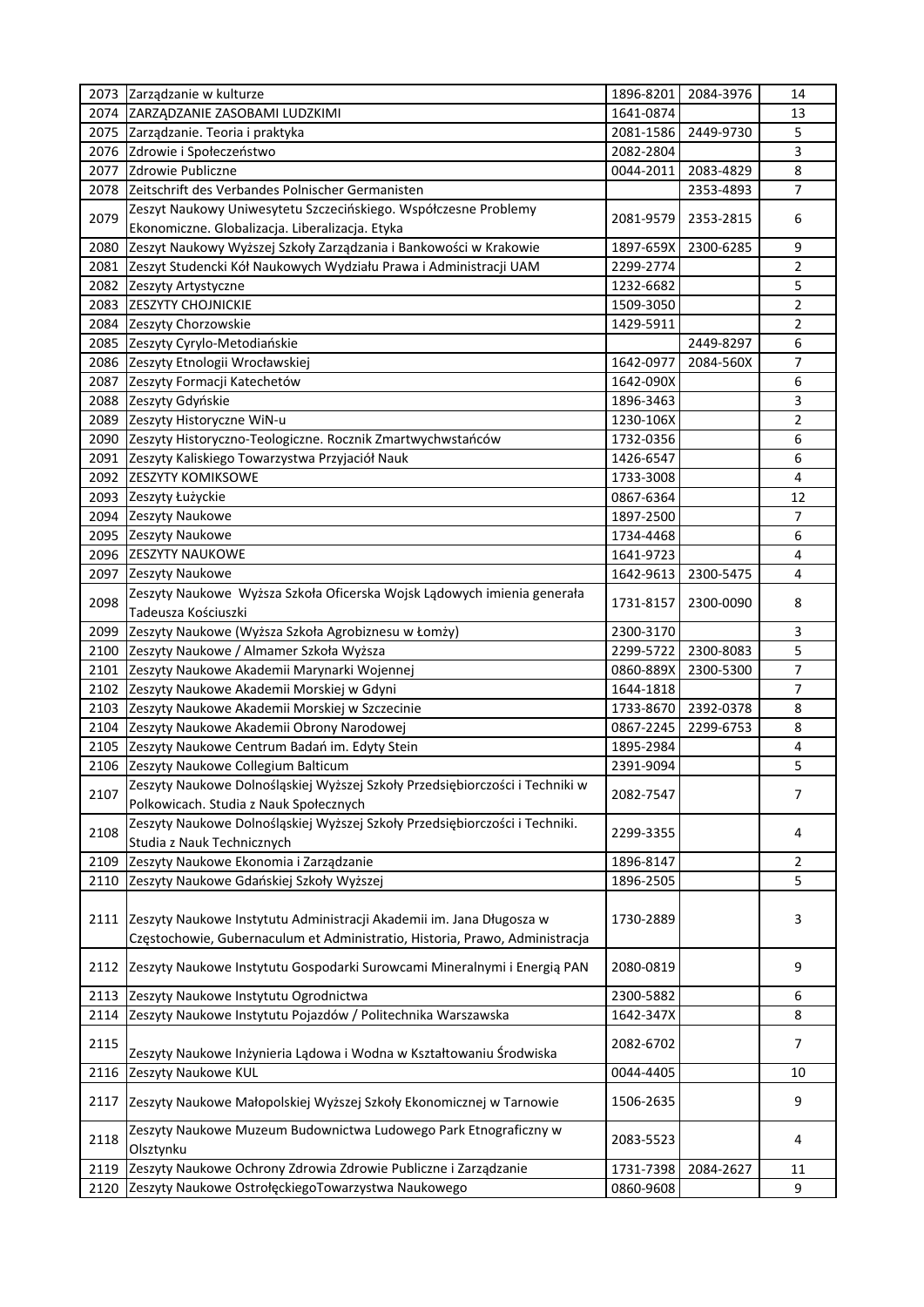| 2121 | Zeszyty Naukowe Państwowej Wyższej Szkoły Zawodowej im. Witelona w<br>Legnicy                                         | 1896-8333 | 2449-9013 | 7              |
|------|-----------------------------------------------------------------------------------------------------------------------|-----------|-----------|----------------|
| 2122 | Zeszyty Naukowe Pedagogiki Specjalnej                                                                                 | 2300-6463 | 2449-8815 | 4              |
| 2123 | Zeszyty Naukowe Politechniki Częstochowskiej Zarządzanie                                                              | 2083-1560 |           | 7              |
| 2124 | Zeszyty Naukowe Politechniki Częstochowskiej. Budownictwo.                                                            | 0860-7214 | 0526-5916 | 8              |
| 2125 | Zeszyty Naukowe Politechniki Poznańskiej. Architektura i Urbanistyka                                                  | 1507-6407 |           | 3              |
| 2126 | Zeszyty Naukowe Politechniki Poznańskiej. Organizacja i Zarządzanie                                                   | 0239-9415 |           | 10             |
| 2127 | Zeszyty Naukowe Politechniki Rzeszowskiej. Elektrotechnika                                                            | 0209-2662 |           | 3              |
| 2128 | Zeszyty Naukowe Politechniki Rzeszowskiej. Mechanika                                                                  | 0209-2689 | 2300-5211 | $\overline{7}$ |
| 2129 | Zeszyty Naukowe Politechniki Śląskiej seria Matematyka Stosowana                                                      | 2084-073X |           | 4              |
| 2130 | Zeszyty Naukowe Polityki Europejskie, Finanse i Marketing                                                             | 2081-3430 |           | 13             |
| 2131 | ZESZYTY NAUKOWE PWSZ w Płocku. NAUKI EKONOMICZNE                                                                      | 1644-888X | 2449-7975 | 5              |
| 2132 | Zeszyty Naukowe Rozprawy Humanistyczne                                                                                | 1731-2221 |           | 3              |
| 2133 | ZESZYTY NAUKOWE SĄDOWNICTWA ADMINISTRACYJNEGO                                                                         | 1734-803X |           | 8              |
| 2134 | Zeszyty Naukowe SGSP                                                                                                  | 0239-5223 |           | $\overline{7}$ |
| 2135 | Zeszyty Naukowe Szkoły Głównej Gospodarstwa Wiejskiego w Warszawie<br>Ekonomika i Organizacja Gospodarki Żywnościowej | 2081-6979 |           | 13             |
| 2136 | Zeszyty Naukowe Szkoły Głównej Gospodarstwa Wiejskiego w Warszawie<br>Problemy Rolnictwa Światowego                   | 2081-6960 |           | 13             |
| 2137 | Zeszyty Naukowe Szkoły Wyższej Przymierza Rodzin - Seria Pedagogiczna                                                 | 2082-2944 |           | 4              |
| 2138 | Zeszyty Naukowe Telekomunikacja I Elektronika                                                                         | 1899-0088 |           | 5              |
| 2139 | Zeszyty Naukowe Towarzystwa Doktorantów Uniwersytetu Jagiellońskiego.<br>Nauki Humanistyczne                          | 2082-9469 |           | 5              |
| 2140 | Zeszyty Naukowe Towarzystwa Doktorantów Uniwersytetu Jagiellońskiego.<br>Nauki Społeczne                              | 2082-9213 |           | 5              |
| 2141 | Zeszyty Naukowe Towarzystwa Doktorantów Uniwersytetu Jagiellońskiego.<br>Nauki Ścisłe                                 | 2082-3827 |           | $\mathbf{1}$   |
| 2142 | Zeszyty Naukowe Uczelni Vistula                                                                                       | 1509-3670 |           | 8              |
| 2143 | Zeszyty Naukowe Uniwersytetu Ekonomicznego w Krakowie                                                                 | 1898-6447 |           | 11             |
| 2144 | Zeszyty Naukowe Uniwersytetu Gdańskiego. Ekonomika Transportu i Logistyka                                             | 0208-4821 |           | 8              |
| 2145 | Zeszyty Naukowe Uniwersytetu Jagiellońskiego "Prace Etnograficzne"                                                    | 0083-4327 | 2299-9558 | 10             |
| 2146 | Zeszyty Naukowe Uniwersytetu Jagiellońskiego "Prace z prawa własności<br>intelektualnej"                              | 1689-7080 |           | 13             |
| 2147 | Zeszyty Naukowe Uniwersytetu Jagiellońskiego, Prace Historyczne                                                       | 0083-4351 | 2084-4069 | 15             |
| 2148 | Zeszyty Naukowe Uniwersytetu Przyrodniczego we Wrocławiu - Rolnictwo                                                  | 1897-2098 |           | 9              |
| 2149 | Zeszyty Naukowe Uniwersytetu Przyrodniczego we Wrocławiu, Biologia i<br>Hodowla Zwierząt                              | 1897-8223 |           | 5              |
| 2150 | Zeszyty Naukowe Uniwersytetu Przyrodniczo-Humanistycznego w Siedlcach.<br>Seria: Administracja i Zarządzanie          | 2082-5501 |           | 9              |
| 2151 | Zeszyty Naukowe Uniwersytetu Rzeszowskiego Seria Filologiczna<br>Glottodydaktyka                                      | 1643-0506 | 2084-4816 | 5              |
| 2152 | ZESZYTY NAUKOWE UNIWERSYTETU RZESZOWSKIEGO SERIA PRAWNICZA                                                            | 1730-3508 |           | $\overline{7}$ |
| 2153 | ZESZYTY NAUKOWE UNIWERSYTETU RZESZOWSKIEGO.SERIA FILOLOGICZNA.<br>DYDAKTYKA/ DYDAKTYKA POLONISTYCZNA                  | 1643-0484 |           | 4              |
| 2154 | Zeszyty Naukowe Uniwersytetu Szczecińskiego Acta Politica                                                             | 0867-0617 |           | 9              |
| 2155 | Zeszyty Naukowe Uniwersytetu Szczecińskiego Ekonomiczne Problemy Turystyki                                            | 1644-0501 | 2353-3188 | 13             |
| 2156 | Zeszyty Naukowe Uniwersytetu Szczecińskiego Ekonomiczne Problemy Usług                                                | 1640-6818 | 1896-382X | 8              |
| 2157 | Zeszyty Naukowe Uniwersytetu Szczecińskiego Problemy Transportu i Logistyki                                           | 1644-275X | 2353-3005 | 10             |
| 2158 | Zeszyty Naukowe Uniwersytetu Szczecińskiego. Problemy Zarządzania,<br>Finansów i Marketingu                           | 1509-0507 | 2353-2874 | 9              |
| 2159 | Zeszyty Naukowe Uniwersytetu Zielonogórskiego / Inżynieria Środowiska                                                 | 1895-7323 |           | 7              |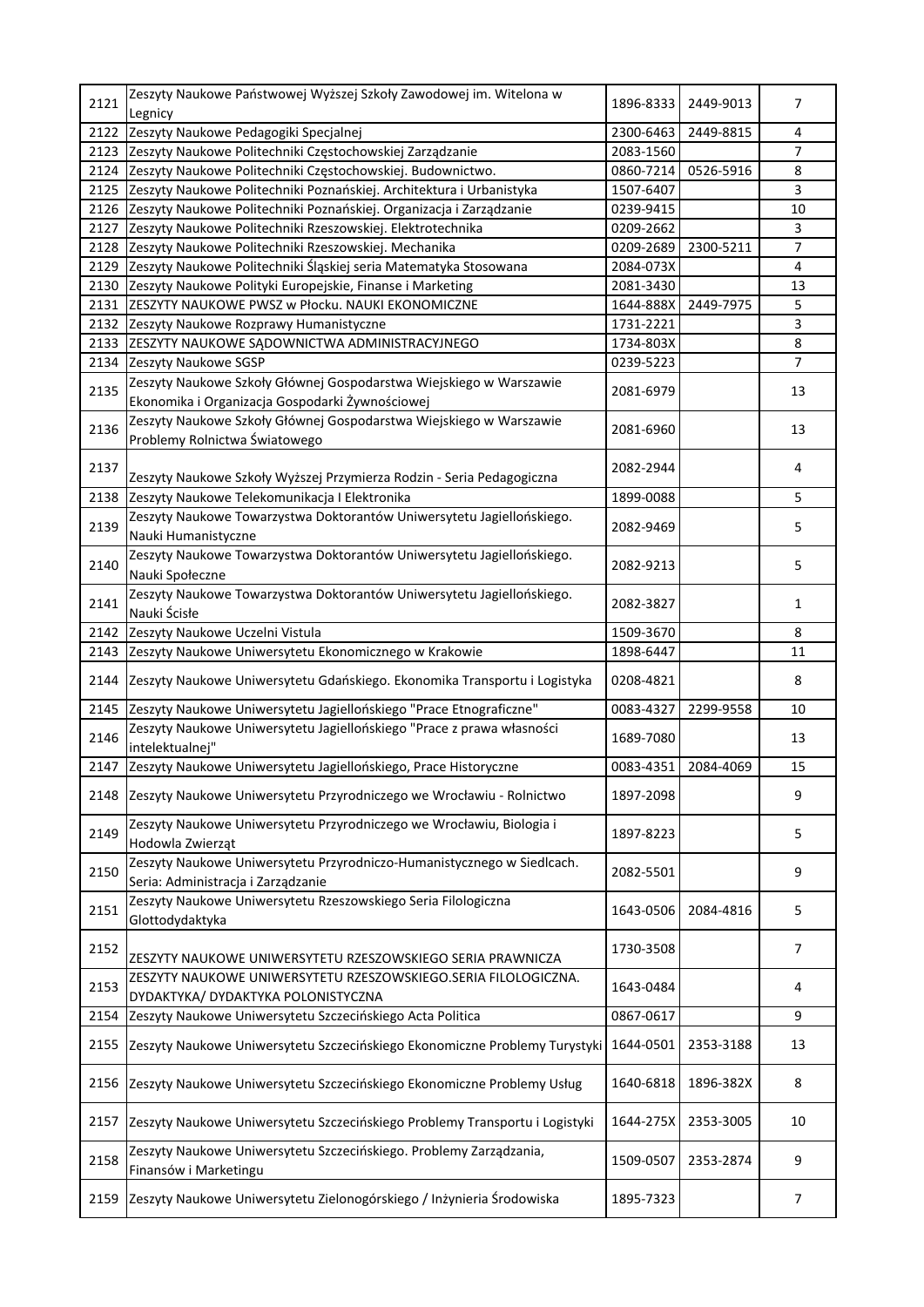| 2160 | Zeszyty Naukowe Warszawskiej Wyższej Szkoły Informatyki                                                                    | 1896-396X | 2082-8349 | 5              |
|------|----------------------------------------------------------------------------------------------------------------------------|-----------|-----------|----------------|
| 2161 | Zeszyty Naukowe Wielkopolskiego Centrum Onkologii                                                                          | 1734-0489 |           | 4              |
| 2162 | Zeszyty Naukowe WSG w Bydgoszczy Ekonomia                                                                                  | 1733-8891 |           | 4              |
| 2163 | Zeszyty Naukowe WSG w Bydgoszczy Turystyka i Rekreacja                                                                     | 1734-6436 |           | 4              |
| 2164 | Zeszyty Naukowe WSHE                                                                                                       | 1507-7403 |           | 4              |
| 2165 | Zeszyty Naukowe WSKFiT                                                                                                     |           | 2391-8640 | 3              |
|      |                                                                                                                            |           |           |                |
| 2166 | Zeszyty Naukowe Wydziału Elektroniki i Informatyki Politechniki Koszalińskiej                                              | 1897-7421 |           | 3              |
| 2167 | Zeszyty Naukowe Wydziału Elektrotechniki i Automatyki Politechniki Gdańskiej                                               | 2353-1290 |           | 10             |
| 2168 | Zeszyty Naukowe Wydziału Nauk Ekonomicznych / Politechnika Koszalińska                                                     | 2300-1232 |           | 6              |
| 2169 | Zeszyty Naukowe Wydziału Zamiejscowego w Chorzowie Wyższej Szkoły<br>Bankowej w Poznaniu                                   | 1642-9605 |           | 6              |
| 2170 | Zeszyty Naukowe Wyższej Szkoły Administracji i Biznesu im. Eugeniusza<br>Kwiatkowskiego w Gdyni                            | 1428-7889 |           | 4              |
| 2171 | Zeszyty Naukowe Wyższej Szkoły Bankowej w Poznaniu                                                                         | 1426-9724 |           | 8              |
| 2172 | Zeszyty Naukowe Wyższej Szkoły Bankowej we Wrocławiu                                                                       | 1643-7772 | 2392-1153 | 8              |
|      |                                                                                                                            |           |           |                |
| 2173 | Zeszyty Naukowe Wyższej Szkoły Ekonomiczno-Społecznej w Ostrołęce                                                          | 2391-9167 |           | 9              |
| 2174 | Zeszyty Naukowe Wyższej Szkoły Ekonomii i Informatyki w Krakowie                                                           | 1734-5391 |           | 5              |
| 2175 | Zeszyty Naukowe Wyższej Szkoły Finansów i Prawa w Bielsku-Białej                                                           | 2084-1809 |           | $\overline{7}$ |
| 2176 | Zeszyty Naukowe Wyższej Szkoły Humanitas Pedagogika                                                                        | 1896-4591 |           | 7              |
| 2177 | Zeszyty Naukowe Wyższej Szkoły Humanitas Zarządzanie                                                                       | 1899-8658 |           | 8              |
| 2178 | Zeszyty Naukowe Wyższej Szkoły Informatyki                                                                                 | 1643-0689 |           | 4              |
| 2179 | Zeszyty Naukowe Wyższej Szkoły Informatyki, Zarządzania i Administracji                                                    | 1641-9707 |           | 7              |
| 2180 | Zeszyty Naukowe Wyższej Szkoły Technicznej w Katowicach                                                                    | 2082-7016 |           | 4              |
| 2181 | Zeszyty Naukowe Wyższej Szkoły Turystyki i Ekologii                                                                        | 2084-8722 |           | 5              |
| 2182 | Zeszyty Naukowe Wyższej Szkoły Zarządzania Ochroną Pracy w Katowicach                                                      | 1895-3794 | 2300-0376 | 7              |
| 2183 | Zeszyty Naukowe Zbliżenia Cywilizacyjne                                                                                    | 1896-4087 |           | 4              |
| 2184 | Zeszyty Naukowe. Cieplne Maszyny Przepływowe - Turbomachinery /                                                            | 0137-2661 |           | 5              |
|      | Politechnika Łódzka                                                                                                        |           |           |                |
| 2185 | Zeszyty Naukowe. Elektrotechnika / Uniwersytet Technologiczno-Przyrodniczy                                                 | 0209-0570 |           | 2              |
| 2186 | Zeszyty Naukowe. Organizacja i Zarządzanie / Politechnika Łódzka                                                           | 0137-2599 |           | 6              |
| 2187 | Zeszyty Naukowe. Organizacja i Zarządzanie / Politechnika Śląska                                                           | 1641-3466 |           | 11             |
|      | 2188 Zeszyty Naukowe. Studia Informatica / Uniwersytet Szczeciński                                                         | 0867-1753 | 2300-410X | 7              |
| 2189 | Zeszyty Naukowe. Transport / Politechnika Śląska                                                                           | 0209-3324 |           | 9              |
| 2190 | Zeszyty Naukowe. Turystyka i Rekreacja                                                                                     | 1899-7228 |           | 7              |
| 2191 | Zeszyty Naukowo-Techniczne Stowarzyszenia Inżynierów i Techników<br>Komunikacji w Krakowie. Seria: Materiały Konferencyjne | 1231-9171 |           | 5              |
| 2192 | ZESZYTY PRACY SOCJALNEJ                                                                                                    | 1507-4285 | 2449-6138 | 9              |
| 2193 | Zeszyty Prasoznawcze                                                                                                       | 0555-0025 | 2299-6362 | 14             |
| 2194 | Zeszyty Prawnicze                                                                                                          | 1643-8183 | 2353-8139 | 13             |
| 2195 | Zeszyty Prawnicze Biura Analiz Sejmowych                                                                                   | 1896-9852 |           | 6              |
| 2196 | Zeszyty Problemowe Postępów Nauk Rolniczych                                                                                | 0084-5477 |           | 13             |
|      | Zeszyty Studenckie Wydziału Ekonomicznego Uniwersytetu Gdańskiego "NASZE                                                   |           |           |                |
| 2197 | STUDIA"                                                                                                                    | 1731-6707 |           | 3              |
| 2198 | Zeszyty Teoretyczne Rachunkowości                                                                                          | 1641-4381 | 2391-677X | 15             |
| 2199 | Zeszyty Wiejskie                                                                                                           | 1506-6541 |           | 5              |
| 2200 | Zeszyty Wydziału Humanistycznego                                                                                           | 2082-5862 |           | 3              |
| 2201 | Ziemniak Polski                                                                                                            | 1425-4263 |           | 5              |
| 2202 | Znaczenia. Kultura-Komunikacja-Społeczeństwo                                                                               | 1899-9670 |           | 4              |
| 2203 | Zoologica Poloniae. Archivum Societatis Zoologorum Poloniae                                                                | 0044-510X | 2083-6112 | 8              |
| 2204 | Zoon Politikon                                                                                                             | 2082-7806 |           | 2              |
| 2205 | Życie Weterynaryjne                                                                                                        | 0137-6810 |           | 4              |
| 2206 | Żywienie Człowieka i Metabolizm                                                                                            | 0209-164X |           | 8              |
|      |                                                                                                                            |           |           |                |